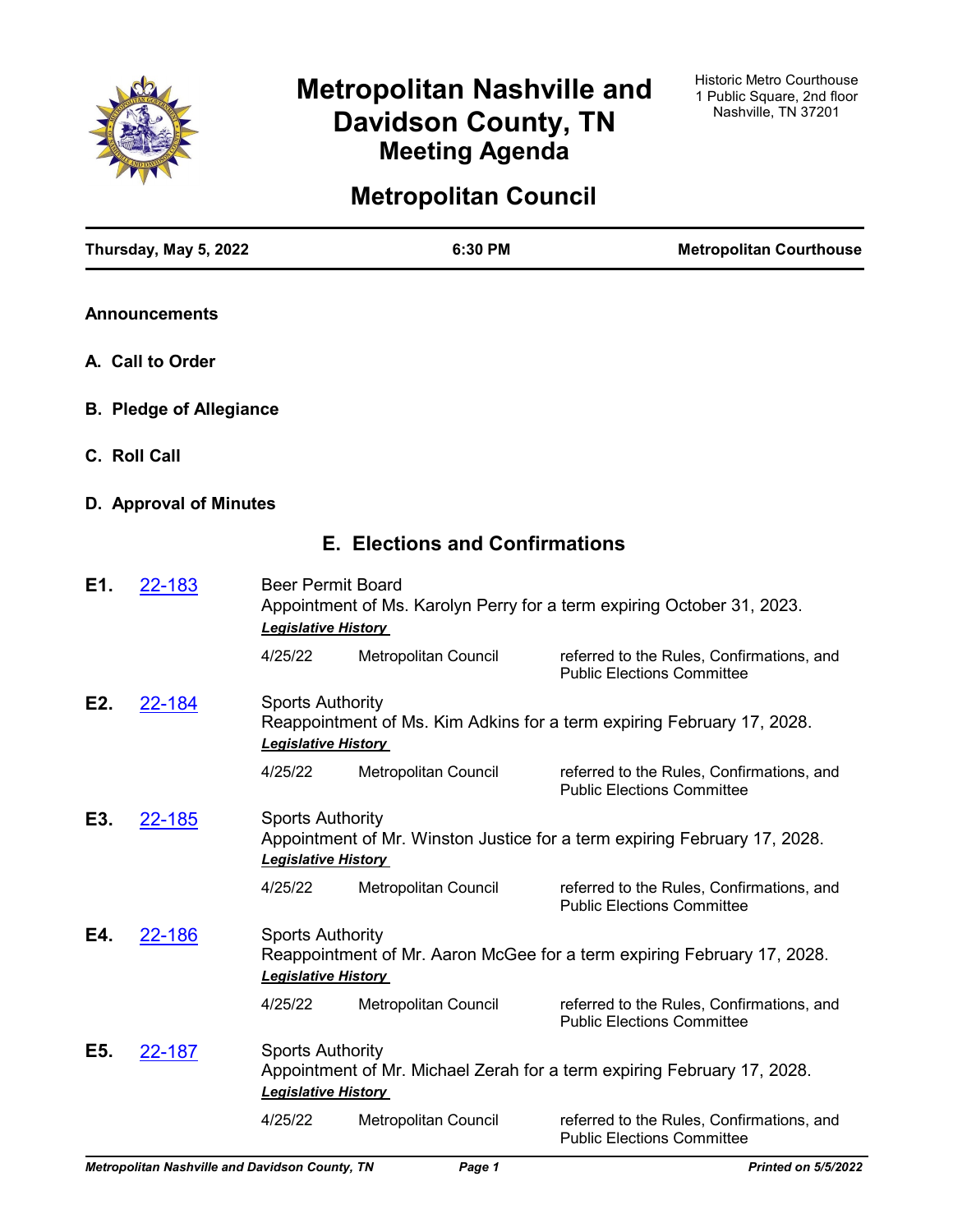**E6.** [22-188](http://nashville.legistar.com/gateway.aspx?m=l&id=/matter.aspx?key=14432) Zoning Appeals Board Appointment of Mr. Peyton Bradford for a term expiring February 26, 2027. *Legislative History* 

4/25/22 Metropolitan Council referred to the Rules, Confirmations, and Public Elections Committee

# **F. Bills on Public Hearing**

- **1.** [BL2020-479](http://nashville.legistar.com/gateway.aspx?m=l&id=/matter.aspx?key=1372) An ordinance to amend Title 17 of the Metropolitan Code of Laws, the Zoning Ordinance of The Metropolitan Government of Nashville and Davidson County, by changing from MUN, MUN-A, MUL-A, MUG, OR20, CS and CF to MUN-NS, MUN-A-NS, MUL-A-NS, MUG-NS, OR20-NS, CS-NS, and CF-NS zoning for various properties located between Rosa L. Parks Boulevard and 2nd Avenue North, from Hume Street, south to Jefferson Street, and located within the Germantown Historic Preservation District Overlay and the Phillips - Jackson Street Redevelopment District Overlay (68.61 acres), all of which is described herein (Proposal No. 2020Z-119PR-001).
	- **Sponsors: OConnell and Murphy**

*Attachments:* [BL2020-479](http://nashville.legistar.com/gateway.aspx?M=F&ID=b63127af-23a1-490f-b955-317e9f38b6eb.pdf)

| 10/6/20 | <b>Metropolitan Council</b>                                                                                                                                                                                                                                                                                                                                                                                 | passed on first reading |
|---------|-------------------------------------------------------------------------------------------------------------------------------------------------------------------------------------------------------------------------------------------------------------------------------------------------------------------------------------------------------------------------------------------------------------|-------------------------|
| 10/9/20 | <b>Metropolitan Council</b><br>11/10/20 advertised<br>1/8/21<br>advertised<br>advertised<br>3/5/21<br>6/4/21 advertised<br>8/13/21 advertised<br>10/8/21 advertised<br>12/10/21 advertised<br>4/8/22 advertised                                                                                                                                                                                             | advertised              |
| 11/5/20 | Metropolitan Council<br>11/5/20 public hearing deferred to 12/1/20<br>12/1/20 public hearing deferred to 2/2/21<br>public hearing deferred to 4/6/21<br>2/2/21<br>public hearing deferred to 7/6/21<br>4/6/21<br>public hearing deferred to 9/7/21<br>7/6/21<br>public hearing deferred to 11/2/21<br>9/7/21<br>public hearing deferred to 1/4/22<br>11/2/21<br>public hearing deferred to 5/5/22<br>1/4/22 | public hearing          |
| 11/5/20 | Metropolitan Council<br>December 1, 2020                                                                                                                                                                                                                                                                                                                                                                    | deferred to             |
| 12/1/20 | Metropolitan Council<br>Deferred to February 2, 2021                                                                                                                                                                                                                                                                                                                                                        | deferred                |
| 2/2/21  | Metropolitan Council<br>Deferred to April 6, 2021                                                                                                                                                                                                                                                                                                                                                           | deferred                |
| 4/6/21  | Metropolitan Council<br>Public hearing deferred to July 6, 2021                                                                                                                                                                                                                                                                                                                                             | deferred                |
| 7/6/21  | Metropolitan Council<br>deferred to 9/7/2021                                                                                                                                                                                                                                                                                                                                                                | deferred                |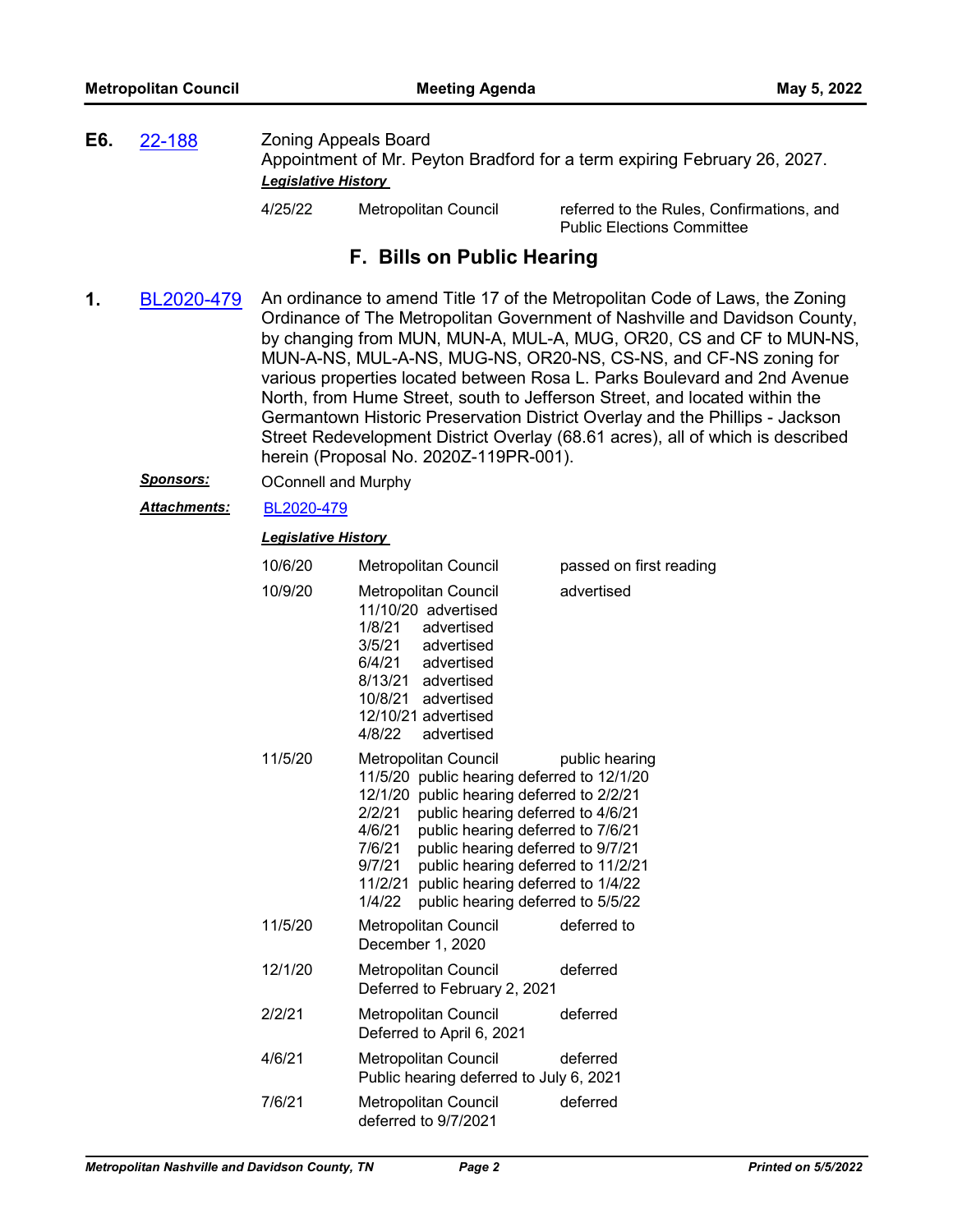|    |                     | 9/7/21                     | Metropolitan Council<br>deferred<br>deferred to 11/2/21 public hearing                                                                                                                                                                                                                                                                                                                                                                                                                                                                                                                                                                                              |
|----|---------------------|----------------------------|---------------------------------------------------------------------------------------------------------------------------------------------------------------------------------------------------------------------------------------------------------------------------------------------------------------------------------------------------------------------------------------------------------------------------------------------------------------------------------------------------------------------------------------------------------------------------------------------------------------------------------------------------------------------|
|    |                     | 11/2/21                    | Metropolitan Council<br>deferred                                                                                                                                                                                                                                                                                                                                                                                                                                                                                                                                                                                                                                    |
|    |                     | 1/4/22                     | deferred<br><b>Metropolitan Council</b><br>First meeting in may                                                                                                                                                                                                                                                                                                                                                                                                                                                                                                                                                                                                     |
|    |                     | 4/28/22                    | <b>Planning Commission</b><br>recommended for withdrawal<br>10/22/20 Planning Commission reset to 11/12/20<br>11/12/20 Planning Commission reset to 1/21/21<br>1/21/21<br>Planning Commission reset to 3/25/21<br>3/25/21<br>Planning Commission reset to 4/22/21<br>4/22/21<br>Planning Commission reset to 6/24/21<br>6/24/21<br>Planning Commission reset to 7/22/21<br>8/26/21<br>Planning Commission reset to 9/23/21<br>9/23/21<br>Planning Commission reset to 10/28/21<br>10/28/21 Planning Commission reset to 12/9/21<br>12/9/21<br>Planning Commission reset to 1/13/22<br>1/13/22<br>Planning Commission reset to 4/28/22<br>4/28/22<br>Withdrawn (6-0) |
| 2. | BL2020-504          |                            | An ordinance amending Chapters 17.36 and 17.40 of the Metropolitan Code<br>pertaining to creating an Owner Occupied Short Term Rental Overlay district<br>(Proposal No. 2020Z-013TX-001).                                                                                                                                                                                                                                                                                                                                                                                                                                                                           |
|    | Sponsors:           | OConnell                   |                                                                                                                                                                                                                                                                                                                                                                                                                                                                                                                                                                                                                                                                     |
|    | <b>Attachments:</b> | BL2020-504                 |                                                                                                                                                                                                                                                                                                                                                                                                                                                                                                                                                                                                                                                                     |
|    |                     |                            | Proposed Amendment - BL2020-504 - O'Connell                                                                                                                                                                                                                                                                                                                                                                                                                                                                                                                                                                                                                         |
|    |                     | <b>Legislative History</b> |                                                                                                                                                                                                                                                                                                                                                                                                                                                                                                                                                                                                                                                                     |
|    |                     | 10/27/20                   | filed<br>Metropolitan Council                                                                                                                                                                                                                                                                                                                                                                                                                                                                                                                                                                                                                                       |
|    |                     | 11/5/20                    | <b>Metropolitan Council</b><br>passed on first reading                                                                                                                                                                                                                                                                                                                                                                                                                                                                                                                                                                                                              |
|    |                     | 11/6/20                    | advertised<br><b>Metropolitan Council</b><br>1/8/21<br>advertised<br>3/5/21<br>advertised<br>6/4/21<br>advertised<br>8/13/21 advertised<br>10/8/21 advertised<br>12/10/21 advertised<br>4/8/22<br>advertised                                                                                                                                                                                                                                                                                                                                                                                                                                                        |
|    |                     | 12/1/20                    | Metropolitan Council<br>public hearing<br>12/1/20 public hearing deferred to 2/2/21<br>2/2/21<br>public hearing deferred to 4/6/21<br>4/6/21<br>public hearing deferred to 7/6/21<br>7/6/21<br>public hearing deferred to 9/7/21<br>9/7/21<br>public hearing deferred to 11/2/21<br>public hearing deferred to 1/4/22<br>11/2/21<br>1/4/22<br>public hearing deferred to 5/5/22                                                                                                                                                                                                                                                                                     |
|    |                     | 12/1/20                    | deferred<br>Metropolitan Council<br>Deferred to February 2, 2021                                                                                                                                                                                                                                                                                                                                                                                                                                                                                                                                                                                                    |
|    |                     | 2/2/21                     | Metropolitan Council<br>deferred<br>Deferred to April 6, 2021                                                                                                                                                                                                                                                                                                                                                                                                                                                                                                                                                                                                       |
|    |                     | 4/6/21                     | Metropolitan Council<br>deferred<br>Public hearing deferred to July 6, 2021                                                                                                                                                                                                                                                                                                                                                                                                                                                                                                                                                                                         |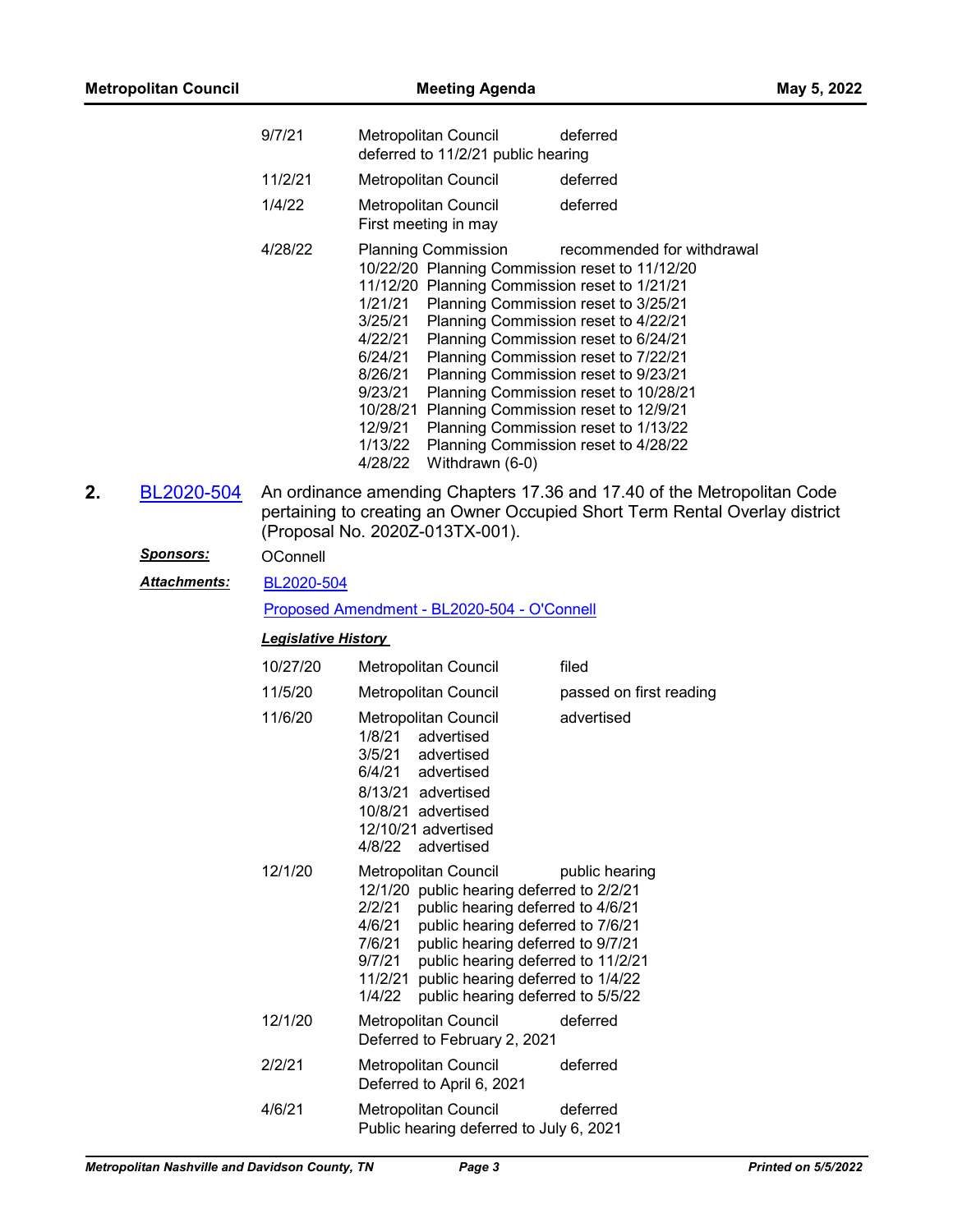|    |                  | 7/6/21                        | Metropolitan Council<br>deferred to 9/7/2021                                                                                                                                                                                                                                                                                                                                                                                                                                                                  | deferred                                         |  |  |
|----|------------------|-------------------------------|---------------------------------------------------------------------------------------------------------------------------------------------------------------------------------------------------------------------------------------------------------------------------------------------------------------------------------------------------------------------------------------------------------------------------------------------------------------------------------------------------------------|--------------------------------------------------|--|--|
|    |                  | 9/7/21                        | Metropolitan Council<br>deferred to 11/2/21 public hearing                                                                                                                                                                                                                                                                                                                                                                                                                                                    | deferred                                         |  |  |
|    |                  | 11/2/21                       | Metropolitan Council                                                                                                                                                                                                                                                                                                                                                                                                                                                                                          | deferred                                         |  |  |
|    |                  | 1/4/22                        | Metropolitan Council                                                                                                                                                                                                                                                                                                                                                                                                                                                                                          | deferred                                         |  |  |
|    |                  | 4/28/22                       | <b>Planning Commission</b><br>1/21/21 Planning Commission reset to 3/25/21<br>3/25/21<br>Planning Commission reset to 4/22/21<br>Planning Commission reset to 6/24/21<br>4/22/21<br>6/24/21 Planning Commission reset to 7/22/21<br>8/26/21 Planning Commission reset to 9/23/21<br>9/23/21 Planning Commission reset to 10/28/21<br>10/28/21 Planning Commission reset to 12/9/21<br>12/9/21 Planning Commission reset to 1/13/22<br>1/13/22 Planning Commission reset to 4/28/22<br>4/28/22 Withdrawn (6-0) | recommended for withdrawal                       |  |  |
| 3. | 2021SP-080-001). |                               | BL2022-1061 An ordinance to amend Title 17 of the Metropolitan Code of Laws,<br>the Zoning Ordinance of The Metropolitan Government of Nashville<br>and Davidson County, by changing from AR2a to SP zoning for<br>property located at 14656 Old Hickory Boulevard, at the southern<br>terminus of Harris Hills Lane (81.38 acres), to permit 291 single<br>family residential units, all of which is described herein (Proposal No.                                                                          |                                                  |  |  |
|    | Sponsors:        | Rutherford                    |                                                                                                                                                                                                                                                                                                                                                                                                                                                                                                               |                                                  |  |  |
|    | Attachments:     | Substitute BL2022-1061 plans  |                                                                                                                                                                                                                                                                                                                                                                                                                                                                                                               |                                                  |  |  |
|    |                  | Substitute BL2022-1061 sketch |                                                                                                                                                                                                                                                                                                                                                                                                                                                                                                               |                                                  |  |  |
|    |                  | <b>Legislative History</b>    |                                                                                                                                                                                                                                                                                                                                                                                                                                                                                                               |                                                  |  |  |
|    |                  | 12/9/21                       | <b>Planning Commission</b>                                                                                                                                                                                                                                                                                                                                                                                                                                                                                    | approved with conditions, disapproved<br>without |  |  |
|    |                  |                               | $(9-0)$                                                                                                                                                                                                                                                                                                                                                                                                                                                                                                       |                                                  |  |  |
|    |                  | 12/22/21                      | Metropolitan Council                                                                                                                                                                                                                                                                                                                                                                                                                                                                                          | filed                                            |  |  |
|    |                  | 1/4/22                        | Metropolitan Council                                                                                                                                                                                                                                                                                                                                                                                                                                                                                          | passed on first reading                          |  |  |
|    |                  | 1/7/22                        | Metropolitan Council<br>2/4/22 advertised<br>3/4/22 advertised<br>4/8/22 advertised                                                                                                                                                                                                                                                                                                                                                                                                                           | advertised                                       |  |  |
|    |                  | 2/1/22                        | Metropolitan Council<br>2/1/22 public hearing deferred to 3/1/22<br>3/1/22 public hearing deferred to 4/5/22<br>4/5/22 public hearing deferred to 5/5/22                                                                                                                                                                                                                                                                                                                                                      | public hearing                                   |  |  |
|    |                  | 2/1/22                        | Metropolitan Council<br>deferred to 3/1/22 meeting                                                                                                                                                                                                                                                                                                                                                                                                                                                            | deferred                                         |  |  |
|    |                  | 3/1/22                        | Metropolitan Council                                                                                                                                                                                                                                                                                                                                                                                                                                                                                          | substituted                                      |  |  |

*Metropolitan Nashville and Davidson County, TN Page 4 Printed on 5/5/2022*

3/1/22 Metropolitan Council deferred deferred to 4/5/22 meeting 4/5/22 Metropolitan Council deferred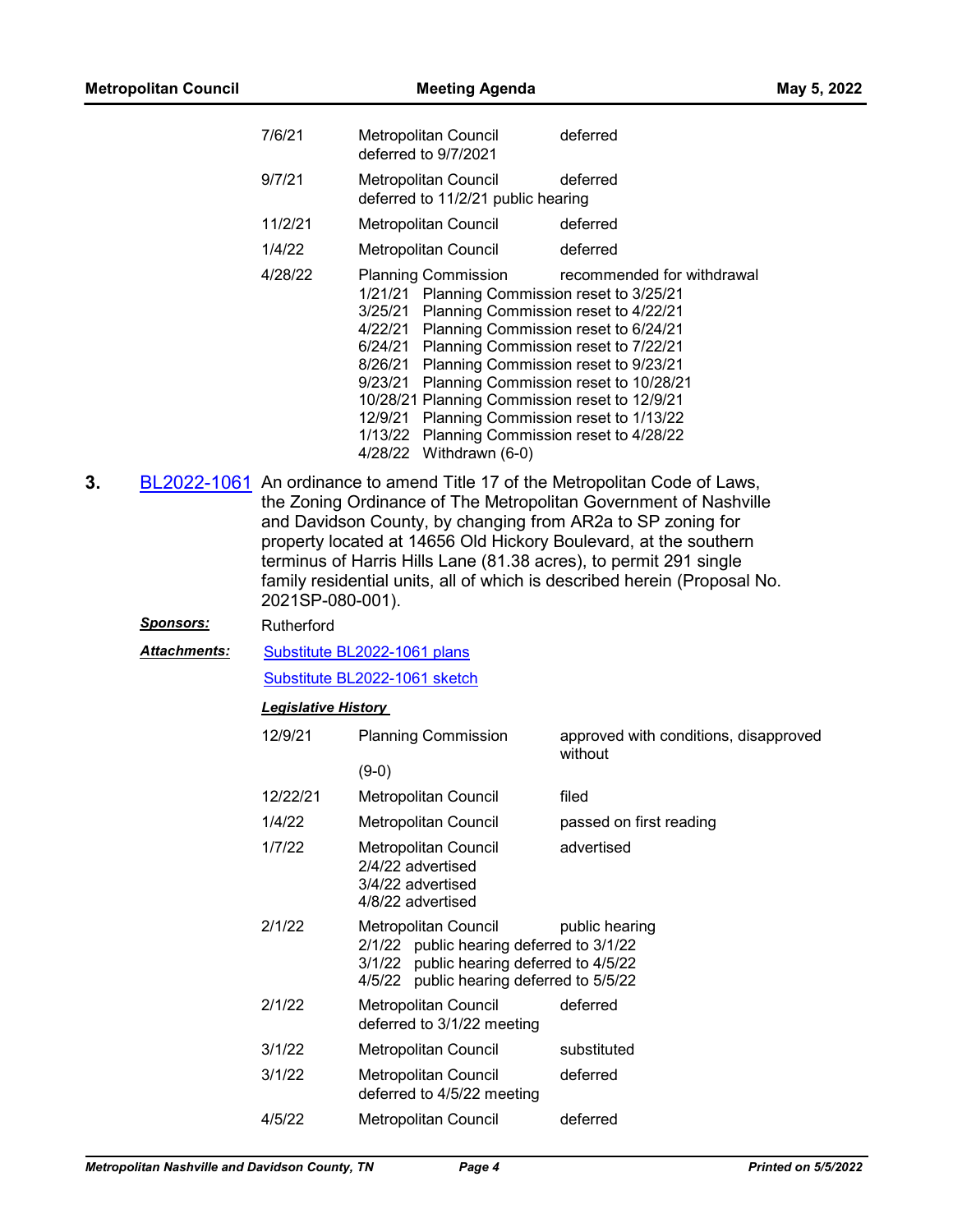- **4.** [BL2022-1062](http://nashville.legistar.com/gateway.aspx?m=l&id=/matter.aspx?key=13969) An ordinance to authorize building material restrictions and requirements for BL2022-1061, a proposed Specific Plan Zoning District located at located 14656 Old Hickory Boulevard, at the southern terminus of Harris Hills Lane (81.38 acres), (Proposal No. 2021SP-080-001). **THE PROPOSED ORDINANCE REQUIRES CERTAIN MATERIALS TO BE RESTRICTED IN THE CONSTRUCTION OF BUILDINGS.**
	- *Sponsors:* Rutherford

*Attachments:* [Substitute BL2022-1062](http://nashville.legistar.com/gateway.aspx?M=F&ID=8023b7f1-1b0a-4c29-8730-f743e6bd6913.docx)

#### *Legislative History*

| 12/9/21  | <b>Planning Commission</b><br>$(9-0)$                                                                                                                    | approved with conditions, disapproved<br>without |
|----------|----------------------------------------------------------------------------------------------------------------------------------------------------------|--------------------------------------------------|
| 12/22/21 | Metropolitan Council                                                                                                                                     | filed                                            |
| 1/4/22   | Metropolitan Council                                                                                                                                     | passed on first reading                          |
| 1/7/22   | Metropolitan Council<br>2/4/22 advertised<br>3/4/22 advertised<br>4/8/22 advertised                                                                      | advertised                                       |
| 2/1/22   | Metropolitan Council<br>2/1/22 public hearing deferred to 3/1/22<br>3/1/22 public hearing deferred to 4/5/22<br>4/5/22 public hearing deferred to 5/5/22 | public hearing                                   |
| 2/1/22   | Metropolitan Council<br>deferred to 3/1/22 public hearing                                                                                                | deferred                                         |
| 3/1/22   | Metropolitan Council                                                                                                                                     | substituted                                      |
| 3/1/22   | Metropolitan Council                                                                                                                                     | deferred                                         |
| 4/5/22   | <b>Metropolitan Council</b>                                                                                                                              | deferred                                         |

- **5.** [BL2022-1073](http://nashville.legistar.com/gateway.aspx?m=l&id=/matter.aspx?key=14044) An Ordinance amending Sections 17.04.060, 17.08.030, 17.16.035, 17.16.170, and 17.20.030 of the Metropolitan Code to delete the "Day Care Home Use", create new "Day Care Home - Small" and "Day Care Home - Large" uses, and to update the requirements for opening a Day Care Home or Day Care Center Use (Proposal No. 2022Z-002TX-001).
	- *Sponsors:* Cash, Evans, Allen, Styles and Suara

[BL2022-1073 Exhibit A](http://nashville.legistar.com/gateway.aspx?M=F&ID=4a35e93c-0751-4a48-9859-4854d279e6ca.docx) [Proposed Substitute - BL2022-1073 - Cash](http://nashville.legistar.com/gateway.aspx?M=F&ID=5182e2c5-63ea-40f6-b6af-295901bfc28c.docx) *Attachments:*

| 1/11/22 | Metropolitan Council                                                            | filed                   |
|---------|---------------------------------------------------------------------------------|-------------------------|
| 1/18/22 | <b>Metropolitan Council</b><br>Second Reading deferred to April 5, 2022 meeting | deferred                |
| 1/18/22 | <b>Metropolitan Council</b>                                                     | passed on first reading |
| 3/4/22  | <b>Metropolitan Council</b><br>4/8/22 advertised                                | advertised              |
| 4/5/22  | <b>Metropolitan Council</b><br>4/5/22 public hearing deferred to 5/5/22         | public hearing          |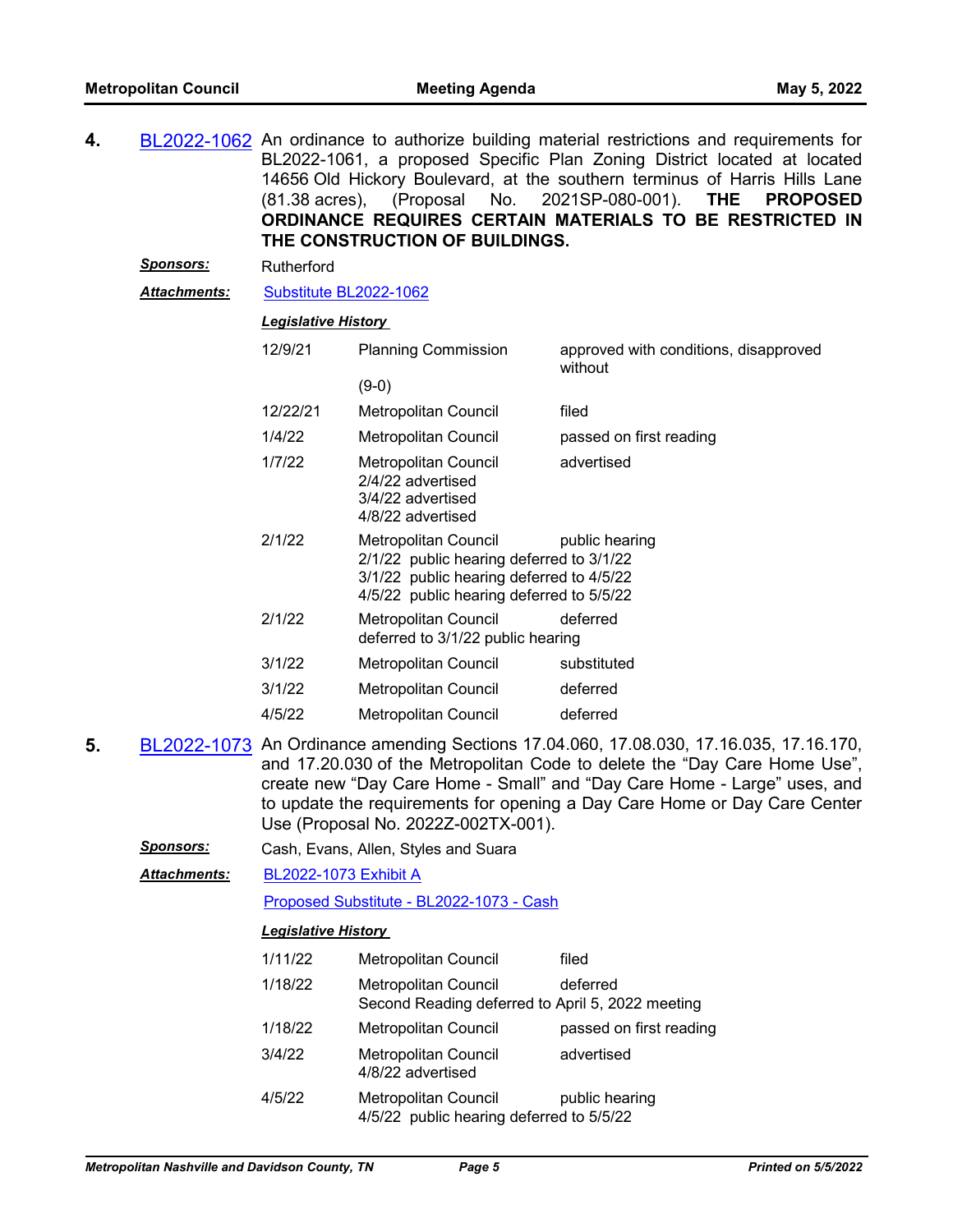|    | <b>Metropolitan Council</b> |                                                                                                                                                                                                                                                                                                                                               | <b>Meeting Agenda</b>                                            |                                                                                                                                                                                                                                                | May 5, 2022 |
|----|-----------------------------|-----------------------------------------------------------------------------------------------------------------------------------------------------------------------------------------------------------------------------------------------------------------------------------------------------------------------------------------------|------------------------------------------------------------------|------------------------------------------------------------------------------------------------------------------------------------------------------------------------------------------------------------------------------------------------|-------------|
|    |                             | 4/5/22                                                                                                                                                                                                                                                                                                                                        | Metropolitan Council                                             | deferred                                                                                                                                                                                                                                       |             |
|    |                             | 4/28/22                                                                                                                                                                                                                                                                                                                                       | <b>Planning Commission</b><br>$(6-0)$                            | approved with a substitute                                                                                                                                                                                                                     |             |
| 6. |                             |                                                                                                                                                                                                                                                                                                                                               |                                                                  | BL2022-1090 An Ordinance to amend Sections 17.40.720 and 17.40.740 of the Metropolitan<br>Code of Laws to increase the number of fee waivers for certain rezoning<br>requests initiated by a member of Council (Proposal No. 2022Z-003TX-001). |             |
|    | <u>Sponsors:</u>            | Sledge<br><b>Legislative History</b>                                                                                                                                                                                                                                                                                                          |                                                                  |                                                                                                                                                                                                                                                |             |
|    |                             | 1/25/22                                                                                                                                                                                                                                                                                                                                       | Metropolitan Council                                             | filed                                                                                                                                                                                                                                          |             |
|    |                             | 2/1/22                                                                                                                                                                                                                                                                                                                                        | Metropolitan Council                                             | passed on first reading                                                                                                                                                                                                                        |             |
|    |                             | 2/4/22                                                                                                                                                                                                                                                                                                                                        | <b>Metropolitan Council</b><br>4/8/22 advertised                 | advertised                                                                                                                                                                                                                                     |             |
|    |                             | 3/1/22                                                                                                                                                                                                                                                                                                                                        | Metropolitan Council<br>3/1/22 public hearing deferred to 5/5/22 | public hearing                                                                                                                                                                                                                                 |             |
|    |                             | 3/1/22                                                                                                                                                                                                                                                                                                                                        | <b>Metropolitan Council</b>                                      | deferred                                                                                                                                                                                                                                       |             |
|    |                             | 4/28/22                                                                                                                                                                                                                                                                                                                                       | Metropolitan Council                                             | referred to the Planning Commission                                                                                                                                                                                                            |             |
| 7. |                             | BL2022-1121 An ordinance to amend Title 17 of the Metropolitan Code of Laws, the Zoning<br>Ordinance of the Metropolitan Government of Nashville and Davidson County,<br>to amend Chapters 17.12, 17.24, 17.28, 17.36, and 17.40 pertaining to the<br>cluster lot option, all of which is described herein (Proposal No.<br>2022Z-004TX-001). |                                                                  |                                                                                                                                                                                                                                                |             |
|    | <u>Sponsors:</u>            |                                                                                                                                                                                                                                                                                                                                               | Henderson, Murphy, Withers, Allen, Druffel and Benedict          |                                                                                                                                                                                                                                                |             |
|    | Attachments:                | Substitute BL2022-1121                                                                                                                                                                                                                                                                                                                        |                                                                  |                                                                                                                                                                                                                                                |             |
|    |                             |                                                                                                                                                                                                                                                                                                                                               | Proposed Amendment - BL2022-1121 - Gamble                        |                                                                                                                                                                                                                                                |             |
|    |                             |                                                                                                                                                                                                                                                                                                                                               | Proposed Second Substitute - BL2022-1121 - Henderson             |                                                                                                                                                                                                                                                |             |
|    |                             | <b>Legislative History</b>                                                                                                                                                                                                                                                                                                                    |                                                                  |                                                                                                                                                                                                                                                |             |
|    |                             | 2/22/22                                                                                                                                                                                                                                                                                                                                       | Metropolitan Council                                             | filed                                                                                                                                                                                                                                          |             |
|    |                             | 3/1/22                                                                                                                                                                                                                                                                                                                                        | Metropolitan Council                                             | substituted                                                                                                                                                                                                                                    |             |
|    |                             | 3/1/22                                                                                                                                                                                                                                                                                                                                        | <b>Metropolitan Council</b>                                      | passed on first reading                                                                                                                                                                                                                        |             |
|    |                             | 3/4/22                                                                                                                                                                                                                                                                                                                                        | Metropolitan Council<br>4/8/22 advertised                        | advertised                                                                                                                                                                                                                                     |             |
|    |                             | 4/5/22                                                                                                                                                                                                                                                                                                                                        | Metropolitan Council<br>4/5/22 public hearing deferred to 5/5/22 | public hearing                                                                                                                                                                                                                                 |             |
|    |                             | 4/5/22                                                                                                                                                                                                                                                                                                                                        | Metropolitan Council                                             | deferred                                                                                                                                                                                                                                       |             |
|    |                             | 4/28/22                                                                                                                                                                                                                                                                                                                                       | <b>Planning Commission</b><br>$(6-0)$                            | approved with a substitute                                                                                                                                                                                                                     |             |
|    |                             |                                                                                                                                                                                                                                                                                                                                               |                                                                  |                                                                                                                                                                                                                                                |             |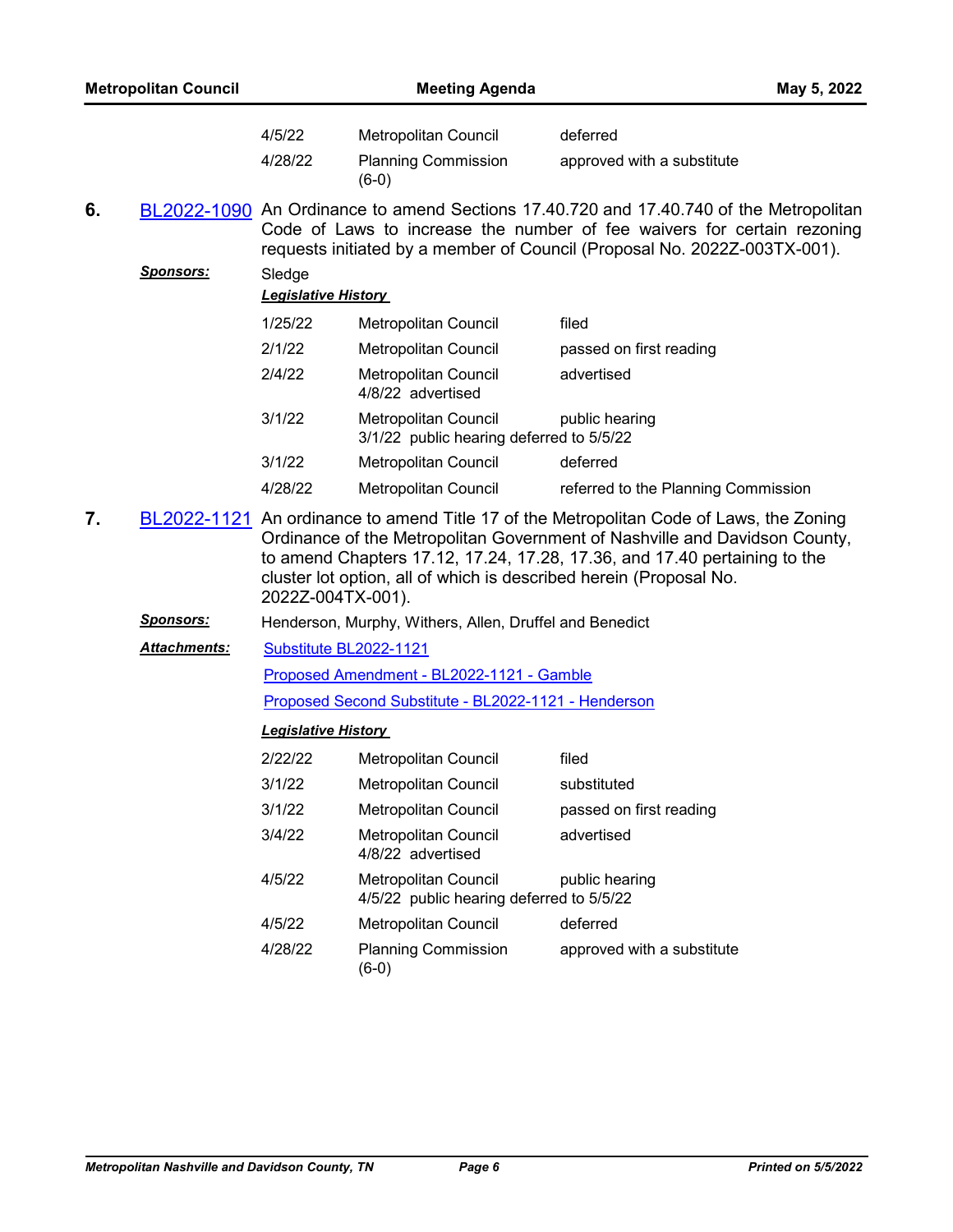| 8. | BL2022-1122         |                                                                                                                                                                                                                                                                                                                                                                                                                                                                                                                                                                                                                               |                                                                                           |                            |  |
|----|---------------------|-------------------------------------------------------------------------------------------------------------------------------------------------------------------------------------------------------------------------------------------------------------------------------------------------------------------------------------------------------------------------------------------------------------------------------------------------------------------------------------------------------------------------------------------------------------------------------------------------------------------------------|-------------------------------------------------------------------------------------------|----------------------------|--|
|    |                     | An ordinance to amend Titles 2 and 17 of the Metropolitan Code of Laws, to<br>amend Chapters 17.24 and 17.28 pertaining to Tree Protection and<br>Replacement, and to amend Chapters 2.226, 17.20, 17.24, 17.28, and 17.40<br>to make associated housekeeping amendments, all of which is described<br>herein (Proposal No. 2022Z-005TX-001).                                                                                                                                                                                                                                                                                 |                                                                                           |                            |  |
|    | <b>Sponsors:</b>    |                                                                                                                                                                                                                                                                                                                                                                                                                                                                                                                                                                                                                               | Henderson, Murphy, Withers, Allen, Druffel and Benedict                                   |                            |  |
|    | <b>Attachments:</b> |                                                                                                                                                                                                                                                                                                                                                                                                                                                                                                                                                                                                                               | Proposed Substitute - BL2022-1122 - Henderson                                             |                            |  |
|    |                     | <b>Legislative History</b>                                                                                                                                                                                                                                                                                                                                                                                                                                                                                                                                                                                                    |                                                                                           |                            |  |
|    |                     | 2/22/22                                                                                                                                                                                                                                                                                                                                                                                                                                                                                                                                                                                                                       | Metropolitan Council                                                                      | filed                      |  |
|    |                     | 3/1/22                                                                                                                                                                                                                                                                                                                                                                                                                                                                                                                                                                                                                        | Metropolitan Council                                                                      | passed on first reading    |  |
|    |                     | 3/4/22                                                                                                                                                                                                                                                                                                                                                                                                                                                                                                                                                                                                                        | Metropolitan Council<br>4/8/22 advertised                                                 | advertised                 |  |
|    |                     | 4/5/22                                                                                                                                                                                                                                                                                                                                                                                                                                                                                                                                                                                                                        | <b>Metropolitan Council</b><br>public hearing<br>4/5/22 public hearing deferred to 5/5/22 |                            |  |
|    |                     | 4/5/22                                                                                                                                                                                                                                                                                                                                                                                                                                                                                                                                                                                                                        | <b>Metropolitan Council</b>                                                               | deferred                   |  |
|    |                     | 4/28/22                                                                                                                                                                                                                                                                                                                                                                                                                                                                                                                                                                                                                       | <b>Planning Commission</b><br>$(6-0)$                                                     | approved with a substitute |  |
| 9. |                     | BL2022-1140 An ordinance to amend Title 17 of the Metropolitan Code of Laws, the Zoning<br>Ordinance of The Metropolitan Government of Nashville and Davidson County,<br>by changing from RM20 to SP for properties located at 301 North 2nd Street<br>and 651 and 660 Joseph Avenue, at the northeast corner of Dickerson Pike<br>and Meridian Street (14.52 acres), and located in a Planned Unit Development<br>Overlay District, to permit a mixed-use development with non-residential uses<br>and a maximum of 1,150 multi-family residential units, all of which is described<br>herein (Proposal No. 2021SP-083-001). |                                                                                           |                            |  |
|    | <b>Sponsors:</b>    | Parker                                                                                                                                                                                                                                                                                                                                                                                                                                                                                                                                                                                                                        |                                                                                           |                            |  |
|    | <b>Attachments:</b> | 2021SP-083-001 sketch                                                                                                                                                                                                                                                                                                                                                                                                                                                                                                                                                                                                         |                                                                                           |                            |  |
|    |                     | 2021SP-083-001 plans                                                                                                                                                                                                                                                                                                                                                                                                                                                                                                                                                                                                          |                                                                                           |                            |  |
|    |                     |                                                                                                                                                                                                                                                                                                                                                                                                                                                                                                                                                                                                                               |                                                                                           |                            |  |

[Proposed Substitute - BL2022-1140 - Parker](http://nashville.legistar.com/gateway.aspx?M=F&ID=1c588d59-286c-4f37-84de-ae6e68f6a5ec.docx)

[Proposed Substitute - BL2022-1140-plans](http://nashville.legistar.com/gateway.aspx?M=F&ID=00a45b06-4f3d-47c5-8652-17f0ff0e22e1.pdf)

| 2/22/22 | Metropolitan Council                                             | filed                                            |
|---------|------------------------------------------------------------------|--------------------------------------------------|
| 2/24/22 | <b>Planning Commission</b>                                       | approved with conditions, disapproved<br>without |
|         | $(7-0-1)$                                                        |                                                  |
| 3/1/22  | Metropolitan Council                                             | passed on first reading                          |
| 3/4/22  | Metropolitan Council<br>4/8/22 advertised                        | advertised                                       |
| 4/5/22  | Metropolitan Council<br>4/5/22 public hearing deferred to 5/5/22 | public hearing                                   |
| 4/5/22  | Metropolitan Council                                             | deferred                                         |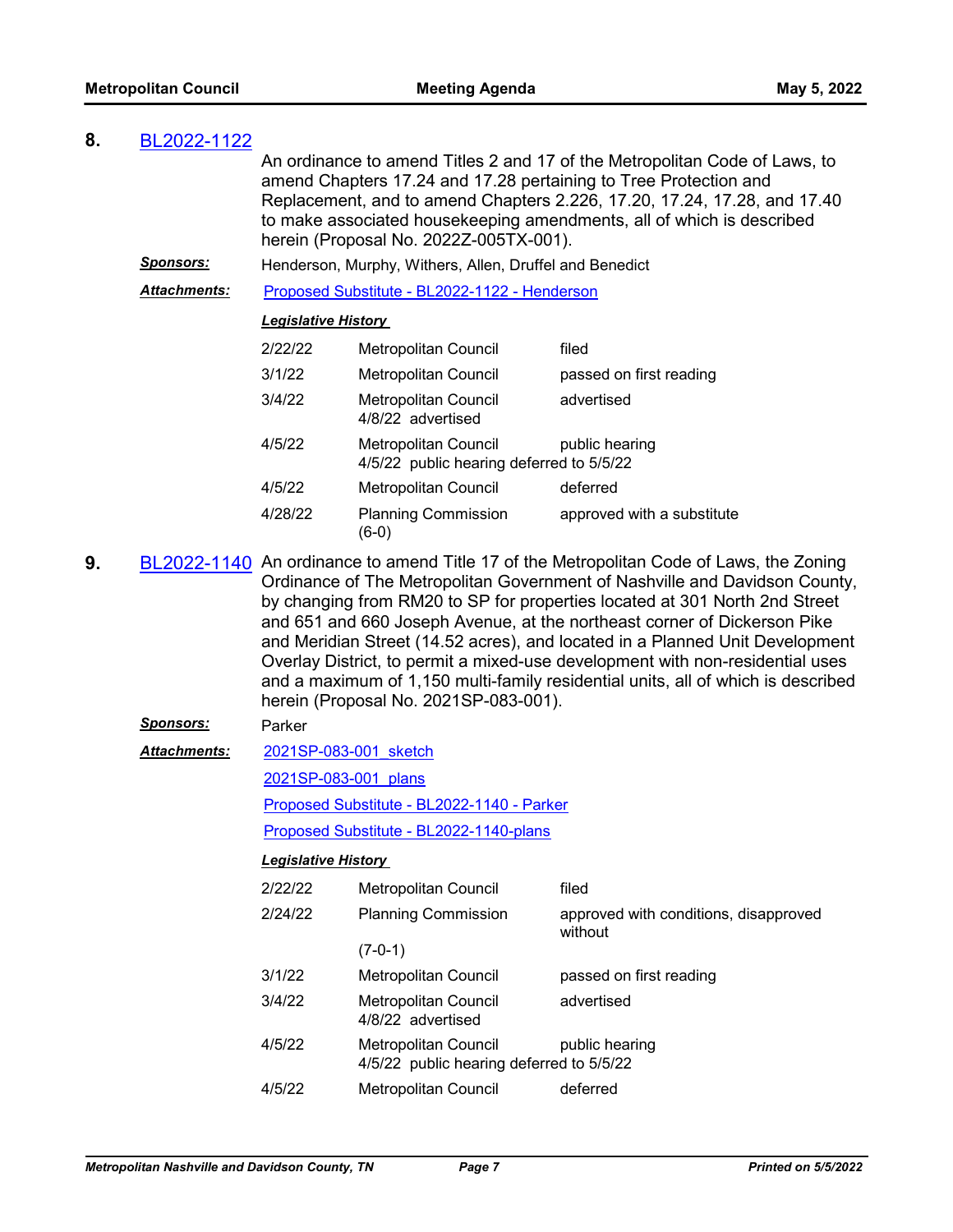| 10. | BL2022-1141      | An ordinance to authorize building material restrictions and requirements for<br>BL2022-1140, a proposed Specific Plan Zoning District located at located at<br>301 North 2nd Street and 651 and 660 Joseph Avenue, at the northeast corner<br>of Dickerson Pike and Meridian Street (14.52 acres) (Proposal No.<br>2021SP-083-001). THE PROPOSED ORDINANCE REQUIRES CERTAIN<br><b>MATERIALS TO BE RESTRICTED IN THE CONSTRUCTION OF</b><br><b>BUILDINGS.</b> |                                                                  |                                                  |
|-----|------------------|---------------------------------------------------------------------------------------------------------------------------------------------------------------------------------------------------------------------------------------------------------------------------------------------------------------------------------------------------------------------------------------------------------------------------------------------------------------|------------------------------------------------------------------|--------------------------------------------------|
|     | <b>Sponsors:</b> | Parker<br><u> Legislative History </u>                                                                                                                                                                                                                                                                                                                                                                                                                        |                                                                  |                                                  |
|     |                  | 2/22/22                                                                                                                                                                                                                                                                                                                                                                                                                                                       | Metropolitan Council                                             | filed                                            |
|     |                  | 2/24/22                                                                                                                                                                                                                                                                                                                                                                                                                                                       | <b>Planning Commission</b><br>$(7-0-1)$                          | approved with conditions, disapproved<br>without |
|     |                  | 3/1/22                                                                                                                                                                                                                                                                                                                                                                                                                                                        | <b>Metropolitan Council</b>                                      | passed on first reading                          |
|     |                  | 3/4/22                                                                                                                                                                                                                                                                                                                                                                                                                                                        | Metropolitan Council<br>4/8/22 advertised                        | advertised                                       |
|     |                  | 4/5/22                                                                                                                                                                                                                                                                                                                                                                                                                                                        | Metropolitan Council<br>4/5/22 public hearing deferred to 5/5/22 | public hearing                                   |
|     |                  | 4/5/22                                                                                                                                                                                                                                                                                                                                                                                                                                                        | Metropolitan Council                                             | deferred                                         |
|     |                  |                                                                                                                                                                                                                                                                                                                                                                                                                                                               |                                                                  |                                                  |

**11.** [BL2022-1142](http://nashville.legistar.com/gateway.aspx?m=l&id=/matter.aspx?key=14185) An ordinance to amend Title 17 of the Metropolitan Code of Laws, the Zoning Ordinance of The Metropolitan Government of Nashville and Davidson County, by cancelling a portion of a Planned Unit Development Overlay District for properties located at 301 North 2nd Street and 651 and 660 Joseph Avenue, at the northeast corner of Dickerson Pike and Meridian Street, zoned RM20 (14.52 acres), all of which is described herein (Proposal No. 2003P-015-005).

#### *Sponsors:* Parker

Attachments: 2003P-015-005 sketch

| 2/22/22 | Metropolitan Council                                             | filed                   |
|---------|------------------------------------------------------------------|-------------------------|
| 2/24/22 | <b>Planning Commission</b><br>$(7-0-1)$                          | approved                |
| 3/1/22  | Metropolitan Council                                             | passed on first reading |
| 3/4/22  | Metropolitan Council<br>4/8/22 advertised                        | advertised              |
| 4/5/22  | Metropolitan Council<br>4/5/22 public hearing deferred to 5/5/22 | public hearing          |
| 4/5/22  | Metropolitan Council                                             | deferred                |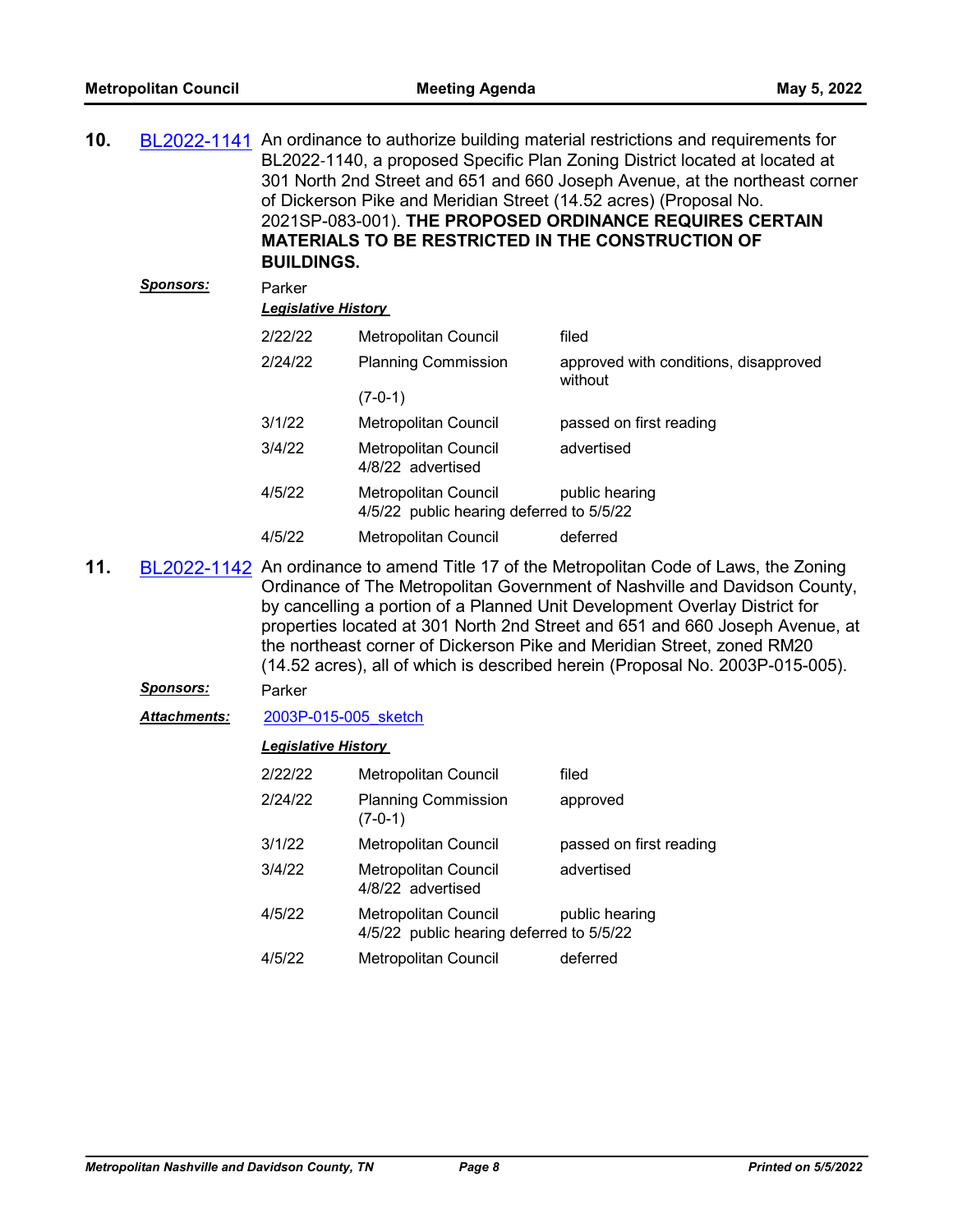| BL2022-1152 An ordinance to amend Title 17 of the Metropolitan Code of Laws,<br>the Zoning Ordinance of The Metropolitan Government of Nashville<br>and Davidson County, by changing from IWD to MUL-A zoning for<br>property located at 897 Elm Hill Pike, approximately 430 east of<br>Fesslers Lane (0.34 acres), all of which is described herein (Proposal<br>No. 2021Z-127PR-001).<br>OConnell |  |  |  |
|------------------------------------------------------------------------------------------------------------------------------------------------------------------------------------------------------------------------------------------------------------------------------------------------------------------------------------------------------------------------------------------------------|--|--|--|
|                                                                                                                                                                                                                                                                                                                                                                                                      |  |  |  |
|                                                                                                                                                                                                                                                                                                                                                                                                      |  |  |  |
|                                                                                                                                                                                                                                                                                                                                                                                                      |  |  |  |
|                                                                                                                                                                                                                                                                                                                                                                                                      |  |  |  |
|                                                                                                                                                                                                                                                                                                                                                                                                      |  |  |  |
|                                                                                                                                                                                                                                                                                                                                                                                                      |  |  |  |
|                                                                                                                                                                                                                                                                                                                                                                                                      |  |  |  |
|                                                                                                                                                                                                                                                                                                                                                                                                      |  |  |  |
| passed on first reading                                                                                                                                                                                                                                                                                                                                                                              |  |  |  |

**13.** [BL2022-1155](http://nashville.legistar.com/gateway.aspx?m=l&id=/matter.aspx?key=14191) An ordinance to amend Title 17 of the Metropolitan Code of Laws, the Zoning Ordinance of The Metropolitan Government of Nashville and Davidson County, by applying a Historic Landmark Interior Overlay District to property located at 518 Russell Street, at the southwest corner of Russell Street and S. 6th Street, zoned R8 and within the Edgefield Historic Preservation District (0.51 acres), all of which is described herein (Proposal No. 2022HLI-001-001).

# *Sponsors:* Withers

*Attachments:* [2022HLI-001-001\\_sketch](http://nashville.legistar.com/gateway.aspx?M=F&ID=f36a97f0-aaec-45ff-8baa-6aad5bb9d7d6.docx)

| 2/22/22 | <b>Metropolitan Council</b>                                         | filed                               |
|---------|---------------------------------------------------------------------|-------------------------------------|
| 2/22/22 | Metropolitan Council<br>4/28/22 Planning Commission reset to 6/9/22 | referred to the Planning Commission |
| 3/1/22  | <b>Metropolitan Council</b>                                         | passed on first reading             |
| 3/4/22  | <b>Metropolitan Council</b><br>4/8/22 advertised                    | advertised                          |
| 4/5/22  | Metropolitan Council<br>4/5/22 public hearing deferred to 5/5/22    | public hearing                      |
| 4/5/22  | <b>Metropolitan Council</b>                                         | deferred                            |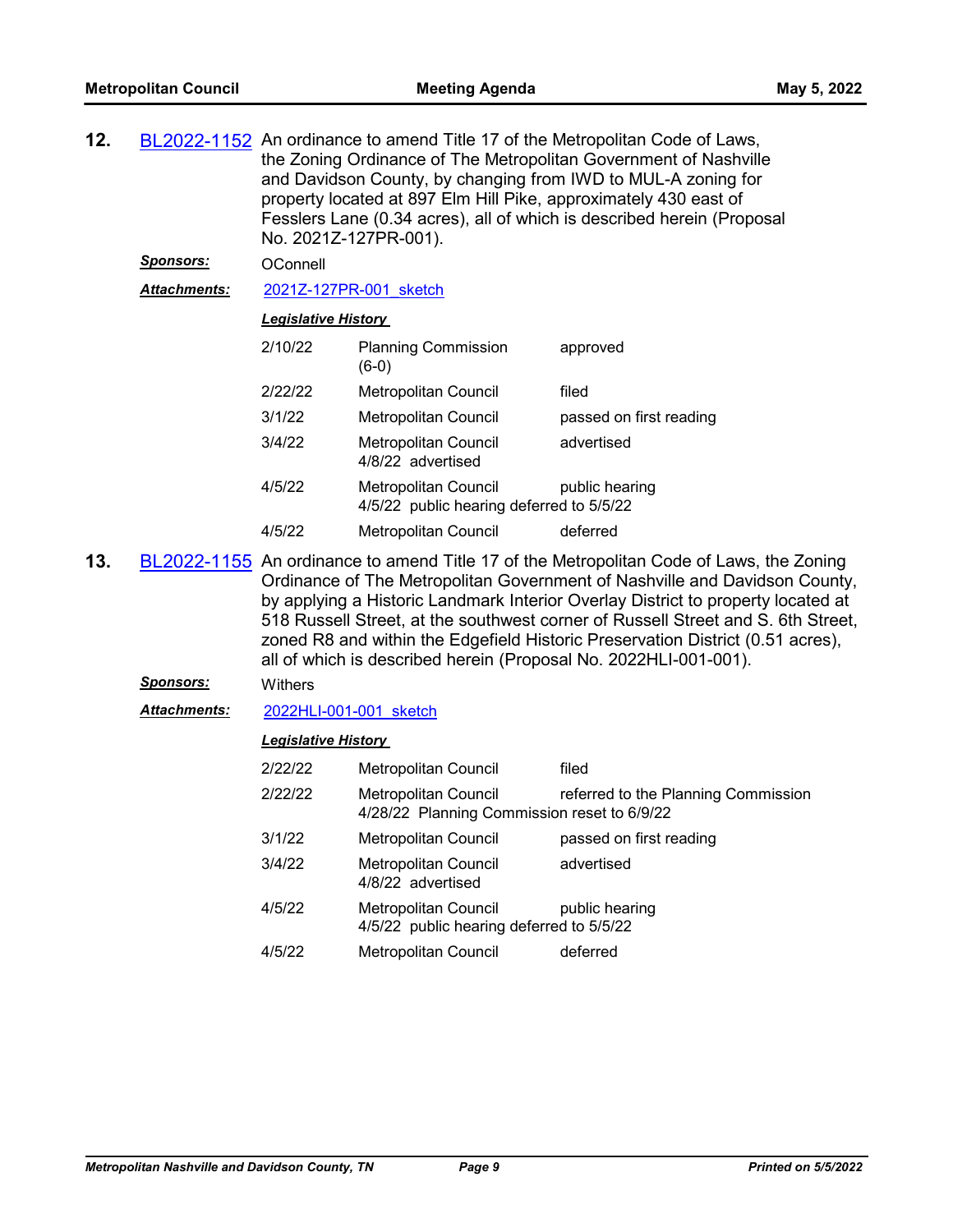| 14.                                                                                                                                                                                                                                                                                                                                                                                                                                                                                                                                                                             | <u>Sponsors:</u>    | BL2022-1156 An ordinance to amend Title 17 of the Metropolitan Code of Laws, the Zoning<br>Ordinance of The Metropolitan Government of Nashville and Davidson County,<br>by applying a Neighborhood Landmark Overlay District to property located at<br>518 Russell Street, at the southwest corner of Russell Street and S. 6th Street,<br>zoned R8 and within the Edgefield Historic Preservation District (0.51 acres),<br>to permit a hotel and event space, all of which is described herein (Proposal<br>No. 2022NL-001-001).<br>Withers |                                                                     |                                                  |  |  |
|---------------------------------------------------------------------------------------------------------------------------------------------------------------------------------------------------------------------------------------------------------------------------------------------------------------------------------------------------------------------------------------------------------------------------------------------------------------------------------------------------------------------------------------------------------------------------------|---------------------|------------------------------------------------------------------------------------------------------------------------------------------------------------------------------------------------------------------------------------------------------------------------------------------------------------------------------------------------------------------------------------------------------------------------------------------------------------------------------------------------------------------------------------------------|---------------------------------------------------------------------|--------------------------------------------------|--|--|
|                                                                                                                                                                                                                                                                                                                                                                                                                                                                                                                                                                                 | <b>Attachments:</b> | 2022NL-001-001 - Sketch                                                                                                                                                                                                                                                                                                                                                                                                                                                                                                                        |                                                                     |                                                  |  |  |
|                                                                                                                                                                                                                                                                                                                                                                                                                                                                                                                                                                                 |                     | <b>Legislative History</b>                                                                                                                                                                                                                                                                                                                                                                                                                                                                                                                     |                                                                     |                                                  |  |  |
|                                                                                                                                                                                                                                                                                                                                                                                                                                                                                                                                                                                 |                     | 2/22/22                                                                                                                                                                                                                                                                                                                                                                                                                                                                                                                                        | Metropolitan Council                                                | filed                                            |  |  |
|                                                                                                                                                                                                                                                                                                                                                                                                                                                                                                                                                                                 |                     | 2/22/22                                                                                                                                                                                                                                                                                                                                                                                                                                                                                                                                        | Metropolitan Council<br>4/28/22 Planning Commission reset to 6/9/22 | referred to the Planning Commission              |  |  |
|                                                                                                                                                                                                                                                                                                                                                                                                                                                                                                                                                                                 |                     | 3/1/22                                                                                                                                                                                                                                                                                                                                                                                                                                                                                                                                         | <b>Metropolitan Council</b>                                         | passed on first reading                          |  |  |
|                                                                                                                                                                                                                                                                                                                                                                                                                                                                                                                                                                                 |                     | 3/4/22                                                                                                                                                                                                                                                                                                                                                                                                                                                                                                                                         | Metropolitan Council<br>4/8/22 advertised                           | advertised                                       |  |  |
|                                                                                                                                                                                                                                                                                                                                                                                                                                                                                                                                                                                 |                     | 4/5/22                                                                                                                                                                                                                                                                                                                                                                                                                                                                                                                                         | Metropolitan Council<br>4/5/22 public hearing deferred to 5/5/22    | public hearing                                   |  |  |
|                                                                                                                                                                                                                                                                                                                                                                                                                                                                                                                                                                                 |                     | 4/5/22                                                                                                                                                                                                                                                                                                                                                                                                                                                                                                                                         | Metropolitan Council                                                | deferred                                         |  |  |
| 15.<br>BL2022-1190 An ordinance to amend Title 17 of the Metropolitan Code of Laws,<br>the Zoning Ordinance of The Metropolitan Government of Nashville<br>and Davidson County, by changing from CS and IWD to SP zoning<br>for properties located at 2405 Plum Street, 2600 and 2604 Dickerson<br>Pike, Plum Street (unnumbered), and Dickerson Pike (unnumbered),<br>at the northwest corner of Rock Street and Dickerson Pike (5.22<br>acres), to permit a 349-unit multi-family residential development, all<br>of which is described herein (Proposal No. 2021SP-095-001). |                     |                                                                                                                                                                                                                                                                                                                                                                                                                                                                                                                                                |                                                                     |                                                  |  |  |
|                                                                                                                                                                                                                                                                                                                                                                                                                                                                                                                                                                                 | <b>Sponsors:</b>    | Toombs                                                                                                                                                                                                                                                                                                                                                                                                                                                                                                                                         |                                                                     |                                                  |  |  |
|                                                                                                                                                                                                                                                                                                                                                                                                                                                                                                                                                                                 | <b>Attachments:</b> | 2021SP-095-001 sketch                                                                                                                                                                                                                                                                                                                                                                                                                                                                                                                          |                                                                     |                                                  |  |  |
|                                                                                                                                                                                                                                                                                                                                                                                                                                                                                                                                                                                 |                     | 2021SP-095-001 plans                                                                                                                                                                                                                                                                                                                                                                                                                                                                                                                           |                                                                     |                                                  |  |  |
|                                                                                                                                                                                                                                                                                                                                                                                                                                                                                                                                                                                 |                     | <b>Legislative History</b>                                                                                                                                                                                                                                                                                                                                                                                                                                                                                                                     |                                                                     |                                                  |  |  |
|                                                                                                                                                                                                                                                                                                                                                                                                                                                                                                                                                                                 |                     | 3/10/22                                                                                                                                                                                                                                                                                                                                                                                                                                                                                                                                        | <b>Planning Commission</b>                                          | approved with conditions, disapproved<br>without |  |  |
|                                                                                                                                                                                                                                                                                                                                                                                                                                                                                                                                                                                 |                     |                                                                                                                                                                                                                                                                                                                                                                                                                                                                                                                                                | $9-0$                                                               |                                                  |  |  |
|                                                                                                                                                                                                                                                                                                                                                                                                                                                                                                                                                                                 |                     | 3/29/22                                                                                                                                                                                                                                                                                                                                                                                                                                                                                                                                        | <b>Metropolitan Council</b>                                         | filed                                            |  |  |
|                                                                                                                                                                                                                                                                                                                                                                                                                                                                                                                                                                                 |                     | 4/5/22                                                                                                                                                                                                                                                                                                                                                                                                                                                                                                                                         | Metropolitan Council                                                | passed on first reading                          |  |  |
|                                                                                                                                                                                                                                                                                                                                                                                                                                                                                                                                                                                 |                     | 4/8/22                                                                                                                                                                                                                                                                                                                                                                                                                                                                                                                                         | Metropolitan Council                                                | advertised                                       |  |  |
|                                                                                                                                                                                                                                                                                                                                                                                                                                                                                                                                                                                 |                     |                                                                                                                                                                                                                                                                                                                                                                                                                                                                                                                                                |                                                                     |                                                  |  |  |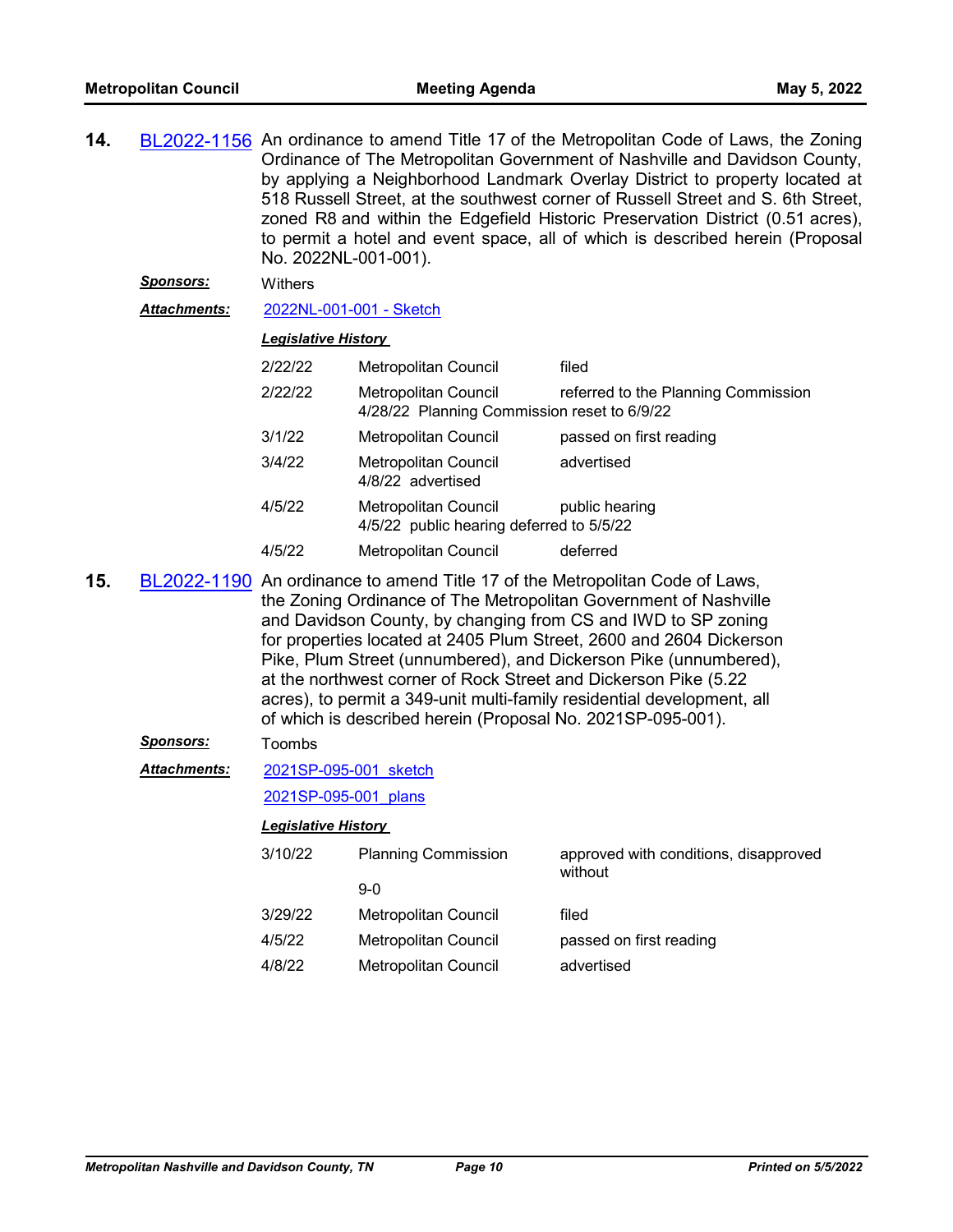| 16. |              | BL2022-1191 An ordinance to authorize building material restrictions and requirements for<br>BL2022-1190, a proposed Specific Plan Zoning District located at located at<br>2405 Plum Street, 2600 and 2604 Dickerson Pike, Plum Street (unnumbered),<br>and Dickerson Pike (unnumbered), at the northwest corner of Rock Street and<br>Dickerson Pike (5.22 acres) (Proposal No. 2021SP-095-001). THE<br>PROPOSED ORDINANCE REQUIRES CERTAIN MATERIALS TO BE<br><b>RESTRICTED IN THE CONSTRUCTION OF BUILDINGS.</b>              |                             |                                                  |  |  |
|-----|--------------|-----------------------------------------------------------------------------------------------------------------------------------------------------------------------------------------------------------------------------------------------------------------------------------------------------------------------------------------------------------------------------------------------------------------------------------------------------------------------------------------------------------------------------------|-----------------------------|--------------------------------------------------|--|--|
|     | Sponsors:    | Toombs<br><b>Legislative History</b>                                                                                                                                                                                                                                                                                                                                                                                                                                                                                              |                             |                                                  |  |  |
|     |              | 3/10/22                                                                                                                                                                                                                                                                                                                                                                                                                                                                                                                           | <b>Planning Commission</b>  | approved with conditions, disapproved<br>without |  |  |
|     |              |                                                                                                                                                                                                                                                                                                                                                                                                                                                                                                                                   | $9 - 0$                     |                                                  |  |  |
|     |              | 3/29/22                                                                                                                                                                                                                                                                                                                                                                                                                                                                                                                           | Metropolitan Council        | filed                                            |  |  |
|     |              | 4/5/22                                                                                                                                                                                                                                                                                                                                                                                                                                                                                                                            | Metropolitan Council        | passed on first reading                          |  |  |
|     |              | 4/8/22                                                                                                                                                                                                                                                                                                                                                                                                                                                                                                                            | Metropolitan Council        | advertised                                       |  |  |
| 17. |              | BL2022-1192 An ordinance to amend Title 17 of the Metropolitan Code of Laws,<br>the Zoning Ordinance of The Metropolitan Government of Nashville<br>and Davidson County, by amending the 4130 Andrew Jackson<br>Parkway Specific Plan District located at 4130 Andrew Jackson<br>Parkway, approximately 950 feet north of Chandler Road (2.04<br>acres), zoned Specific Plan, to permit the addition of 1,962 square<br>feet to an existing eye care facility, all of which is described herein<br>(Proposal No. 2010SP-005-003). |                             |                                                  |  |  |
|     | Sponsors:    | Hagar                                                                                                                                                                                                                                                                                                                                                                                                                                                                                                                             |                             |                                                  |  |  |
|     | Attachments: | 2010SP-005-003 sketch                                                                                                                                                                                                                                                                                                                                                                                                                                                                                                             |                             |                                                  |  |  |
|     |              | 2010SP-005-003 plans                                                                                                                                                                                                                                                                                                                                                                                                                                                                                                              |                             |                                                  |  |  |
|     |              | <b>Legislative History</b>                                                                                                                                                                                                                                                                                                                                                                                                                                                                                                        |                             |                                                  |  |  |
|     |              | 2/24/22                                                                                                                                                                                                                                                                                                                                                                                                                                                                                                                           | <b>Planning Commission</b>  | approved with conditions, disapproved<br>without |  |  |
|     |              |                                                                                                                                                                                                                                                                                                                                                                                                                                                                                                                                   | $8-0$                       |                                                  |  |  |
|     |              | 3/29/22                                                                                                                                                                                                                                                                                                                                                                                                                                                                                                                           | Metropolitan Council        | filed                                            |  |  |
|     |              | 4/5/22                                                                                                                                                                                                                                                                                                                                                                                                                                                                                                                            | <b>Metropolitan Council</b> | passed on first reading                          |  |  |

- 4/8/22 Metropolitan Council advertised
- **18.** [BL2022-1193](http://nashville.legistar.com/gateway.aspx?m=l&id=/matter.aspx?key=14339) An ordinance to amend Title 17 of the Metropolitan Code of Laws, the Zoning Ordinance of The Metropolitan Government of Nashville and Davidson County, by applying a Historic Landmark Overlay District to property located at 5797 Mt. View Road, approximately 1,050 feet southwest of Mt. View Circle, zoned AR2A (1.11 acres) (Proposal No. 2022HL-003-001).

*Sponsors:* Styles

*Attachments:* [Sketch-2022HL-003-001](http://nashville.legistar.com/gateway.aspx?M=F&ID=ddfa4956-5329-41d7-ae35-8bada2063ad9.docx)

|  | <b>Legislative History</b> |  |
|--|----------------------------|--|
|  |                            |  |

| 3/29/22 | Metropolitan Council | filed                   |
|---------|----------------------|-------------------------|
| 4/5/22  | Metropolitan Council | passed on first reading |
| 4/8/22  | Metropolitan Council | advertised              |
|         |                      |                         |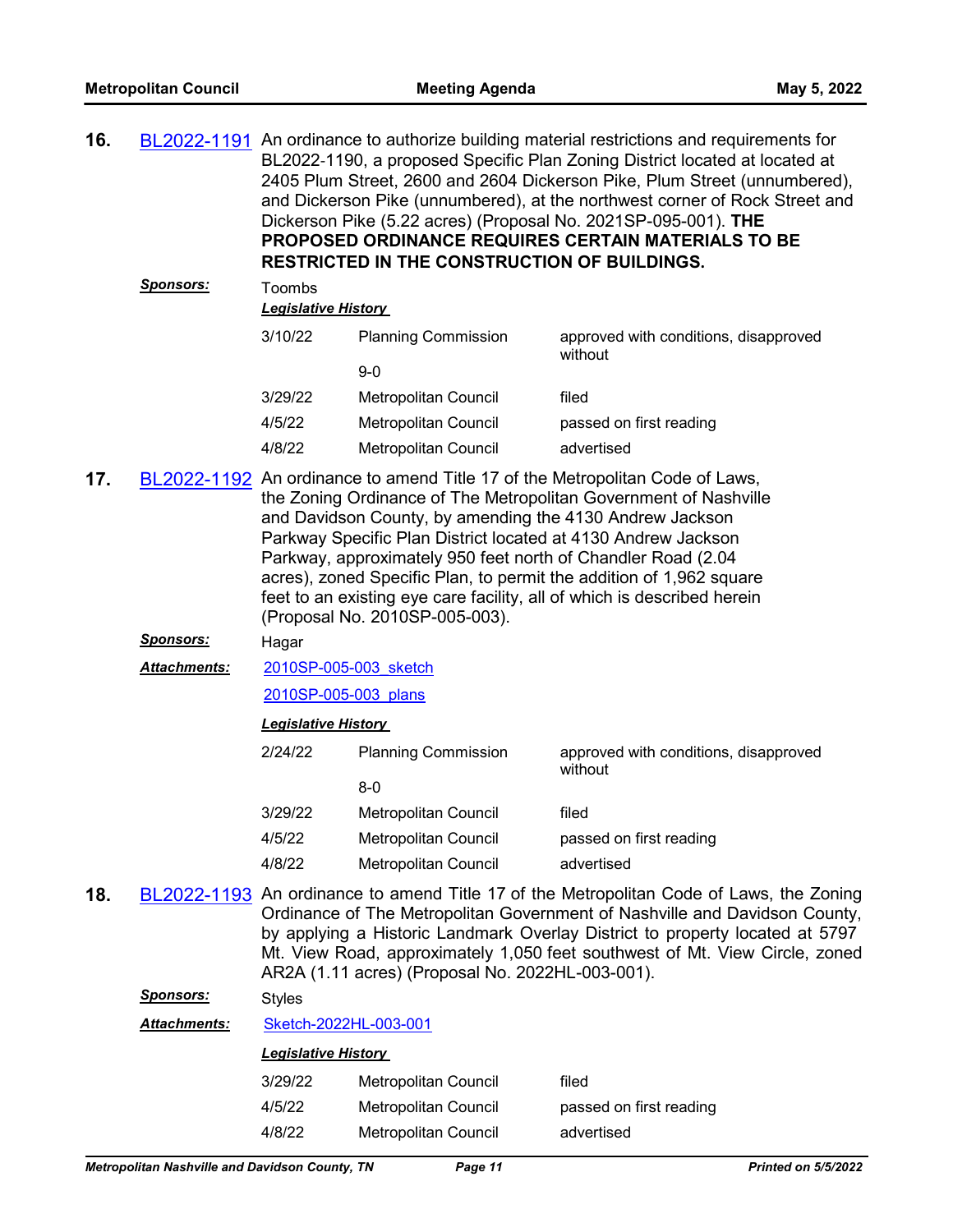|     | <b>Metropolitan Council</b> |                            | <b>Meeting Agenda</b>                                          | May 5, 2022                                                                                                                                                                                                                                                                                                                                                                                                                                                                                                                                                               |
|-----|-----------------------------|----------------------------|----------------------------------------------------------------|---------------------------------------------------------------------------------------------------------------------------------------------------------------------------------------------------------------------------------------------------------------------------------------------------------------------------------------------------------------------------------------------------------------------------------------------------------------------------------------------------------------------------------------------------------------------------|
|     |                             | 4/28/22                    | <b>Planning Commission</b><br>$(6-0)$                          | approved                                                                                                                                                                                                                                                                                                                                                                                                                                                                                                                                                                  |
| 19. |                             |                            | of Mt. View Circle (1.11 acres) (Proposal No. 2022HL-003-001). | BL2022-1194 An ordinance to authorize building material restrictions and requirements for<br>BL2022-1193, a proposed Historic Landmark Overlay District to include<br>properties located at 5797 Mt. View Road, approximately 1,050 feet southwest                                                                                                                                                                                                                                                                                                                        |
|     |                             |                            | <b>RESTRICTED IN THE CONSTRUCTION OF BUILDINGS.</b>            | THE PROPOSED ORDINANCE REQUIRES CERTAIN MATERIALS TO BE                                                                                                                                                                                                                                                                                                                                                                                                                                                                                                                   |
|     | <u>Sponsors:</u>            | <b>Styles</b>              |                                                                |                                                                                                                                                                                                                                                                                                                                                                                                                                                                                                                                                                           |
|     | <b>Attachments:</b>         | <b>Exhibit A</b>           |                                                                |                                                                                                                                                                                                                                                                                                                                                                                                                                                                                                                                                                           |
|     |                             | <b>Legislative History</b> |                                                                |                                                                                                                                                                                                                                                                                                                                                                                                                                                                                                                                                                           |
|     |                             | 3/29/22                    | Metropolitan Council                                           | filed                                                                                                                                                                                                                                                                                                                                                                                                                                                                                                                                                                     |
|     |                             | 4/5/22                     | Metropolitan Council                                           | passed on first reading                                                                                                                                                                                                                                                                                                                                                                                                                                                                                                                                                   |
|     |                             | 4/8/22                     | Metropolitan Council                                           | advertised                                                                                                                                                                                                                                                                                                                                                                                                                                                                                                                                                                |
|     |                             | 4/28/22                    | <b>Planning Commission</b><br>$(6-0)$                          | approved                                                                                                                                                                                                                                                                                                                                                                                                                                                                                                                                                                  |
| 20. |                             |                            |                                                                | BL2022-1195 An ordinance to amend Title 17 of the Metropolitan Code of Laws, the Zoning<br>Ordinance of The Metropolitan Government of Nashville and Davidson County,<br>by applying a Neighborhood Landmark Overlay District to property located at<br>5797 Mt. View Road, approximately 1,050 feet southwest of Mt. View Circle,<br>zoned AR2A (1.11 acres), to permit the conversion of an existing accessory<br>structure into an additional dwelling unit and to allow short term rental uses<br>within that additional dwelling unit (Proposal No. 2022NL-002-001). |
|     | <u>Sponsors:</u>            | <b>Styles</b>              |                                                                |                                                                                                                                                                                                                                                                                                                                                                                                                                                                                                                                                                           |
|     | <b>Attachments:</b>         | Sketch-2022NL-002-001      |                                                                |                                                                                                                                                                                                                                                                                                                                                                                                                                                                                                                                                                           |
|     |                             | <b>Legislative History</b> |                                                                |                                                                                                                                                                                                                                                                                                                                                                                                                                                                                                                                                                           |
|     |                             | 3/29/22                    | Metropolitan Council                                           | filed                                                                                                                                                                                                                                                                                                                                                                                                                                                                                                                                                                     |
|     |                             | 4/5/22                     | Metropolitan Council                                           | passed on first reading                                                                                                                                                                                                                                                                                                                                                                                                                                                                                                                                                   |
|     |                             | 4/8/22                     | Metropolitan Council                                           | advertised                                                                                                                                                                                                                                                                                                                                                                                                                                                                                                                                                                |
|     |                             | 4/28/22                    | <b>Planning Commission</b><br>$(6-0)$                          | approved with conditions                                                                                                                                                                                                                                                                                                                                                                                                                                                                                                                                                  |
| 21. |                             |                            | and Davidson County, by changing from CL to SP zoning for      | BL2022-1196 An ordinance to amend Title 17 of the Metropolitan Code of Laws,<br>the Zoning Ordinance of The Metropolitan Government of Nashville<br>properties located at 1400 Brick Church Pike, at the corner of Artic<br>Avenue and Brick Church Pike (1.61 acres), to permit a mixed used                                                                                                                                                                                                                                                                             |

2022SP-015-001). *Sponsors:* Toombs

[2022SP-015-001\\_sketch](http://nashville.legistar.com/gateway.aspx?M=F&ID=f35b7a9d-1237-486d-8967-7788de6d9cbb.docx) *Attachments:*

[2022SP-015-001\\_plans](http://nashville.legistar.com/gateway.aspx?M=F&ID=f71dc902-90fe-4307-80a5-92ebf069db73.pdf)

*Legislative History* 

development, all of which is described herein (Proposal No.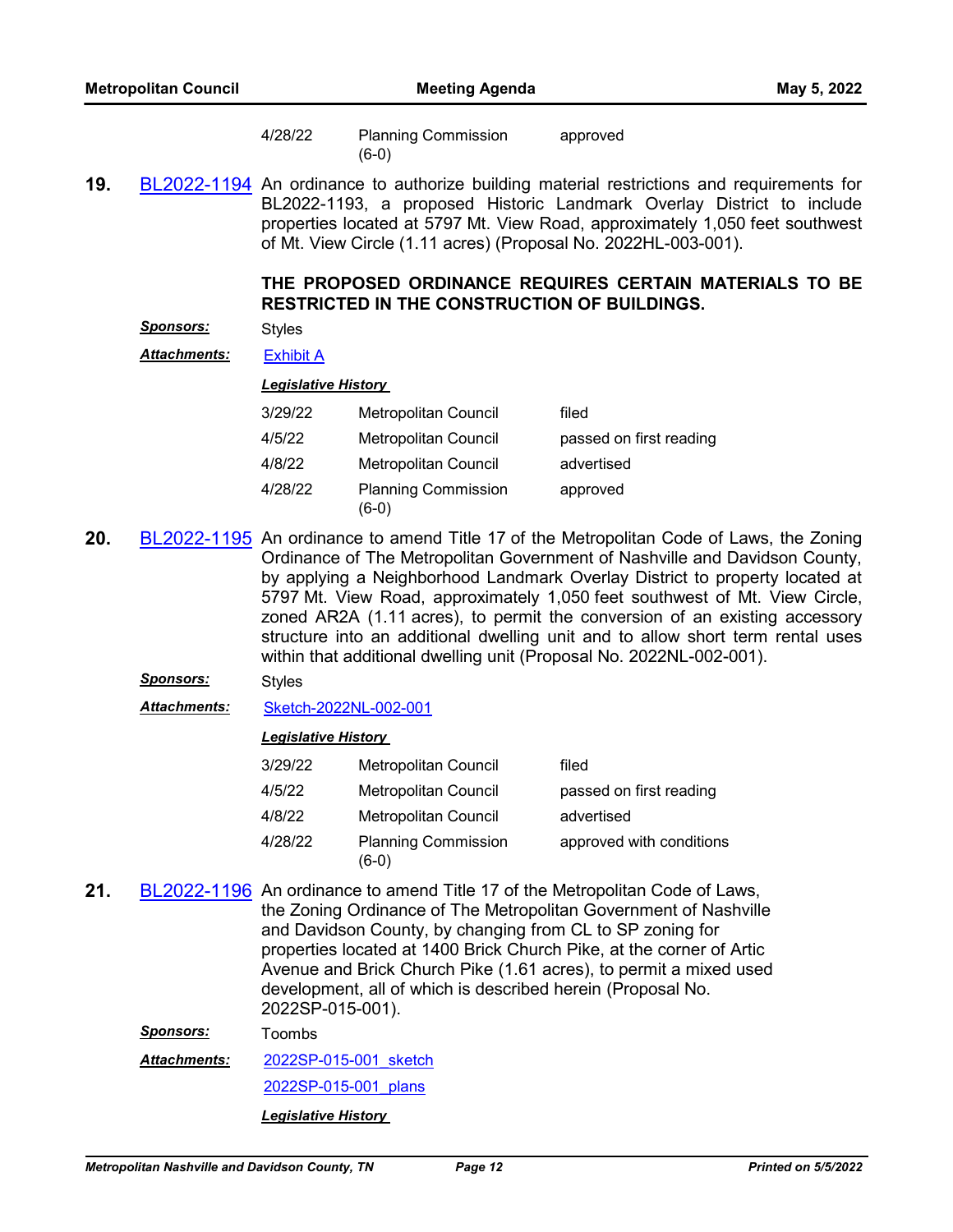| <b>Planning Commission</b> | approved with conditions, disapproved<br>without |  |
|----------------------------|--------------------------------------------------|--|
| 8-0                        |                                                  |  |
| Metropolitan Council       | filed                                            |  |
| Metropolitan Council       | passed on first reading                          |  |
| Metropolitan Council       | advertised                                       |  |
|                            |                                                  |  |

**22.** [BL2022-1197](http://nashville.legistar.com/gateway.aspx?m=l&id=/matter.aspx?key=14308) An ordinance to amend Title 17 of the Metropolitan Code of Laws, the Zoning Ordinance of The Metropolitan Government of Nashville and Davidson County, by changing from CS to SP zoning for property located at 400 Edenwold Road, approximately 1,000 feet east of Gallatin Pike, (1.08 acres), to permit auto repair and warehouse, all of which is described herein (Proposal No. 2022SP-003-001).

*Sponsors:* Young

[2022SP-003-001\\_sketch](http://nashville.legistar.com/gateway.aspx?M=F&ID=306a279d-1132-430b-b8b2-e772abd1263b.docx) *Attachments:*

[2022SP-003-001\\_plans](http://nashville.legistar.com/gateway.aspx?M=F&ID=b8d8cc71-7a54-44b4-92ec-05b2889bb3f4.pdf)

*Legislative History* 

| 2/24/22 | <b>Planning Commission</b> | approved with conditions, disapproved<br>without |
|---------|----------------------------|--------------------------------------------------|
|         | $8-0$                      |                                                  |
| 3/29/22 | Metropolitan Council       | filed                                            |
| 4/5/22  | Metropolitan Council       | passed on first reading                          |
| 4/8/22  | Metropolitan Council       | advertised                                       |

**23.** [BL2022-1198](http://nashville.legistar.com/gateway.aspx?m=l&id=/matter.aspx?key=14310) An ordinance to amend Title 17 of the Metropolitan Code of Laws, the Zoning Ordinance of The Metropolitan Government of Nashville and Davidson County, from SCC to SP by changing zoning for a portion of property located at 3955 Nolensville Pike, approximately 115 feet north of Paragon Mills Road, within a Planned Unit Development and within a Corridor Design Overlay, (0.18 acres), to permit a sign, all of which is described herein (Proposal No. 2022SP-012-001).

*Sponsors:* Johnston

[2022SP-012-001\\_sketch](http://nashville.legistar.com/gateway.aspx?M=F&ID=a871faf2-1f09-49e5-b734-f88ff45a3132.docx) *Attachments:*

[2022SP-012-001\\_plans](http://nashville.legistar.com/gateway.aspx?M=F&ID=088e251d-5d04-48d6-90ea-4a322ffcfe7a.pdf)

| 3/10/22 | <b>Planning Commission</b>  | approved with conditions, disapproved<br>without |
|---------|-----------------------------|--------------------------------------------------|
|         | 9-0                         |                                                  |
| 3/29/22 | Metropolitan Council        | filed                                            |
| 4/5/22  | Metropolitan Council        | passed on first reading                          |
| 4/8/22  | <b>Metropolitan Council</b> | advertised                                       |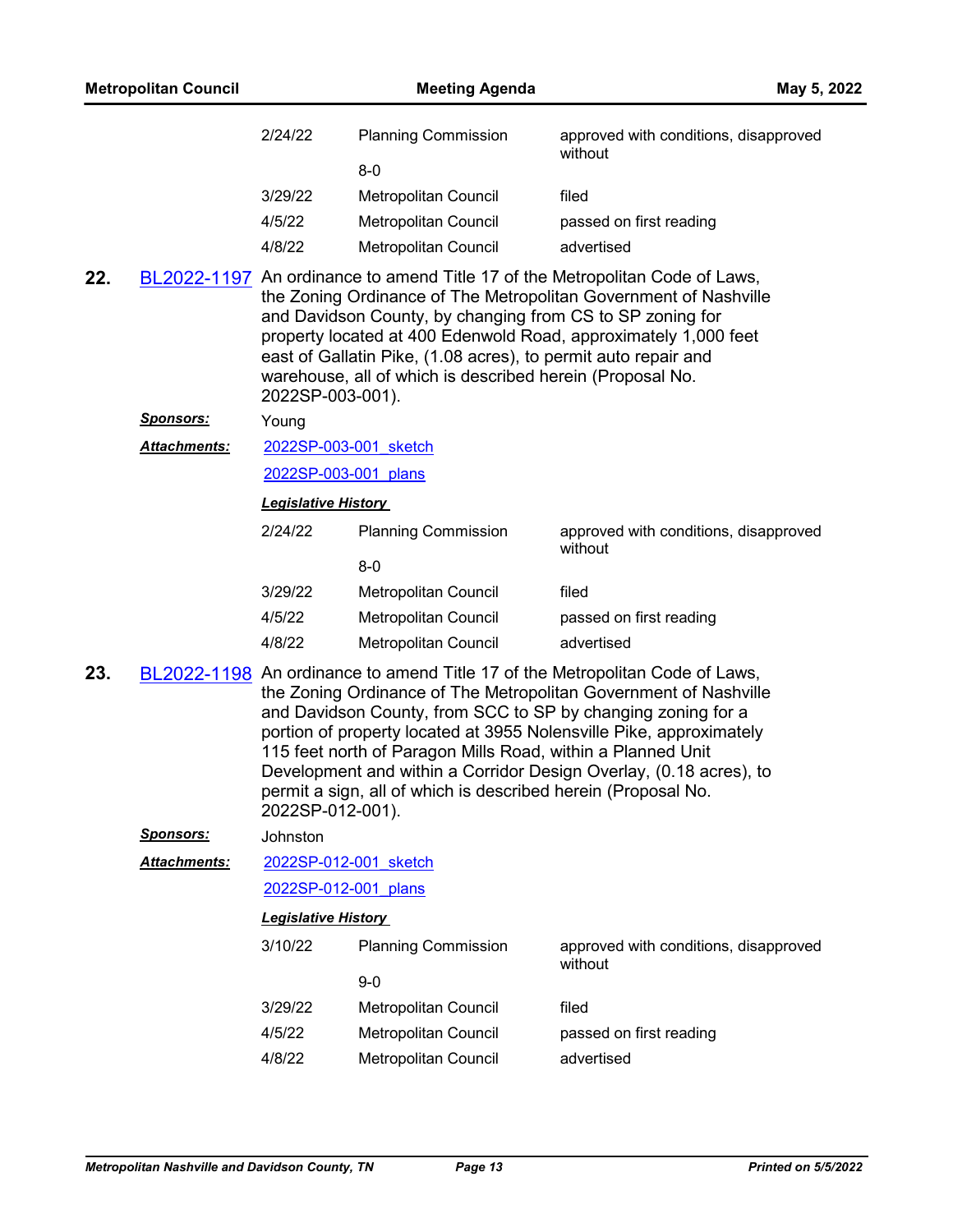| 24. |                     | BL2022-1199 An ordinance to amend Title 17 of the Metropolitan Code of Laws,<br>the Zoning Ordinance of The Metropolitan Government of Nashville<br>and Davidson County, by changing from R6 to RM15-A-NS zoning<br>for properties located at 2112 and 2116 24th Ave N, at the corner of<br>Simpkins Street and (0.46 acres), all of which is described herein<br>(Proposal No. 2022Z-008PR-001).                                                                                                                                                  |                                                     |                                                                                                                                                                                                                                                                                                                                                                                       |  |  |  |
|-----|---------------------|----------------------------------------------------------------------------------------------------------------------------------------------------------------------------------------------------------------------------------------------------------------------------------------------------------------------------------------------------------------------------------------------------------------------------------------------------------------------------------------------------------------------------------------------------|-----------------------------------------------------|---------------------------------------------------------------------------------------------------------------------------------------------------------------------------------------------------------------------------------------------------------------------------------------------------------------------------------------------------------------------------------------|--|--|--|
|     | <b>Sponsors:</b>    | Toombs                                                                                                                                                                                                                                                                                                                                                                                                                                                                                                                                             |                                                     |                                                                                                                                                                                                                                                                                                                                                                                       |  |  |  |
|     | <b>Attachments:</b> |                                                                                                                                                                                                                                                                                                                                                                                                                                                                                                                                                    | 2022Z-008PR-001 sketch                              |                                                                                                                                                                                                                                                                                                                                                                                       |  |  |  |
|     |                     | <b>Legislative History</b>                                                                                                                                                                                                                                                                                                                                                                                                                                                                                                                         |                                                     |                                                                                                                                                                                                                                                                                                                                                                                       |  |  |  |
|     |                     | 2/24/22                                                                                                                                                                                                                                                                                                                                                                                                                                                                                                                                            | <b>Planning Commission</b><br>$8-0$                 | approved                                                                                                                                                                                                                                                                                                                                                                              |  |  |  |
|     |                     | 3/29/22                                                                                                                                                                                                                                                                                                                                                                                                                                                                                                                                            | Metropolitan Council                                | filed                                                                                                                                                                                                                                                                                                                                                                                 |  |  |  |
|     |                     | 4/5/22                                                                                                                                                                                                                                                                                                                                                                                                                                                                                                                                             | <b>Metropolitan Council</b>                         | passed on first reading                                                                                                                                                                                                                                                                                                                                                               |  |  |  |
|     |                     | 4/8/22                                                                                                                                                                                                                                                                                                                                                                                                                                                                                                                                             | Metropolitan Council                                | advertised                                                                                                                                                                                                                                                                                                                                                                            |  |  |  |
| 25. |                     | BL2022-1200 An ordinance to amend Title 17 of the Metropolitan Code of Laws,<br>the Zoning Ordinance of The Metropolitan Government of Nashville<br>and Davidson County, by changing from AR2a, RM4, and RS10 to<br>SP zoning for properties located at 6578 Bluff Road and Bluff Road<br>(unnumbered), approximately 275 feet north of Stone Bluff Drive,<br>(62.2 acres) (and partially located within the Floodplain Overlay<br>District), to permit 182 multi-family units, all of which is described<br>herein (Proposal No. 2022SP-007-001). |                                                     |                                                                                                                                                                                                                                                                                                                                                                                       |  |  |  |
|     | <b>Sponsors:</b>    | Swope                                                                                                                                                                                                                                                                                                                                                                                                                                                                                                                                              |                                                     |                                                                                                                                                                                                                                                                                                                                                                                       |  |  |  |
|     | <b>Attachments:</b> | 2022SP-007-001 sketch                                                                                                                                                                                                                                                                                                                                                                                                                                                                                                                              |                                                     |                                                                                                                                                                                                                                                                                                                                                                                       |  |  |  |
|     |                     | 2022SP-007-001 plans                                                                                                                                                                                                                                                                                                                                                                                                                                                                                                                               |                                                     |                                                                                                                                                                                                                                                                                                                                                                                       |  |  |  |
|     |                     | <b>Legislative History</b>                                                                                                                                                                                                                                                                                                                                                                                                                                                                                                                         |                                                     |                                                                                                                                                                                                                                                                                                                                                                                       |  |  |  |
|     |                     | 2/24/22                                                                                                                                                                                                                                                                                                                                                                                                                                                                                                                                            | <b>Planning Commission</b>                          | approved with conditions, disapproved<br>without                                                                                                                                                                                                                                                                                                                                      |  |  |  |
|     |                     |                                                                                                                                                                                                                                                                                                                                                                                                                                                                                                                                                    | $8-0$                                               |                                                                                                                                                                                                                                                                                                                                                                                       |  |  |  |
|     |                     | 3/29/22                                                                                                                                                                                                                                                                                                                                                                                                                                                                                                                                            | Metropolitan Council                                | filed                                                                                                                                                                                                                                                                                                                                                                                 |  |  |  |
|     |                     | 4/5/22                                                                                                                                                                                                                                                                                                                                                                                                                                                                                                                                             | Metropolitan Council                                | passed on first reading                                                                                                                                                                                                                                                                                                                                                               |  |  |  |
|     |                     | 4/8/22                                                                                                                                                                                                                                                                                                                                                                                                                                                                                                                                             | Metropolitan Council                                | advertised                                                                                                                                                                                                                                                                                                                                                                            |  |  |  |
| 26. |                     |                                                                                                                                                                                                                                                                                                                                                                                                                                                                                                                                                    | <b>RESTRICTED IN THE CONSTRUCTION OF BUILDINGS.</b> | BL2022-1201 An ordinance to authorize building material restrictions and requirements for<br>BL2022-1200, a proposed Specific Plan Zoning District located at located at<br>6578 Bluff Road and Bluff Road (unnumbered), approximately 275 feet north<br>of Stone Bluff Drive, (62.2 acres) (Proposal No. 2022SP-007-001). THE<br>PROPOSED ORDINANCE REQUIRES CERTAIN MATERIALS TO BE |  |  |  |

| <b>Sponsors:</b> | Swope<br><b>Legislative History</b> |                            |                                                  |  |
|------------------|-------------------------------------|----------------------------|--------------------------------------------------|--|
|                  | 2/24/22                             | <b>Planning Commission</b> | approved with conditions, disapproved<br>without |  |
|                  |                                     | (8-0)                      |                                                  |  |
|                  | 3/29/22                             | Metropolitan Council       | filed                                            |  |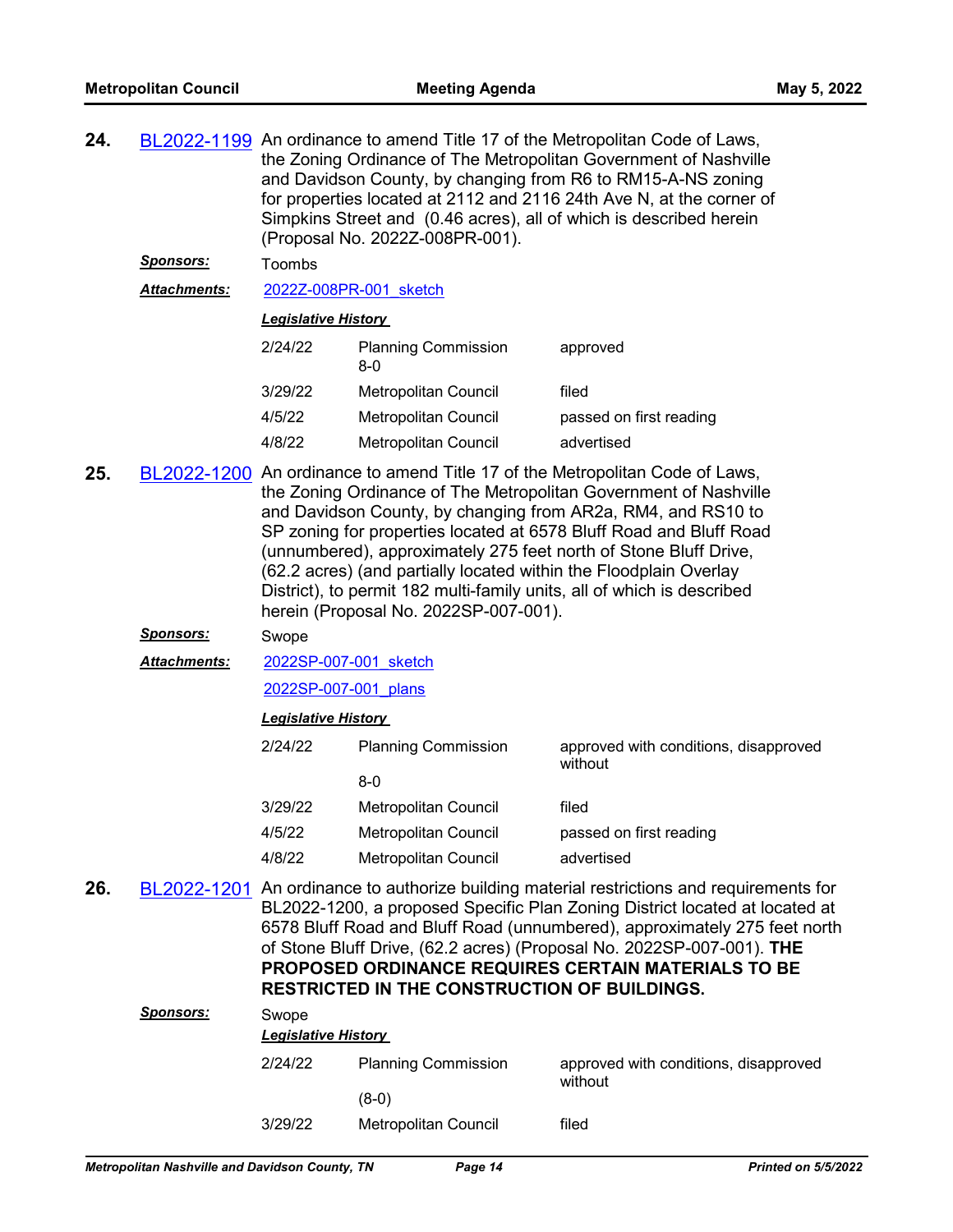|     | <b>Metropolitan Council</b> |                                                                                                                                                                                                                                                                                                                                                                                                      | <b>Meeting Agenda</b>                                                                                                                                                                                                                                                                                                                                                                        |                                                                                                                                                                                                                                                                                               | May 5, 2022 |  |  |
|-----|-----------------------------|------------------------------------------------------------------------------------------------------------------------------------------------------------------------------------------------------------------------------------------------------------------------------------------------------------------------------------------------------------------------------------------------------|----------------------------------------------------------------------------------------------------------------------------------------------------------------------------------------------------------------------------------------------------------------------------------------------------------------------------------------------------------------------------------------------|-----------------------------------------------------------------------------------------------------------------------------------------------------------------------------------------------------------------------------------------------------------------------------------------------|-------------|--|--|
|     |                             | 4/5/22<br>4/8/22                                                                                                                                                                                                                                                                                                                                                                                     | Metropolitan Council<br><b>Metropolitan Council</b>                                                                                                                                                                                                                                                                                                                                          | passed on first reading<br>advertised                                                                                                                                                                                                                                                         |             |  |  |
| 27. |                             |                                                                                                                                                                                                                                                                                                                                                                                                      | BL2022-1202 An ordinance to amend Title 17 of the Metropolitan Code of Laws,<br>the Zoning Ordinance of The Metropolitan Government of Nashville<br>and Davidson County, by changing from RS5 to R6-A zoning for<br>property located at 2401 Meharry Blvd, at the corner of 24th Ave N<br>and Meharry Blvd (0.26 acres), all of which is described herein<br>(Proposal No. 2022Z-015PR-001). |                                                                                                                                                                                                                                                                                               |             |  |  |
|     | <u>Sponsors:</u>            | Taylor                                                                                                                                                                                                                                                                                                                                                                                               |                                                                                                                                                                                                                                                                                                                                                                                              |                                                                                                                                                                                                                                                                                               |             |  |  |
|     | <b>Attachments:</b>         |                                                                                                                                                                                                                                                                                                                                                                                                      | 2022Z-015PR-001 sketch                                                                                                                                                                                                                                                                                                                                                                       |                                                                                                                                                                                                                                                                                               |             |  |  |
|     |                             | <b>Legislative History</b>                                                                                                                                                                                                                                                                                                                                                                           |                                                                                                                                                                                                                                                                                                                                                                                              |                                                                                                                                                                                                                                                                                               |             |  |  |
|     |                             | 2/24/22                                                                                                                                                                                                                                                                                                                                                                                              | <b>Planning Commission</b><br>$8-0$                                                                                                                                                                                                                                                                                                                                                          | approved                                                                                                                                                                                                                                                                                      |             |  |  |
|     |                             | 3/29/22                                                                                                                                                                                                                                                                                                                                                                                              | Metropolitan Council                                                                                                                                                                                                                                                                                                                                                                         | filed                                                                                                                                                                                                                                                                                         |             |  |  |
|     |                             | 4/5/22                                                                                                                                                                                                                                                                                                                                                                                               | Metropolitan Council                                                                                                                                                                                                                                                                                                                                                                         | passed on first reading                                                                                                                                                                                                                                                                       |             |  |  |
|     |                             | 4/8/22                                                                                                                                                                                                                                                                                                                                                                                               | Metropolitan Council                                                                                                                                                                                                                                                                                                                                                                         | advertised                                                                                                                                                                                                                                                                                    |             |  |  |
| 28. |                             | BL2022-1203 An ordinance to amend Title 17 of the Metropolitan Code of Laws,<br>the Zoning Ordinance of The Metropolitan Government of Nashville<br>and Davidson County, by changing from IWD to MUG-NS zoning for<br>property located at 230 Cumberland Bend, approximately 860 feet<br>east of Great Circle Road (4.96 acres), all of which is described<br>herein (Proposal No. 2022Z-010PR-001). |                                                                                                                                                                                                                                                                                                                                                                                              |                                                                                                                                                                                                                                                                                               |             |  |  |
|     | <b>Sponsors:</b>            | Toombs                                                                                                                                                                                                                                                                                                                                                                                               |                                                                                                                                                                                                                                                                                                                                                                                              |                                                                                                                                                                                                                                                                                               |             |  |  |
|     | <b>Attachments:</b>         |                                                                                                                                                                                                                                                                                                                                                                                                      | 2022Z-010PR-001 sketch                                                                                                                                                                                                                                                                                                                                                                       |                                                                                                                                                                                                                                                                                               |             |  |  |
|     |                             |                                                                                                                                                                                                                                                                                                                                                                                                      | <b>Legislative History</b>                                                                                                                                                                                                                                                                                                                                                                   |                                                                                                                                                                                                                                                                                               |             |  |  |
|     |                             | 2/24/22                                                                                                                                                                                                                                                                                                                                                                                              | <b>Planning Commission</b><br>$8-0$                                                                                                                                                                                                                                                                                                                                                          | approved                                                                                                                                                                                                                                                                                      |             |  |  |
|     |                             | 3/29/22                                                                                                                                                                                                                                                                                                                                                                                              | Metropolitan Council                                                                                                                                                                                                                                                                                                                                                                         | filed                                                                                                                                                                                                                                                                                         |             |  |  |
|     |                             | 4/5/22                                                                                                                                                                                                                                                                                                                                                                                               | <b>Metropolitan Council</b>                                                                                                                                                                                                                                                                                                                                                                  | passed on first reading                                                                                                                                                                                                                                                                       |             |  |  |
|     |                             | 4/8/22                                                                                                                                                                                                                                                                                                                                                                                               | <b>Metropolitan Council</b>                                                                                                                                                                                                                                                                                                                                                                  | advertised                                                                                                                                                                                                                                                                                    |             |  |  |
| 29. |                             | 2022SP-010-001).                                                                                                                                                                                                                                                                                                                                                                                     | and Davidson County, by changing from R40 to SP zoning for<br>family lots, all of which is described herein (Proposal No.                                                                                                                                                                                                                                                                    | BL2022-1204 An ordinance to amend Title 17 of the Metropolitan Code of Laws,<br>the Zoning Ordinance of The Metropolitan Government of Nashville<br>properties located at 5991 and 5991 Edmondson Pike, approximately<br>175 feet south of Banbury Station, (14.6 acres), to permit 36 single |             |  |  |
|     | <b>Sponsors:</b>            | Swope                                                                                                                                                                                                                                                                                                                                                                                                |                                                                                                                                                                                                                                                                                                                                                                                              |                                                                                                                                                                                                                                                                                               |             |  |  |
|     | <b>Attachments:</b>         |                                                                                                                                                                                                                                                                                                                                                                                                      | 2022SP-010-001 sketch                                                                                                                                                                                                                                                                                                                                                                        |                                                                                                                                                                                                                                                                                               |             |  |  |
|     |                             | 2022SP-010-001 plans                                                                                                                                                                                                                                                                                                                                                                                 |                                                                                                                                                                                                                                                                                                                                                                                              |                                                                                                                                                                                                                                                                                               |             |  |  |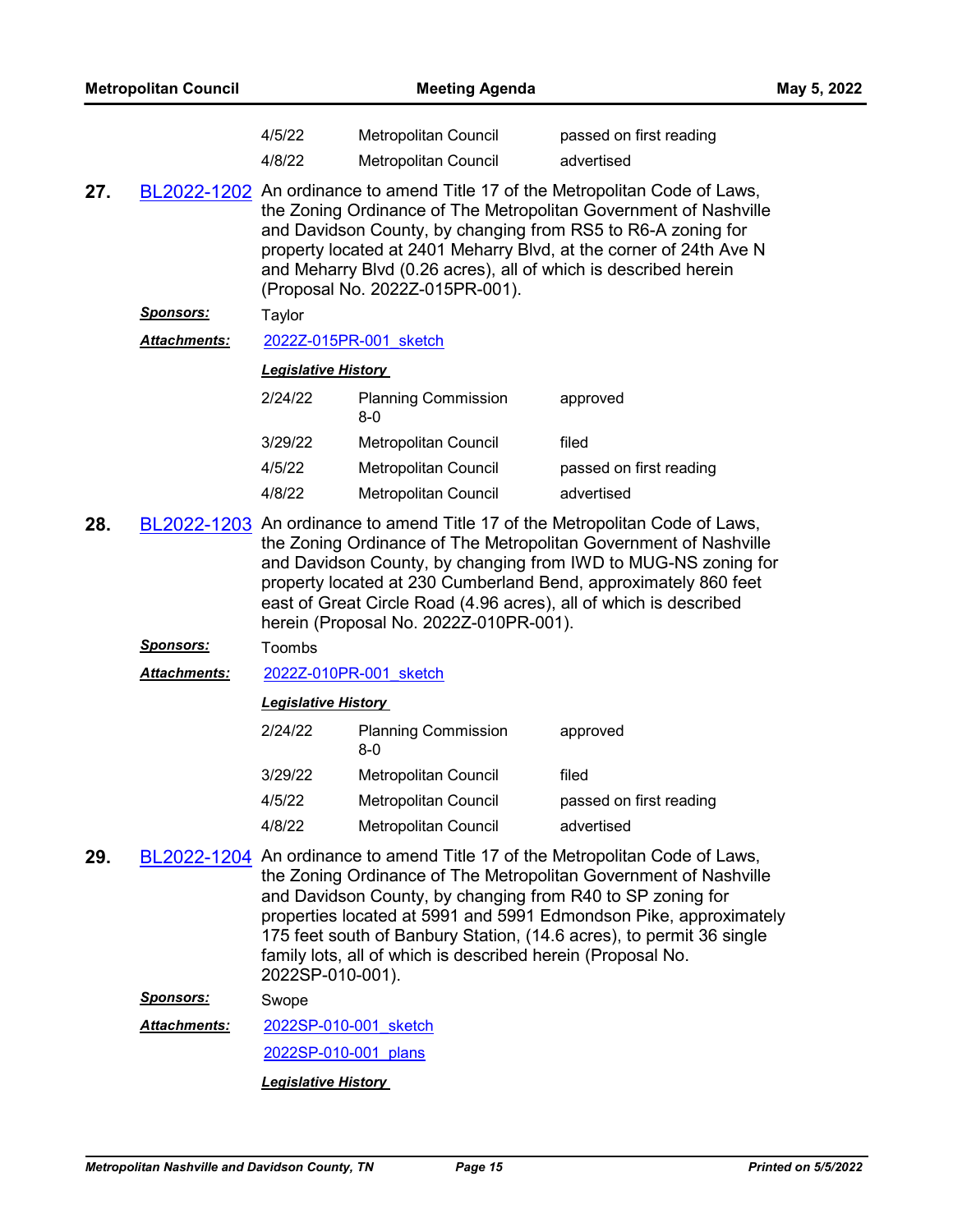| 3/10/22 | <b>Planning Commission</b> | approved with conditions, disapproved<br>without |
|---------|----------------------------|--------------------------------------------------|
|         | 6-3                        |                                                  |
| 3/29/22 | Metropolitan Council       | filed                                            |
| 4/5/22  | Metropolitan Council       | passed on first reading                          |
| 4/8/22  | Metropolitan Council       | advertised                                       |

**30.** [BL2022-1205](http://nashville.legistar.com/gateway.aspx?m=l&id=/matter.aspx?key=14307) An ordinance to authorize building material restrictions and requirements for BL2022-1204, a proposed Specific Plan Zoning District located at located at 5991 and 5991 Edmondson Pike, approximately 175 feet south of Banbury Station, (14.6 acres) (Proposal No. 2022SP-010-001). **THE PROPOSED ORDINANCE REQUIRES CERTAIN MATERIALS TO BE RESTRICTED IN THE CONSTRUCTION OF BUILDINGS.**

| <b>Sponsors:</b> | Swope   | <b>Legislative History</b>  |                                                  |  |  |
|------------------|---------|-----------------------------|--------------------------------------------------|--|--|
|                  | 3/10/22 | <b>Planning Commission</b>  | approved with conditions, disapproved<br>without |  |  |
|                  |         | $(6-3)$                     |                                                  |  |  |
|                  | 3/29/22 | Metropolitan Council        | filed                                            |  |  |
|                  | 4/5/22  | Metropolitan Council        | passed on first reading                          |  |  |
|                  | 4/8/22  | <b>Metropolitan Council</b> | advertised                                       |  |  |

- **31.** [BL2022-1206](http://nashville.legistar.com/gateway.aspx?m=l&id=/matter.aspx?key=14287) An ordinance to amend Title 17 of the Metropolitan Code of Laws, the Zoning Ordinance of The Metropolitan Government of Nashville and Davidson County, by changing from OG to ORI-A zoning for property located at 405 B 31st Ave N, approximately 160 feet north of Charlotte Avenue (0.12 acres), all of which is described herein (Proposal No. 2022Z-027PR-001).
	- *Sponsors:* Taylor
	- *Attachments:* [2022Z-027PR-001\\_sketch](http://nashville.legistar.com/gateway.aspx?M=F&ID=fe3e40ae-854d-4e5e-81ca-202a7f66420d.docx)

#### *Legislative History*

| 3/10/22 | <b>Planning Commission</b><br>8-0 | approved                |
|---------|-----------------------------------|-------------------------|
| 3/29/22 | <b>Metropolitan Council</b>       | filed                   |
| 4/5/22  | <b>Metropolitan Council</b>       | passed on first reading |
| 4/8/22  | Metropolitan Council              | advertised              |

**32.** [BL2022-1207](http://nashville.legistar.com/gateway.aspx?m=l&id=/matter.aspx?key=14293) An ordinance to amend Title 17 of the Metropolitan Code of Laws, the Zoning Ordinance of The Metropolitan Government of Nashville and Davidson County, by changing from IWD to MUG zoning for property located at 210 Cumberland Bend, approximately 1,160 feet east of Great Circle Road (5.04 acres), all of which is described herein (Proposal No. 2022Z-014PR-001).

*Sponsors:* Toombs

Attachments: [2022Z-014PR-001\\_sketch](http://nashville.legistar.com/gateway.aspx?M=F&ID=4f4d9a23-13d5-4567-8b5d-aa72b5559359.docx)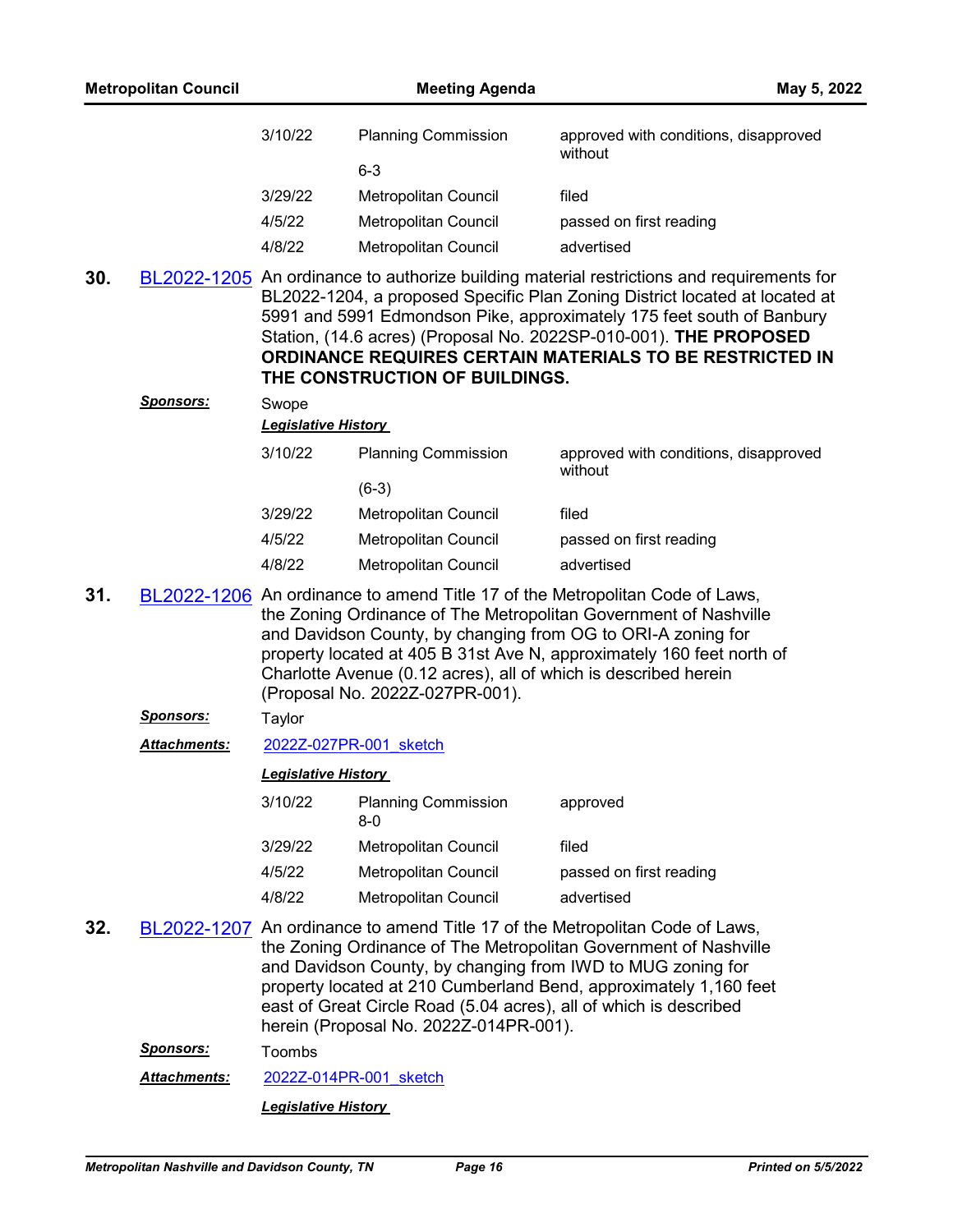| 3/24/22 | <b>Planning Commission</b><br>(8-0) | approved                |
|---------|-------------------------------------|-------------------------|
| 3/29/22 | Metropolitan Council                | filed                   |
| 4/5/22  | Metropolitan Council                | passed on first reading |
| 4/8/22  | <b>Metropolitan Council</b>         | advertised              |

**33.** [BL2022-1208](http://nashville.legistar.com/gateway.aspx?m=l&id=/matter.aspx?key=14289) An ordinance to amend Title 17 of the Metropolitan Code of Laws, the Zoning Ordinance of The Metropolitan Government of Nashville and Davidson County, by changing from RS10 to R10 zoning for property located at 1308 Cardinal Avenue, approximately 310 feet east of Kennedy Avenue (0.23 acres), all of which is described herein (Proposal No. 2022Z-021PR-001).

#### *Sponsors:* Benedict

*Attachments:* [2022Z-021PR-001\\_sketch](http://nashville.legistar.com/gateway.aspx?M=F&ID=26f9f7f8-1c9f-4dd0-9dc6-c8602d6d5fec.docx)

#### *Legislative History*

| 3/10/22 | <b>Planning Commission</b><br>$9-0$ | approved                |
|---------|-------------------------------------|-------------------------|
| 3/29/22 | <b>Metropolitan Council</b>         | filed                   |
| 4/5/22  | <b>Metropolitan Council</b>         | passed on first reading |
| 4/8/22  | <b>Metropolitan Council</b>         | advertised              |

- **34.** [BL2022-1209](http://nashville.legistar.com/gateway.aspx?m=l&id=/matter.aspx?key=14290) An ordinance to amend Title 17 of the Metropolitan Code of Laws, the Zoning Ordinance of The Metropolitan Government of Nashville and Davidson County, by changing from RS7.5 to R8 zoning for property located at Monticello Drive (unnumbered), approximately 800 feet north of W Trinity Lane (1.33 acres), all of which is described herein (Proposal No. 2022Z-020PR-001).
	- *Sponsors:* Toombs
	- *Attachments:* [2022Z-020PR-001\\_sketch](http://nashville.legistar.com/gateway.aspx?M=F&ID=dd001182-ca44-4a92-aaec-a6d344a15687.docx)

#### *Legislative History*

| 2/24/22 | <b>Planning Commission</b><br>8-0 | approved                |
|---------|-----------------------------------|-------------------------|
| 3/29/22 | Metropolitan Council              | filed                   |
| 4/5/22  | Metropolitan Council              | passed on first reading |
| 4/8/22  | Metropolitan Council              | advertised              |

**35.** [BL2022-1210](http://nashville.legistar.com/gateway.aspx?m=l&id=/matter.aspx?key=14288) An ordinance to amend Title 17 of the Metropolitan Code of Laws, the Zoning Ordinance of The Metropolitan Government of Nashville and Davidson County, by changing from AR2a to RS30 zoning for property located at Old Springfield Pike (unnumbered), approximately 210 feet west of Springfield Highway (1.76 acres), all of which is described herein (Proposal No. 2022Z-025PR-001).

*Sponsors:* Young

*Attachments:* [2022Z-025PR-001\\_sketch](http://nashville.legistar.com/gateway.aspx?M=F&ID=3da2d872-4a8b-4cc9-bb56-95ec5bb2265e.docx)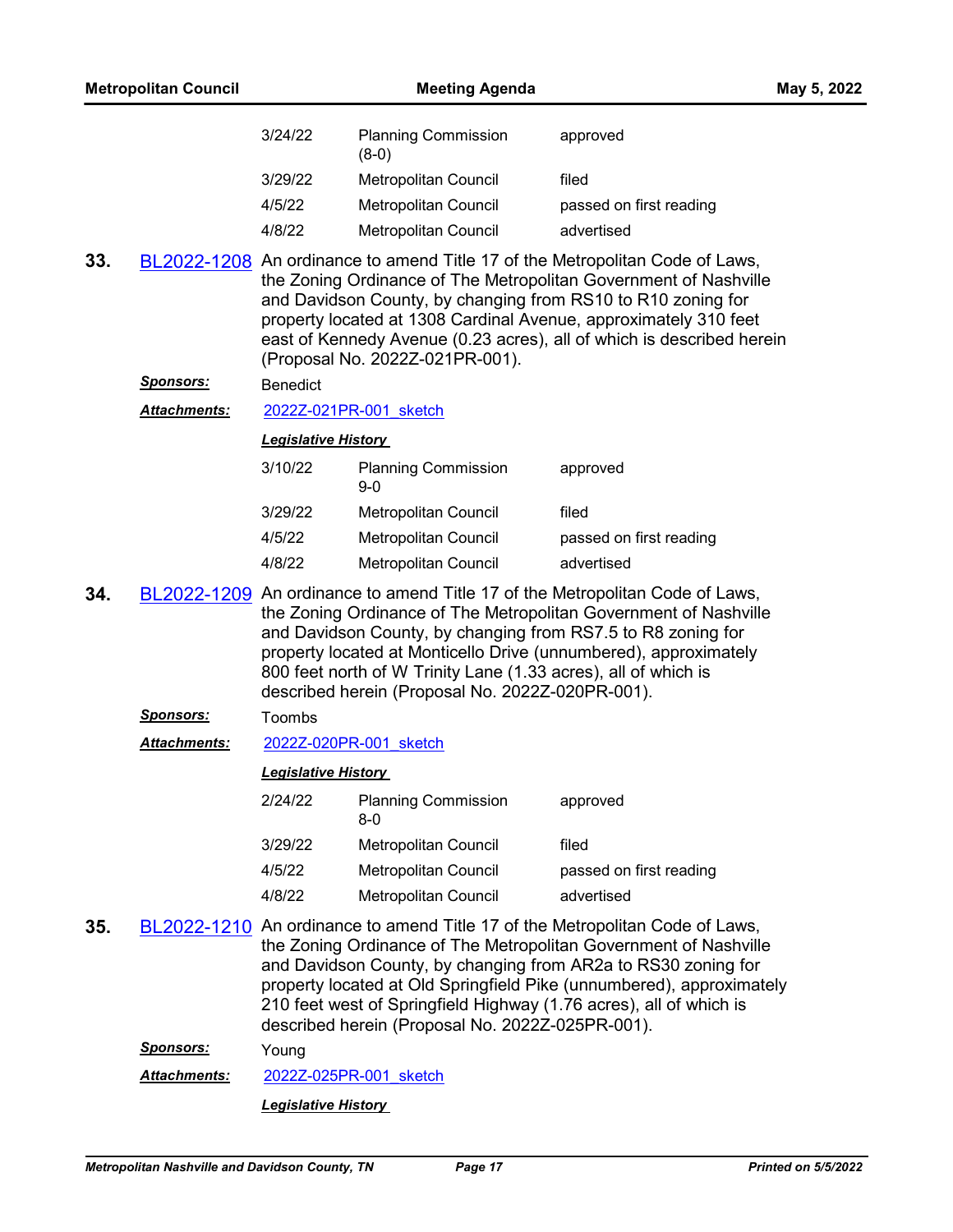| 3/10/22 | <b>Planning Commission</b><br>$9-0$ | approved                |
|---------|-------------------------------------|-------------------------|
| 3/29/22 | Metropolitan Council                | filed                   |
| 4/5/22  | Metropolitan Council                | passed on first reading |
| 4/8/22  | <b>Metropolitan Council</b>         | advertised              |

**36.** [BL2022-1211](http://nashville.legistar.com/gateway.aspx?m=l&id=/matter.aspx?key=14286) An ordinance to amend Title 17 of the Metropolitan Code of Laws, the Zoning Ordinance of The Metropolitan Government of Nashville and Davidson County, by changing from IWD to OR20-NS zoning for property located at 2115 24th Ave N, approximately 325 feet north of Clarksville Pike (0.60 acres), all of which is described herein (Proposal No. 2022Z-028PR-001).

#### *Sponsors:* Toombs

*Attachments:* [2022Z-028PR-001\\_sketch](http://nashville.legistar.com/gateway.aspx?M=F&ID=e98410ea-966c-4a6e-bf13-148be7adfd3e.docx)

#### *Legislative History*

| 2/24/22 | <b>Planning Commission</b><br>8-0 | approved                |
|---------|-----------------------------------|-------------------------|
| 3/29/22 | Metropolitan Council              | filed                   |
| 4/5/22  | <b>Metropolitan Council</b>       | passed on first reading |
| 4/8/22  | <b>Metropolitan Council</b>       | advertised              |
|         |                                   |                         |

# **G. Consent Resolutions and Resolutions**

**37.** [RS2022-1475](http://nashville.legistar.com/gateway.aspx?m=l&id=/matter.aspx?key=14399) A resolution providing amendments to the Charter of the Metropolitan Government of Nashville and Davidson County, Tennessee, in accordance with Article 19, Section 19.01 thereof, and setting forth a brief description of each amendment to be placed upon the ballot.

[Charter Amendment 1 - Charter Article 19](http://nashville.legistar.com/gateway.aspx?M=F&ID=846dad19-79a7-4bb8-ab2a-a9a709bd32ac.docx) *Attachments:*

[Charter Amendment 2 - MNPD employment reqt](http://nashville.legistar.com/gateway.aspx?M=F&ID=dff555d6-77c5-434d-8d0d-adb8fc111310.docx)

[Charter Amendment 3 - Board of Health](http://nashville.legistar.com/gateway.aspx?M=F&ID=476b18d3-c3b4-427f-8558-08c6800e715c.docx)

[Charter Amendment 4 - NDOT Creation](http://nashville.legistar.com/gateway.aspx?M=F&ID=be253938-fe33-4248-b107-80494840d070.docx)

[Amendment 1A to RS2022-1475](http://nashville.legistar.com/gateway.aspx?M=F&ID=72434621-badb-45a9-96d2-8b6acd0a4240.docx)

[Amendment 3A to RS2022-1475](http://nashville.legistar.com/gateway.aspx?M=F&ID=46f42d67-79f2-48de-84e7-c67b32bc639e.docx)

[Proposed Amendment 1B - RS2022-1475 - Johnston](http://nashville.legistar.com/gateway.aspx?M=F&ID=1ae00506-e58f-4c12-a25f-e45a75cfea82.docx)

[Proposed Substitute 1 - RS2022-1475 - without Amendment 1B](http://nashville.legistar.com/gateway.aspx?M=F&ID=c24e3557-9dc9-43b3-b9a7-3f2d8b2cb15b.pdf)

[Proposed Substitute 2 - RS2022-1475 - with Amendment 1B](http://nashville.legistar.com/gateway.aspx?M=F&ID=3fd21864-526e-4126-a5b7-47988cc11fc0.pdf)

| 4/11/22 | <b>Charter Revision</b><br>Commission | approved                                   |
|---------|---------------------------------------|--------------------------------------------|
| 4/12/22 | Metropolitan Council                  | filed                                      |
| 4/19/22 | Metropolitan Council                  | referred to the Charter Revision Committee |
| 4/19/22 | <b>Charter Revision</b><br>Committee  | approved with amendments and re-referred   |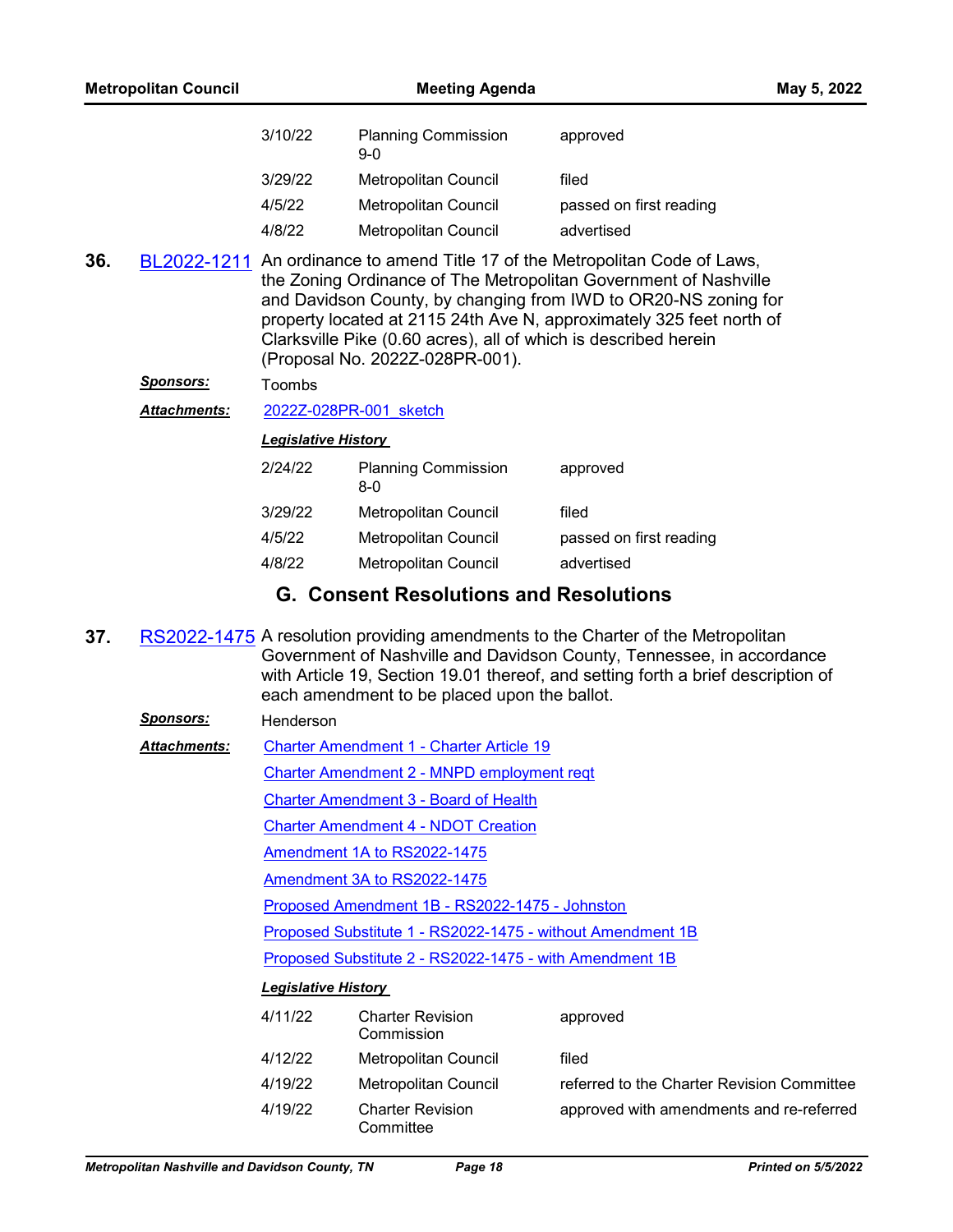| <b>Metropolitan Council</b> |                     | <b>Meeting Agenda</b>      |                                                          | May 5, 2022                                                                                                                                                                                                                                               |
|-----------------------------|---------------------|----------------------------|----------------------------------------------------------|-----------------------------------------------------------------------------------------------------------------------------------------------------------------------------------------------------------------------------------------------------------|
|                             |                     | 4/19/22<br>4/19/22         | Metropolitan Council<br>Metropolitan Council             | amended<br>deferred                                                                                                                                                                                                                                       |
| 38.                         |                     | Center.                    |                                                          | RS2022-1504 A resolution approving a contract between the Metropolitan Government of<br>Nashville and Davidson County and Siemens Industry, Inc. to provide building<br>automation system service and maintenance for the Downtown Detention              |
|                             | <u>Sponsors:</u>    | Allen and Evans            |                                                          |                                                                                                                                                                                                                                                           |
|                             | <b>Attachments:</b> | Contract                   |                                                          |                                                                                                                                                                                                                                                           |
|                             |                     | <b>Legislative History</b> |                                                          |                                                                                                                                                                                                                                                           |
|                             |                     | 4/26/22                    | Metropolitan Council                                     | referred to the Budget and Finance<br>Committee                                                                                                                                                                                                           |
|                             |                     | 4/26/22                    | Metropolitan Council                                     | referred to the Public Health and Safety<br>Committee                                                                                                                                                                                                     |
|                             |                     | 4/26/22                    | Metropolitan Council                                     | filed                                                                                                                                                                                                                                                     |
| 39.                         |                     | County.                    |                                                          | RS2022-1505 A resolution approving the election of certain Notaries Public for Davidson                                                                                                                                                                   |
|                             | <u>Sponsors:</u>    | Vercher                    |                                                          |                                                                                                                                                                                                                                                           |
|                             | <b>Attachments:</b> | <b>Exhibit A</b>           |                                                          |                                                                                                                                                                                                                                                           |
|                             |                     | <b>Legislative History</b> |                                                          |                                                                                                                                                                                                                                                           |
|                             |                     | 4/26/22                    | Metropolitan Council                                     | referred to the Rules, Confirmations, and<br><b>Public Elections Committee</b>                                                                                                                                                                            |
|                             |                     | 4/26/22                    | Metropolitan Council                                     | filed                                                                                                                                                                                                                                                     |
| 40.                         |                     | housing.                   |                                                          | RS2022-1506 A resolution authorizing grants not exceeding \$1,775,080.27 from the Barnes<br>Fund for Affordable Housing to certain nonprofit organizations selected for the<br>express purpose of constructing and rehabilitating affordable or workforce |
|                             | Sponsors:           |                            | Parker, Welsch and Benedict                              |                                                                                                                                                                                                                                                           |
|                             | <b>Attachments:</b> | <b>Grant Exhibits</b>      |                                                          |                                                                                                                                                                                                                                                           |
|                             |                     | <b>Legislative History</b> |                                                          |                                                                                                                                                                                                                                                           |
|                             |                     | 4/26/22                    | Metropolitan Council                                     | referred to the Affordable Housing<br>Committee                                                                                                                                                                                                           |
|                             |                     | 4/26/22                    | Metropolitan Council                                     | referred to the Budget and Finance<br>Committee                                                                                                                                                                                                           |
|                             |                     | 4/26/22                    | Metropolitan Council                                     | filed                                                                                                                                                                                                                                                     |
| 41.                         |                     |                            | (Parcel No. 09311024100) (Proposal No. 2022M-019AG-001). | RS2022-1507 A resolution approving an option agreement between the Metropolitan<br>Government of Nashville and Davidson County and the State of Tennessee<br>authorizing the purchase of the property located at 88 Hermitage Avenue                      |
|                             | <u>Sponsors:</u>    |                            | OConnell, Allen and Withers                              |                                                                                                                                                                                                                                                           |
|                             | <b>Attachments:</b> | <b>Agreement</b>           |                                                          |                                                                                                                                                                                                                                                           |

# *Legislative History*

4/11/22 Planning Commission approved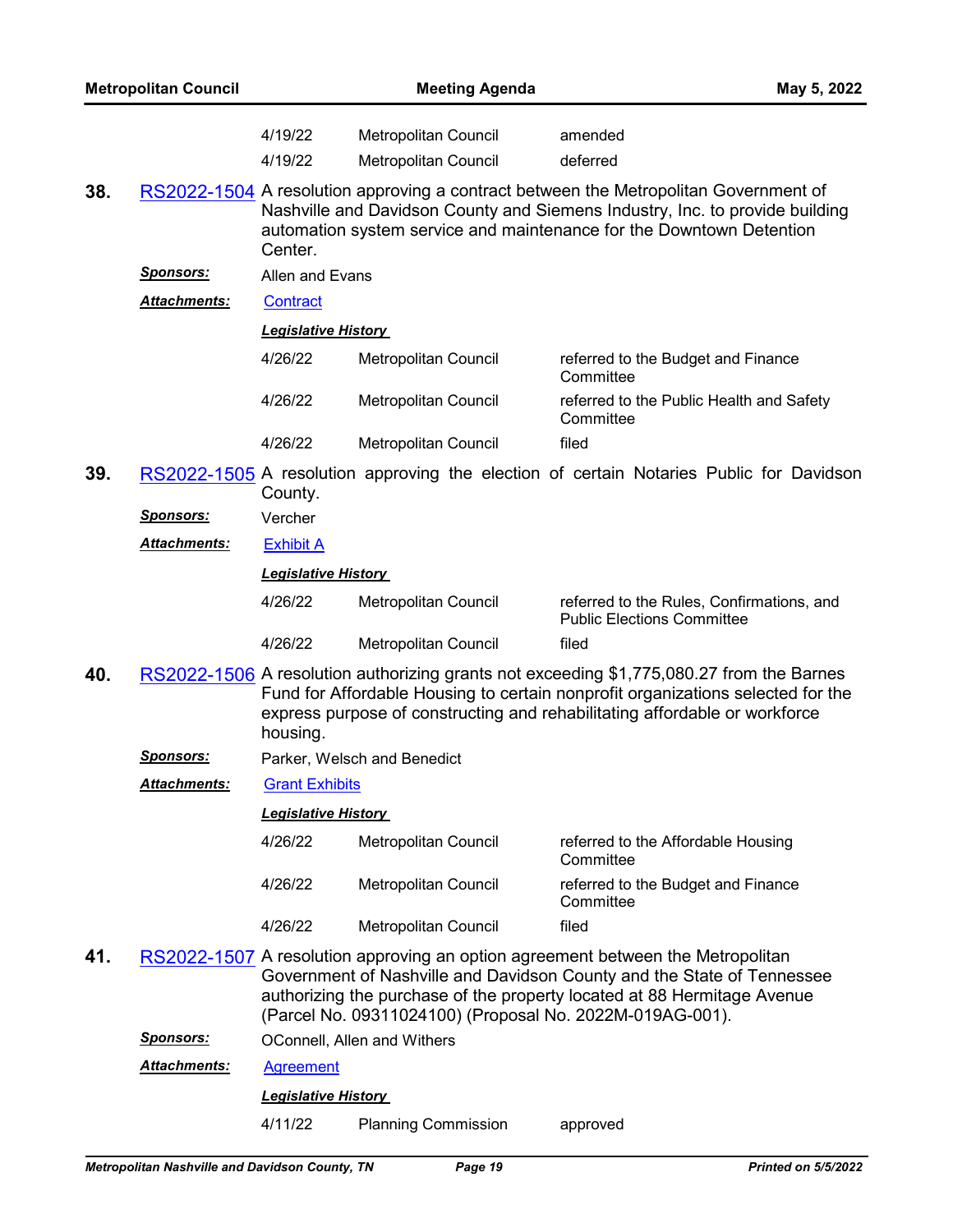|     | <b>Metropolitan Council</b>                    |                             | <b>Meeting Agenda</b>                                    | May 5, 2022                                                                                                                                                                                                                                                                                                                                                                                                                                                                                                                               |
|-----|------------------------------------------------|-----------------------------|----------------------------------------------------------|-------------------------------------------------------------------------------------------------------------------------------------------------------------------------------------------------------------------------------------------------------------------------------------------------------------------------------------------------------------------------------------------------------------------------------------------------------------------------------------------------------------------------------------------|
|     |                                                | 4/26/22                     | Metropolitan Council                                     | referred to the Budget and Finance<br>Committee                                                                                                                                                                                                                                                                                                                                                                                                                                                                                           |
|     |                                                | 4/26/22                     | Metropolitan Council                                     | referred to the Planning and Zoning<br>Committee                                                                                                                                                                                                                                                                                                                                                                                                                                                                                          |
|     |                                                | 4/26/22                     | Metropolitan Council                                     | referred to the Public Facilities, Arts, and<br><b>Culture Committee</b>                                                                                                                                                                                                                                                                                                                                                                                                                                                                  |
|     |                                                | 4/26/22                     | Metropolitan Council                                     | filed                                                                                                                                                                                                                                                                                                                                                                                                                                                                                                                                     |
| 42. |                                                |                             | Proposal No. 2022M-020AG-001.                            | RS2022-1508 A resolution approving Amendment 2 to an Agreement by and between the<br>State of Tennessee, Department of Transportation, and the Metropolitan<br>Government of Nashville & Davidson County, acting by and between the<br>Department of Transportation and Multimodal Infrastructure, for the<br>acceptance of work in connection with the construction of a sidewalk on State<br>Route 11(US-31W, Dickerson Pike) from Douglas Avenue to Trinity Lane,<br>Federal No. STP-M-11(84); State No. 19LPLM-F3-132, PIN 121730.00, |
|     | <u>Sponsors:</u>                               |                             | Parker, Allen, Withers and Young                         |                                                                                                                                                                                                                                                                                                                                                                                                                                                                                                                                           |
|     | <b>Attachments:</b>                            |                             | <b>Agreement Amendment 2</b>                             |                                                                                                                                                                                                                                                                                                                                                                                                                                                                                                                                           |
|     |                                                | <b>Legislative History</b>  |                                                          |                                                                                                                                                                                                                                                                                                                                                                                                                                                                                                                                           |
|     |                                                | 4/21/22                     | <b>Planning Commission</b>                               | approved                                                                                                                                                                                                                                                                                                                                                                                                                                                                                                                                  |
|     |                                                | 4/26/22                     | Metropolitan Council                                     | referred to the Budget and Finance<br>Committee                                                                                                                                                                                                                                                                                                                                                                                                                                                                                           |
|     |                                                | 4/26/22                     | Metropolitan Council                                     | referred to the Planning and Zoning<br>Committee                                                                                                                                                                                                                                                                                                                                                                                                                                                                                          |
|     |                                                | 4/26/22                     | Metropolitan Council                                     | referred to the Transportation and<br>Infrastructure Committee                                                                                                                                                                                                                                                                                                                                                                                                                                                                            |
|     |                                                | 4/26/22                     | Metropolitan Council                                     | filed                                                                                                                                                                                                                                                                                                                                                                                                                                                                                                                                     |
| 43. |                                                |                             | of the Metropolitan Code (Proposal No. 2022Z-007TX-001). | RS2022-1509 A resolution to establish a new fee structure associated with the processing<br>and review of Metro Planning Commission applications associated with Title 17                                                                                                                                                                                                                                                                                                                                                                 |
|     | <u>Sponsors:</u>                               |                             | Withers, Allen and Styles                                |                                                                                                                                                                                                                                                                                                                                                                                                                                                                                                                                           |
|     | <b>Attachments:</b>                            | <b>Exhibit A</b>            |                                                          |                                                                                                                                                                                                                                                                                                                                                                                                                                                                                                                                           |
|     |                                                | <u> Legislative History</u> |                                                          |                                                                                                                                                                                                                                                                                                                                                                                                                                                                                                                                           |
|     |                                                | 4/26/22                     | Metropolitan Council                                     | referred to the Budget and Finance<br>Committee                                                                                                                                                                                                                                                                                                                                                                                                                                                                                           |
|     |                                                | 4/26/22                     | Metropolitan Council                                     | referred to the Planning and Zoning<br>Committee                                                                                                                                                                                                                                                                                                                                                                                                                                                                                          |
|     |                                                | 4/26/22                     | Metropolitan Council                                     | filed                                                                                                                                                                                                                                                                                                                                                                                                                                                                                                                                     |
|     |                                                | 4/26/22                     | <b>Metropolitan Council</b>                              | referred to the Planning Commission                                                                                                                                                                                                                                                                                                                                                                                                                                                                                                       |
| 44. |                                                |                             |                                                          | RS2022-1510 A resolution authorizing CT Nashville LLC to construct and install an aerial<br>encroachment at 308 Broadway. (Proposal No.2022M-012EN-001).                                                                                                                                                                                                                                                                                                                                                                                  |
|     | <b>Sponsors:</b>                               |                             | OConnell, Withers and Young                              |                                                                                                                                                                                                                                                                                                                                                                                                                                                                                                                                           |
|     | <b>Attachments:</b>                            | <b>Exhibit</b>              |                                                          |                                                                                                                                                                                                                                                                                                                                                                                                                                                                                                                                           |
|     |                                                | <b>Legislative History</b>  |                                                          |                                                                                                                                                                                                                                                                                                                                                                                                                                                                                                                                           |
|     |                                                | 4/11/22                     | <b>Planning Commission</b>                               | approved                                                                                                                                                                                                                                                                                                                                                                                                                                                                                                                                  |
|     | Metropolitan Nashville and Davidson County, TN |                             | Page 20                                                  | <b>Printed on 5/5/2022</b>                                                                                                                                                                                                                                                                                                                                                                                                                                                                                                                |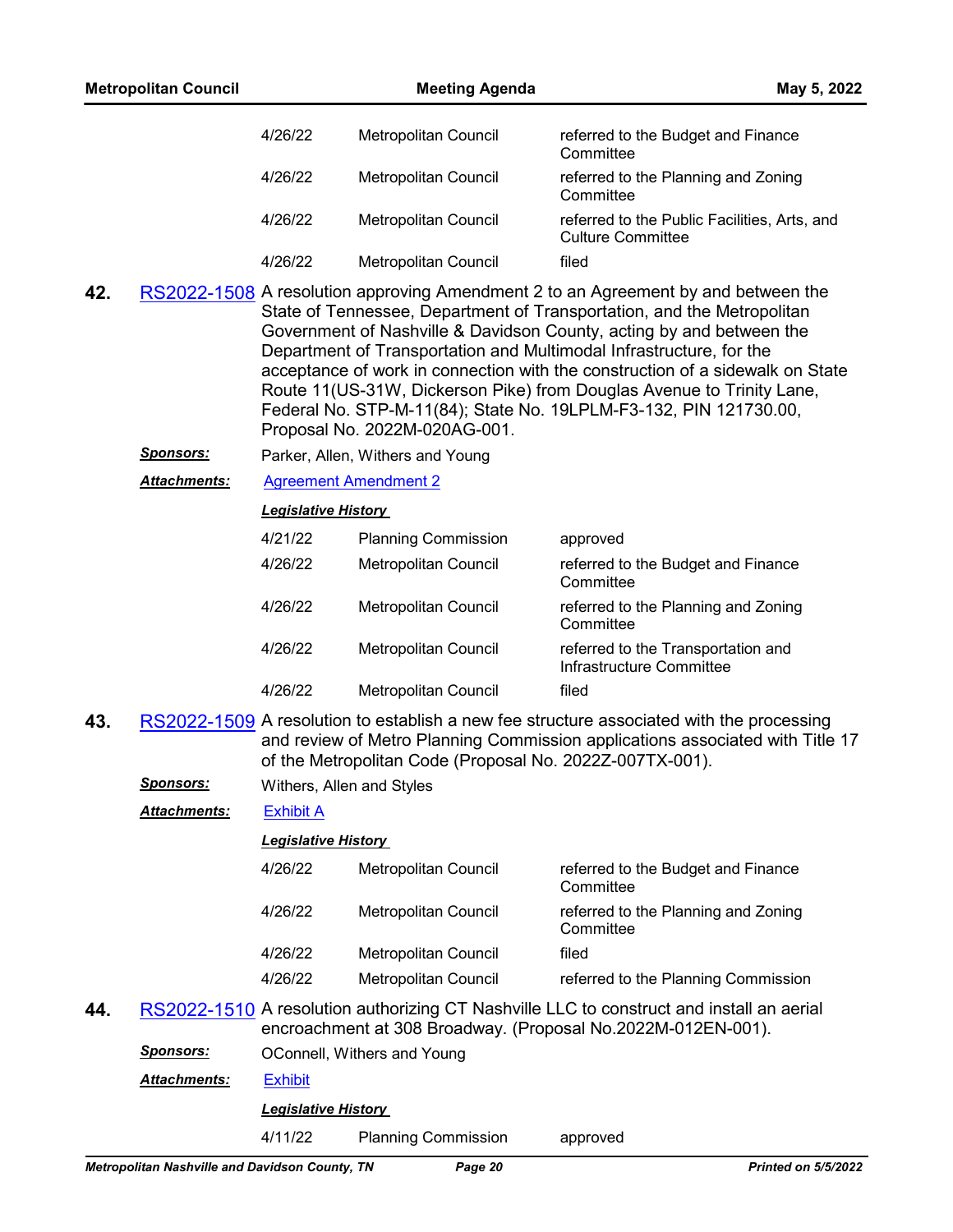|     | <b>Metropolitan Council</b> |                             | <b>Meeting Agenda</b>                                  |                                                                                                                                                                                                                                   | May 5, 2022 |
|-----|-----------------------------|-----------------------------|--------------------------------------------------------|-----------------------------------------------------------------------------------------------------------------------------------------------------------------------------------------------------------------------------------|-------------|
|     |                             | 4/26/22                     | Metropolitan Council                                   | referred to the Planning and Zoning<br>Committee                                                                                                                                                                                  |             |
|     |                             | 4/26/22                     | Metropolitan Council                                   | referred to the Transportation and<br>Infrastructure Committee                                                                                                                                                                    |             |
|     |                             | 4/26/22                     | Metropolitan Council                                   | filed                                                                                                                                                                                                                             |             |
| 45. |                             |                             |                                                        | RS2022-1511 A resolution authorizing A-1 Signs Inc. to construct and install an aerial<br>encroachment at 127 3rd Avenue South. (Proposal No.2022M-008EN-001).                                                                    |             |
|     | <b>Sponsors:</b>            |                             | OConnell, Withers and Young                            |                                                                                                                                                                                                                                   |             |
|     | <b>Attachments:</b>         | <b>Exhibit</b>              |                                                        |                                                                                                                                                                                                                                   |             |
|     |                             | <b>Legislative History</b>  |                                                        |                                                                                                                                                                                                                                   |             |
|     |                             | 4/11/22                     | <b>Planning Commission</b>                             | approved                                                                                                                                                                                                                          |             |
|     |                             | 4/26/22                     | Metropolitan Council                                   | referred to the Planning and Zoning<br>Committee                                                                                                                                                                                  |             |
|     |                             | 4/26/22                     | Metropolitan Council                                   | referred to the Transportation and<br>Infrastructure Committee                                                                                                                                                                    |             |
|     |                             | 4/26/22                     | Metropolitan Council                                   | filed                                                                                                                                                                                                                             |             |
| 46. |                             |                             |                                                        | RS2022-1512 A resolution authorizing KC Whiskey River, LLC to construct and install an<br>aerial encroachment at 111 Broadway. (Proposal No.2022M-011EN-001).                                                                     |             |
|     | <u>Sponsors:</u>            |                             | OConnell, Withers and Young                            |                                                                                                                                                                                                                                   |             |
|     | Attachments:                | <b>Exhibit</b>              |                                                        |                                                                                                                                                                                                                                   |             |
|     |                             | <b>Legislative History</b>  |                                                        |                                                                                                                                                                                                                                   |             |
|     |                             | 4/11/22                     | <b>Planning Commission</b>                             | approved                                                                                                                                                                                                                          |             |
|     |                             | 4/26/22                     | Metropolitan Council                                   | referred to the Planning and Zoning<br>Committee                                                                                                                                                                                  |             |
|     |                             | 4/26/22                     | Metropolitan Council                                   | referred to the Transportation and<br>Infrastructure Committee                                                                                                                                                                    |             |
|     |                             | 4/26/22                     | Metropolitan Council                                   | filed                                                                                                                                                                                                                             |             |
| 47. |                             |                             | maintenance of closed solid waste disposal facilities. | RS2022-1513 A resolution approving two amendments to two agreements between The<br>Metropolitan Government of Nashville and Davidson County and the State of<br>Tennessee, Department of Environment and Conservation, concerning |             |
|     | <b>Sponsors:</b>            | Allen and Young             |                                                        |                                                                                                                                                                                                                                   |             |
|     | <b>Attachments:</b>         | <b>Agreement Amendments</b> |                                                        |                                                                                                                                                                                                                                   |             |
|     |                             | <b>Legislative History</b>  |                                                        |                                                                                                                                                                                                                                   |             |
|     |                             | 4/26/22                     | Metropolitan Council                                   | referred to the Budget and Finance<br>Committee                                                                                                                                                                                   |             |
|     |                             | 4/26/22                     | Metropolitan Council                                   | referred to the Transportation and<br>Infrastructure Committee                                                                                                                                                                    |             |
|     |                             | 4/26/22                     | Metropolitan Council                                   | filed                                                                                                                                                                                                                             |             |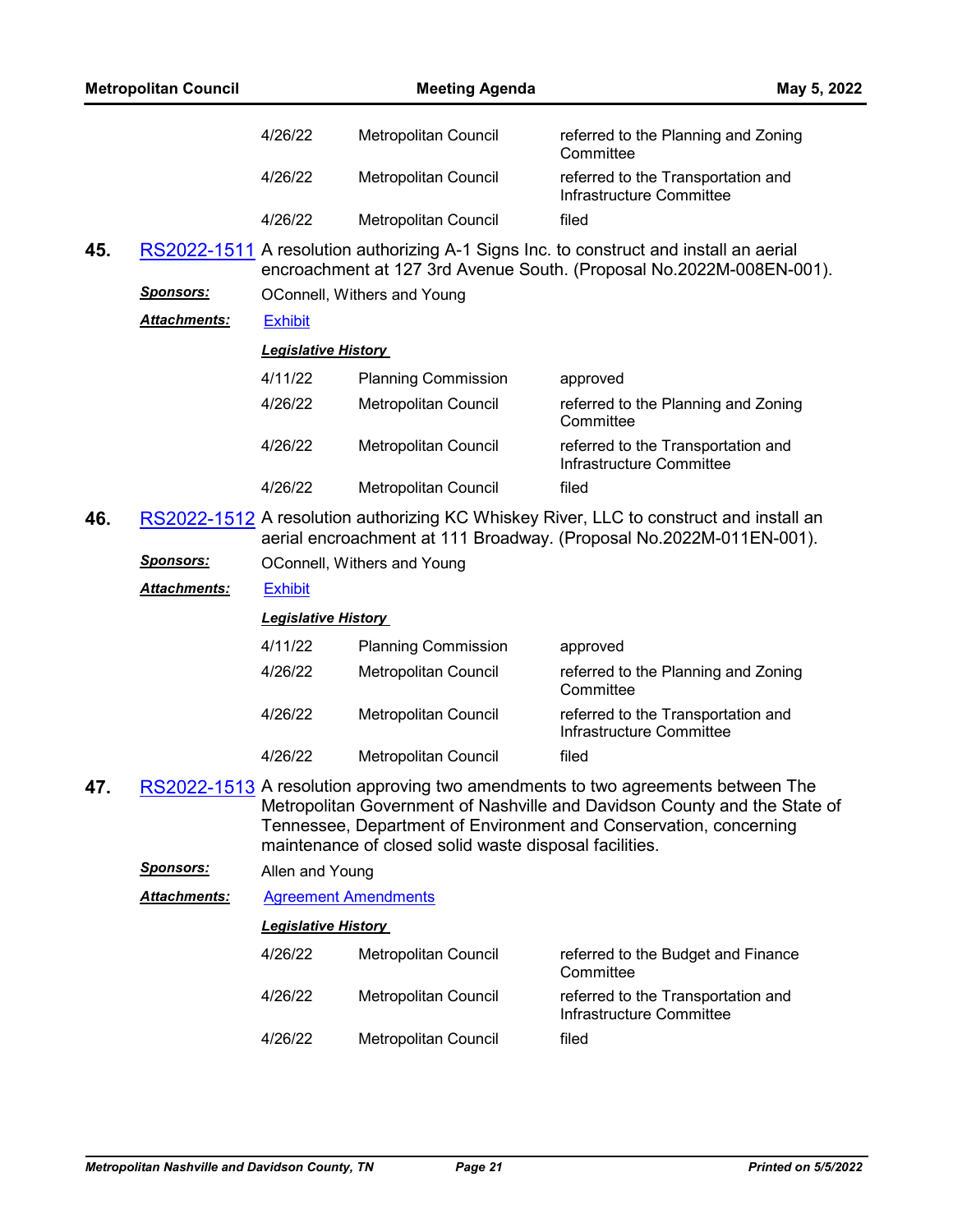**48.** [RS2022-1514](http://nashville.legistar.com/gateway.aspx?m=l&id=/matter.aspx?key=14425) A resolution recognizing the Ryman Auditorium - "The Mother Church of Country Music" - and its 130 years as Music City's most famous and respected concert venue.

*Sponsors:* OConnell, Benedict and Evans

*Legislative History* 

| 4/26/22 | Metropolitan Council | referred to the Rules, Confirmations, and<br><b>Public Elections Committee</b> |  |  |
|---------|----------------------|--------------------------------------------------------------------------------|--|--|
| 4/26/22 | Metropolitan Council | filed                                                                          |  |  |

# **H. Late Resolutions**

- H1. **RS2022-XXX** A resolution approving a contract between The Metropolitan Government of **X(Allen)** Nashville and Davidson County and Waste Management, Inc. of Tennessee, for the provision of solid waste collection and collection of carts.
	- *Sponsors:* Allen, Young and Evans
	- *Attachments:* Contract

*Legislative History* 

| 4/28/22 | Metropolitan Council | referred to the Budget and Finance<br>Committee                |
|---------|----------------------|----------------------------------------------------------------|
| 4/28/22 | Metropolitan Council | referred to the Transportation and<br>Infrastructure Committee |

- H2. **RS2022-XXX** A resolution approving the Fifth Amendment to the Lease Agreement between **X(Taylor)** The Metropolitan Government of Nashville and Davidson County, acting by and through the Metropolitan Nashville Police Department, and Signature Center, L.P. for office space for the Police Advocacy Support Services ("PASS") Program (Proposal No. 2022M-016AG-001).
	- *Sponsors:* Taylor and Toombs
	- *Attachments:* Fifth Lease Amendment

# *Legislative History*

| 4/28/22 | Metropolitan Council | referred to the Budget and Finance<br>Committee       |
|---------|----------------------|-------------------------------------------------------|
| 4/28/22 | Metropolitan Council | referred to the Planning and Zoning<br>Committee      |
| 4/28/22 | Metropolitan Council | referred to the Public Health and Safety<br>Committee |

H3. RS2022-XXX A Resolution recognizing the Donelson Christian Academy Wildcat football **X(Rhoten)** team as the 2021 Division II-A state football champions.

| Sponsors: | Rhoten, Rutherford, Evans and Syracuse |                      |                                                                                |  |  |  |  |  |
|-----------|----------------------------------------|----------------------|--------------------------------------------------------------------------------|--|--|--|--|--|
|           | <b>Legislative History</b>             |                      |                                                                                |  |  |  |  |  |
|           | 4/28/22                                | Metropolitan Council | referred to the Rules. Confirmations, and<br><b>Public Elections Committee</b> |  |  |  |  |  |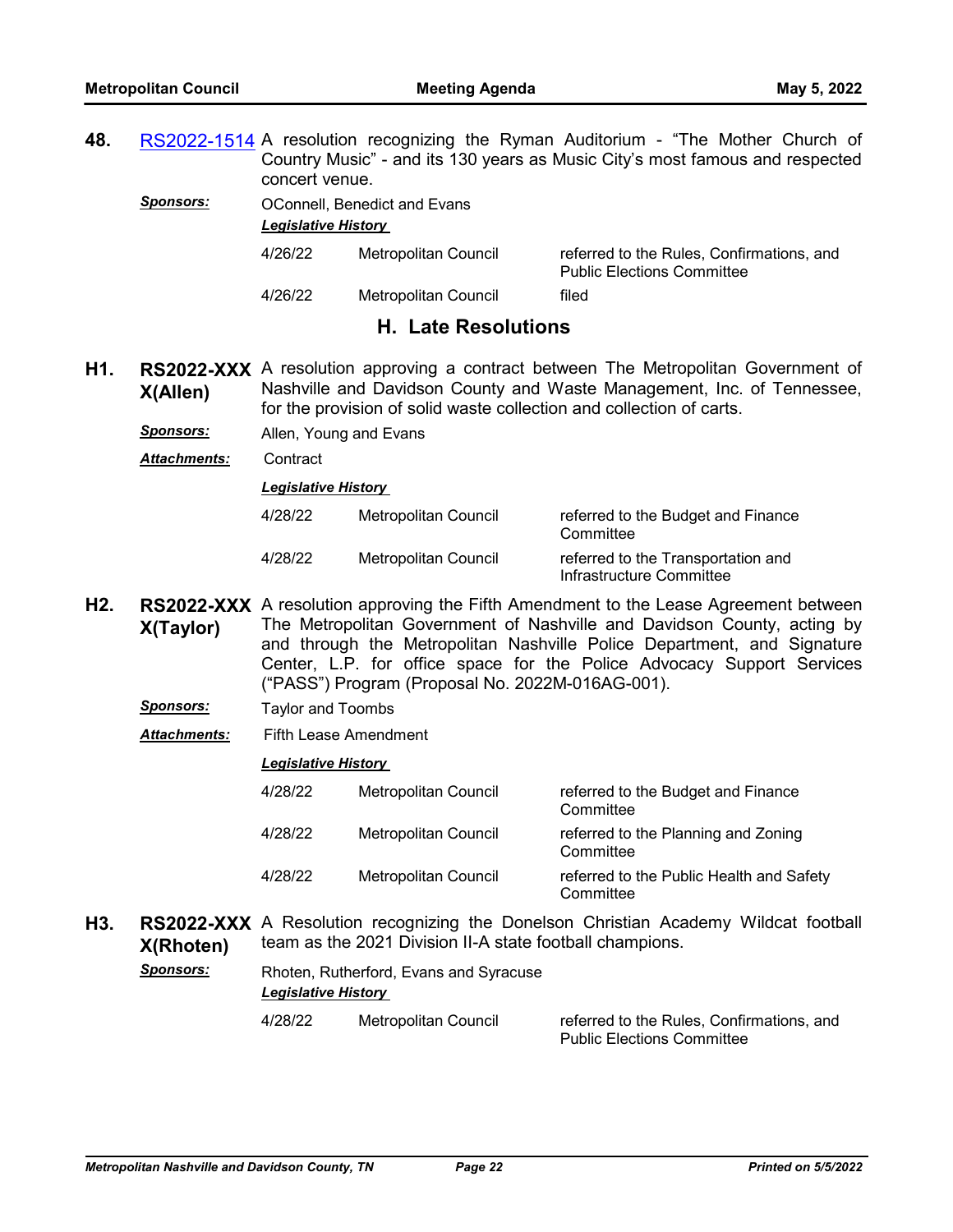# **I. Bills on Introduction and First Reading**

- **49.** [BL2022-1234](http://nashville.legistar.com/gateway.aspx?m=l&id=/matter.aspx?key=14433) An ordinance to provide for the designation of public property within specified areas of downtown Nashville as a temporary "Special Event Zone" during the time period beginning at nine o'clock (9:00) p.m. on July 2, 2022, and ending at eleven fifty-nine (11:59) p.m. on July 5, 2022, relative to the use of these areas in conjunction with the 2022 July 4th Celebration and related activities and events.
	- *Sponsors:* OConnell
	- *Attachments:* [Special Event Zone Map](http://nashville.legistar.com/gateway.aspx?M=F&ID=8101b1c5-296b-45bf-86a0-30fea2c4a76d.pdf)

### *Legislative History*

4/26/22 Metropolitan Council filed

- **50.** [BL2022-1235](http://nashville.legistar.com/gateway.aspx?m=l&id=/matter.aspx?key=14406) An ordinance authorizing The Metropolitan Government of Nashville and Davidson County to accept new public sanitary sewer mains, sanitary sewer manholes and easements, for property located at 9828 Split Log Road in Williamson County, also known as Rosebrooke Phase 3 (MWS Project No. 22-SL-35 and Proposal No. 2022M-047ES-001).
	- *Sponsors:* Withers and Young
	- *Attachments:* [Exhibit](http://nashville.legistar.com/gateway.aspx?M=F&ID=85ced0df-c692-4839-b5fd-9780f92c2138.pdf)

# *Legislative History*

| 4/5/22  | <b>Planning Commission</b> | approved |
|---------|----------------------------|----------|
| 4/26/22 | Metropolitan Council       | filed    |

- **51.** [BL2022-1236](http://nashville.legistar.com/gateway.aspx?m=l&id=/matter.aspx?key=14407) An ordinance authorizing The Metropolitan Government of Nashville and Davidson County to abandon existing public water mains, and to accept new public water mains and fire hydrant assemblies, for property located at 39th Avenue North (unnumbered) (MWS Project No. 22-WL-08 and Proposal No. 2022M-051ES-001).
	- **Sponsors:** Taylor, Withers and Young

*Attachments:* [Exhibit](http://nashville.legistar.com/gateway.aspx?M=F&ID=de4e3b51-bcfe-4383-9fc3-f1af7ed55e68.pdf)

# *Legislative History*

- 4/5/22 Planning Commission approved
- 4/26/22 Metropolitan Council filed
- **52.** [BL2022-1237](http://nashville.legistar.com/gateway.aspx?m=l&id=/matter.aspx?key=14408) An ordinance authorizing The Metropolitan Government of Nashville and Davidson County to abandon existing fire hydrant assemblies and easements, and to accept new water and sanitary sewer mains, fire hydrant assemblies, sanitary sewer manholes and easements, for property located at 1501 Hillside Avenue, also known as The Reservoir Zone 7 (MWS Project Nos. 21-WL-82 and 21-SL-195 and Proposal No. 2022M-050ES-001).
	- *Sponsors:* Sledge, Withers and Young

*Attachments:* [Exhibit](http://nashville.legistar.com/gateway.aspx?M=F&ID=8c531bdc-c87d-4f09-a30b-187fcddd361f.pdf)

# *Legislative History*

4/5/22 Planning Commission approved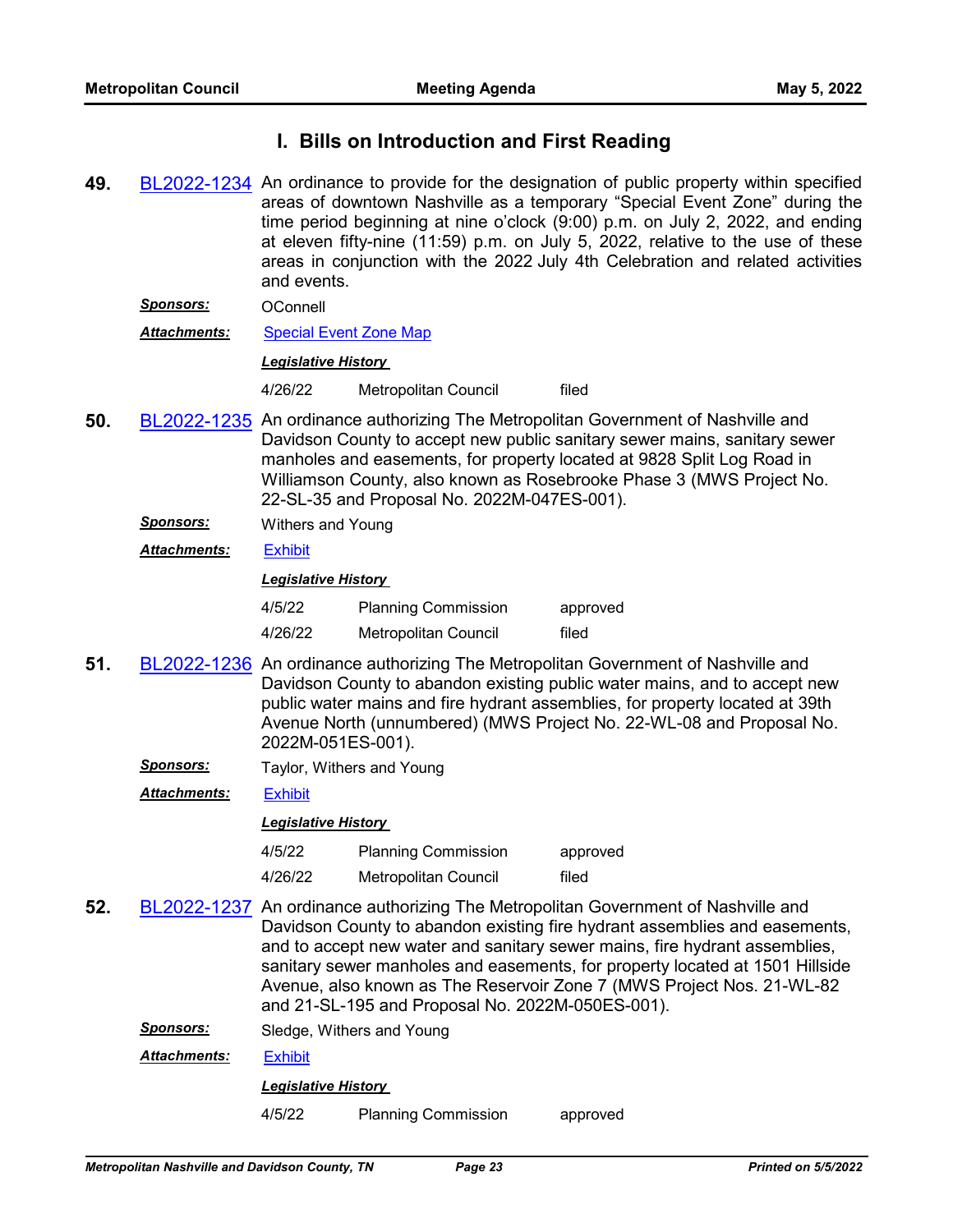|     |                     | 4/26/22                    | Metropolitan Council                                                                                                                                                                                                                                                                                                                                             | filed                                                                                                                                                                                                                                                                                                                                                                                         |  |  |
|-----|---------------------|----------------------------|------------------------------------------------------------------------------------------------------------------------------------------------------------------------------------------------------------------------------------------------------------------------------------------------------------------------------------------------------------------|-----------------------------------------------------------------------------------------------------------------------------------------------------------------------------------------------------------------------------------------------------------------------------------------------------------------------------------------------------------------------------------------------|--|--|
| 53. |                     |                            | BL2022-1238 An ordinance authorizing The Metropolitan Government of Nashville and<br>Davidson County to abandon existing sanitary sewer main and easement, and<br>to accept new sanitary sewer main, sanitary sewer manhole and easement, for<br>property located at 7131 Centennial Boulevard, (MWS Project No. 21-SL-212<br>and Proposal No. 2022M-063ES-001). |                                                                                                                                                                                                                                                                                                                                                                                               |  |  |
|     | <u>Sponsors:</u>    |                            | Roberts, Withers and Young                                                                                                                                                                                                                                                                                                                                       |                                                                                                                                                                                                                                                                                                                                                                                               |  |  |
|     | <b>Attachments:</b> | <b>Exhibit</b>             |                                                                                                                                                                                                                                                                                                                                                                  |                                                                                                                                                                                                                                                                                                                                                                                               |  |  |
|     |                     | <b>Legislative History</b> |                                                                                                                                                                                                                                                                                                                                                                  |                                                                                                                                                                                                                                                                                                                                                                                               |  |  |
|     |                     | 4/11/22                    | <b>Planning Commission</b>                                                                                                                                                                                                                                                                                                                                       | approved                                                                                                                                                                                                                                                                                                                                                                                      |  |  |
|     |                     | 4/26/22                    | Metropolitan Council                                                                                                                                                                                                                                                                                                                                             | filed                                                                                                                                                                                                                                                                                                                                                                                         |  |  |
| 54. |                     | 2022M-059ES-001).          |                                                                                                                                                                                                                                                                                                                                                                  | BL2022-1239 An ordinance authorizing The Metropolitan Government of Nashville and<br>Davidson County to accept new sanitary sewer main and sanitary sewer<br>manhole, for property located at 1100 B Sunnymeade Drive, also known as<br>Sunnymeade Commons (MWS Project No. 22-SL-60 and Proposal No.                                                                                         |  |  |
|     | <u>Sponsors:</u>    |                            | Benedict, Withers and Young                                                                                                                                                                                                                                                                                                                                      |                                                                                                                                                                                                                                                                                                                                                                                               |  |  |
|     | Attachments:        | <b>Exhibit</b>             |                                                                                                                                                                                                                                                                                                                                                                  |                                                                                                                                                                                                                                                                                                                                                                                               |  |  |
|     |                     | <b>Legislative History</b> |                                                                                                                                                                                                                                                                                                                                                                  |                                                                                                                                                                                                                                                                                                                                                                                               |  |  |
|     |                     | 4/11/22                    | <b>Planning Commission</b>                                                                                                                                                                                                                                                                                                                                       | approved                                                                                                                                                                                                                                                                                                                                                                                      |  |  |
|     |                     | 4/26/22                    | Metropolitan Council                                                                                                                                                                                                                                                                                                                                             | filed                                                                                                                                                                                                                                                                                                                                                                                         |  |  |
| 55. |                     |                            | 21-SL-128 and Proposal No. 2022M-055ES-001).                                                                                                                                                                                                                                                                                                                     | BL2022-1240 An ordinance authorizing The Metropolitan Government of Nashville and<br>Davidson County to accept new sanitary sewer and sanitary sewer force<br>mains, sanitary sewer manholes and easements, for property located at 2126<br>Marsha Drive, also known as Rivergate View Subdivision (MWS Project No.                                                                           |  |  |
|     | <u>Sponsors:</u>    | Young and Withers          |                                                                                                                                                                                                                                                                                                                                                                  |                                                                                                                                                                                                                                                                                                                                                                                               |  |  |
|     | <b>Attachments:</b> | <b>Exhibit</b>             |                                                                                                                                                                                                                                                                                                                                                                  |                                                                                                                                                                                                                                                                                                                                                                                               |  |  |
|     |                     | <b>Legislative History</b> |                                                                                                                                                                                                                                                                                                                                                                  |                                                                                                                                                                                                                                                                                                                                                                                               |  |  |
|     |                     | 4/5/22                     | <b>Planning Commission</b>                                                                                                                                                                                                                                                                                                                                       | approved                                                                                                                                                                                                                                                                                                                                                                                      |  |  |
|     |                     | 4/26/22                    | Metropolitan Council                                                                                                                                                                                                                                                                                                                                             | filed                                                                                                                                                                                                                                                                                                                                                                                         |  |  |
| 56. |                     | 2022M-052ES-001).          |                                                                                                                                                                                                                                                                                                                                                                  | BL2022-1241 An ordinance authorizing The Metropolitan Government of Nashville and<br>Davidson County to accept public water and sanitary sewer mains, fire hydrant<br>assemblies, sanitary sewer manholes and easements, for two properties<br>located at 204 Ben Allen Road and 121 Hart Lane, also known as Ben Allen<br>Phase 2, (MWS Project Nos. 20-WL-85 and 20-SL-179 and Proposal No. |  |  |
|     | <u>Sponsors:</u>    |                            | VanReece, Withers and Young                                                                                                                                                                                                                                                                                                                                      |                                                                                                                                                                                                                                                                                                                                                                                               |  |  |
|     | <b>Attachments:</b> | <b>Exhibit</b>             |                                                                                                                                                                                                                                                                                                                                                                  |                                                                                                                                                                                                                                                                                                                                                                                               |  |  |
|     |                     | <b>Legislative History</b> |                                                                                                                                                                                                                                                                                                                                                                  |                                                                                                                                                                                                                                                                                                                                                                                               |  |  |
|     |                     | 4/5/22                     | <b>Planning Commission</b>                                                                                                                                                                                                                                                                                                                                       | approved                                                                                                                                                                                                                                                                                                                                                                                      |  |  |
|     |                     | 4/26/22                    | Metropolitan Council                                                                                                                                                                                                                                                                                                                                             | filed                                                                                                                                                                                                                                                                                                                                                                                         |  |  |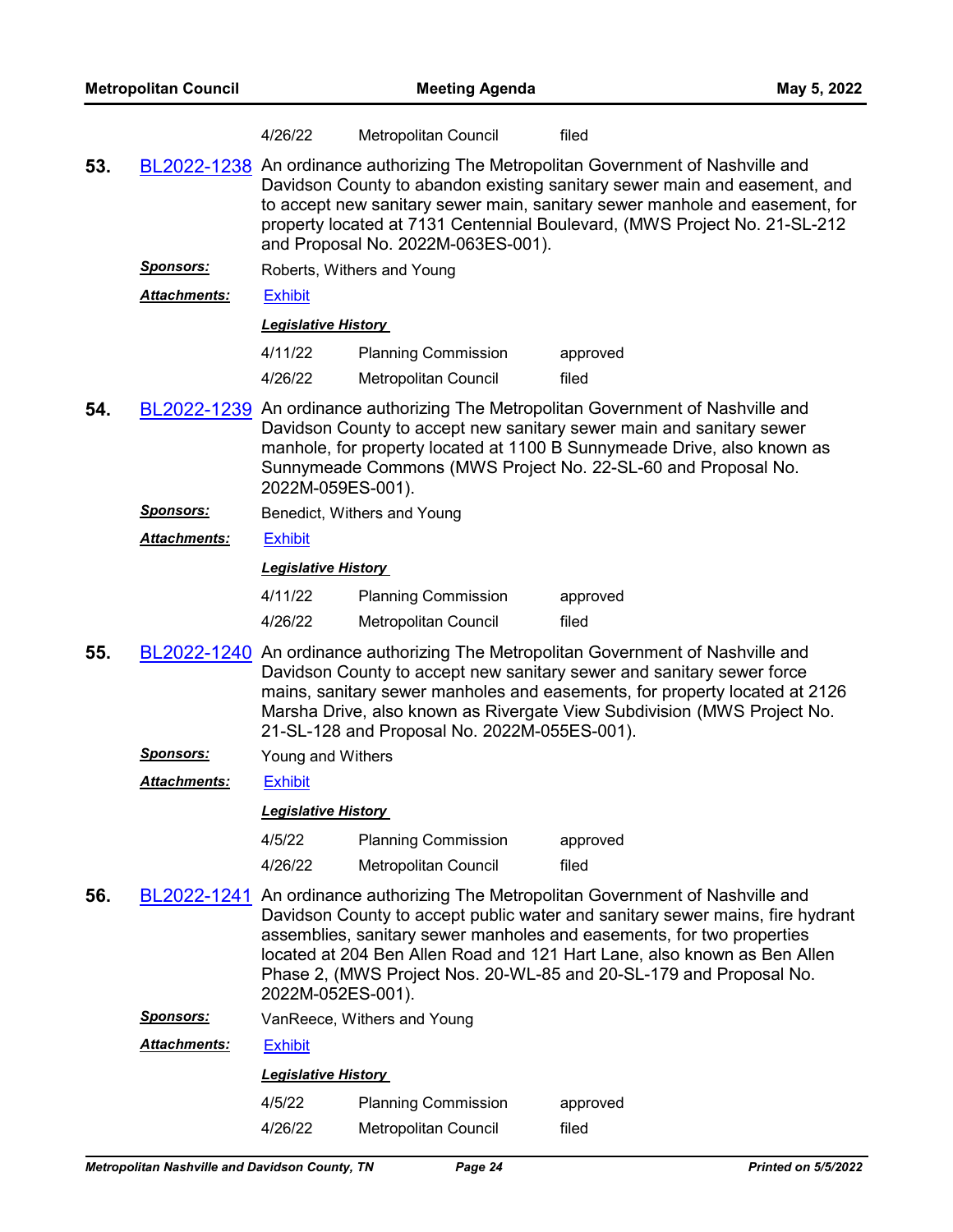| 57. |                     | BL2022-1242 An ordinance authorizing The Metropolitan Government of Nashville and<br>Davidson County to abandon existing public sanitary sewer easement rights,<br>for property located at 3038 Lakeshore Drive (Proposal No.<br>2022M-060ES-001).                          |                                             |                                                                                                                                                                                                                                                                                                                                                                                             |  |  |  |  |
|-----|---------------------|-----------------------------------------------------------------------------------------------------------------------------------------------------------------------------------------------------------------------------------------------------------------------------|---------------------------------------------|---------------------------------------------------------------------------------------------------------------------------------------------------------------------------------------------------------------------------------------------------------------------------------------------------------------------------------------------------------------------------------------------|--|--|--|--|
|     | <u>Sponsors:</u>    |                                                                                                                                                                                                                                                                             | Withers and Young                           |                                                                                                                                                                                                                                                                                                                                                                                             |  |  |  |  |
|     | <b>Attachments:</b> | <b>Exhibit</b>                                                                                                                                                                                                                                                              |                                             |                                                                                                                                                                                                                                                                                                                                                                                             |  |  |  |  |
|     |                     | <b>Legislative History</b>                                                                                                                                                                                                                                                  |                                             |                                                                                                                                                                                                                                                                                                                                                                                             |  |  |  |  |
|     |                     | 4/11/22                                                                                                                                                                                                                                                                     | <b>Planning Commission</b>                  | approved                                                                                                                                                                                                                                                                                                                                                                                    |  |  |  |  |
|     |                     | 4/26/22                                                                                                                                                                                                                                                                     | <b>Metropolitan Council</b>                 | filed                                                                                                                                                                                                                                                                                                                                                                                       |  |  |  |  |
| 58. |                     |                                                                                                                                                                                                                                                                             |                                             | BL2022-1243 An ordinance authorizing The Metropolitan Government of Nashville and<br>Davidson County to accept new water and sanitary sewer mains, fire hydrant<br>assemblies, sanitary sewer manholes and easements, for property located at<br>1200 Cottage View Lane, also known as Timber Trails Phase 3 (MWS Project<br>Nos. 21-WL-95 and 21-SL-222 and Proposal No. 2022M-058ES-001). |  |  |  |  |
|     | <u>Sponsors:</u>    | Lee, Withers and Young                                                                                                                                                                                                                                                      |                                             |                                                                                                                                                                                                                                                                                                                                                                                             |  |  |  |  |
|     | <b>Attachments:</b> | <b>Exhibit</b>                                                                                                                                                                                                                                                              |                                             |                                                                                                                                                                                                                                                                                                                                                                                             |  |  |  |  |
|     |                     | <b>Legislative History</b>                                                                                                                                                                                                                                                  |                                             |                                                                                                                                                                                                                                                                                                                                                                                             |  |  |  |  |
|     |                     | 4/5/22                                                                                                                                                                                                                                                                      | <b>Planning Commission</b>                  | approved                                                                                                                                                                                                                                                                                                                                                                                    |  |  |  |  |
|     |                     | 4/26/22                                                                                                                                                                                                                                                                     | Metropolitan Council                        | filed                                                                                                                                                                                                                                                                                                                                                                                       |  |  |  |  |
| 59. |                     |                                                                                                                                                                                                                                                                             | 22-WL-12 and Proposal No. 2022M-062ES-001). | BL2022-1244 An ordinance authorizing The Metropolitan Government of Nashville and<br>Davidson County to abandon existing water main, and to accept new water<br>main, for property located at 2100 Century Farms Parkway (MWS Project No.                                                                                                                                                   |  |  |  |  |
|     | <u>Sponsors:</u>    | Styles, Withers and Young                                                                                                                                                                                                                                                   |                                             |                                                                                                                                                                                                                                                                                                                                                                                             |  |  |  |  |
|     | <b>Attachments:</b> | <b>Exhibit</b>                                                                                                                                                                                                                                                              |                                             |                                                                                                                                                                                                                                                                                                                                                                                             |  |  |  |  |
|     |                     | <b>Legislative History</b>                                                                                                                                                                                                                                                  |                                             |                                                                                                                                                                                                                                                                                                                                                                                             |  |  |  |  |
|     |                     | 4/11/22                                                                                                                                                                                                                                                                     | <b>Planning Commission</b>                  | approved                                                                                                                                                                                                                                                                                                                                                                                    |  |  |  |  |
|     |                     | 4/26/22                                                                                                                                                                                                                                                                     | Metropolitan Council                        | filed                                                                                                                                                                                                                                                                                                                                                                                       |  |  |  |  |
| 60. |                     | BL2022-1245 An ordinance authorizing The Metropolitan Government of Nashville and<br>Davidson County to accept a new public sanitary sewer manhole, for property<br>located at Long Boulevard (unnumbered) (MWS Project No. 21-SL-293 and<br>Proposal No. 2022M-057ES-001). |                                             |                                                                                                                                                                                                                                                                                                                                                                                             |  |  |  |  |
|     | <b>Sponsors:</b>    | Taylor, Withers and Young                                                                                                                                                                                                                                                   |                                             |                                                                                                                                                                                                                                                                                                                                                                                             |  |  |  |  |
|     | <b>Attachments:</b> | <b>Exhibit</b>                                                                                                                                                                                                                                                              |                                             |                                                                                                                                                                                                                                                                                                                                                                                             |  |  |  |  |
|     |                     | <b>Legislative History</b>                                                                                                                                                                                                                                                  |                                             |                                                                                                                                                                                                                                                                                                                                                                                             |  |  |  |  |
|     |                     | 4/11/22                                                                                                                                                                                                                                                                     | <b>Planning Commission</b>                  | approved                                                                                                                                                                                                                                                                                                                                                                                    |  |  |  |  |
|     |                     | 4/26/22<br>Metropolitan Council<br>filed                                                                                                                                                                                                                                    |                                             |                                                                                                                                                                                                                                                                                                                                                                                             |  |  |  |  |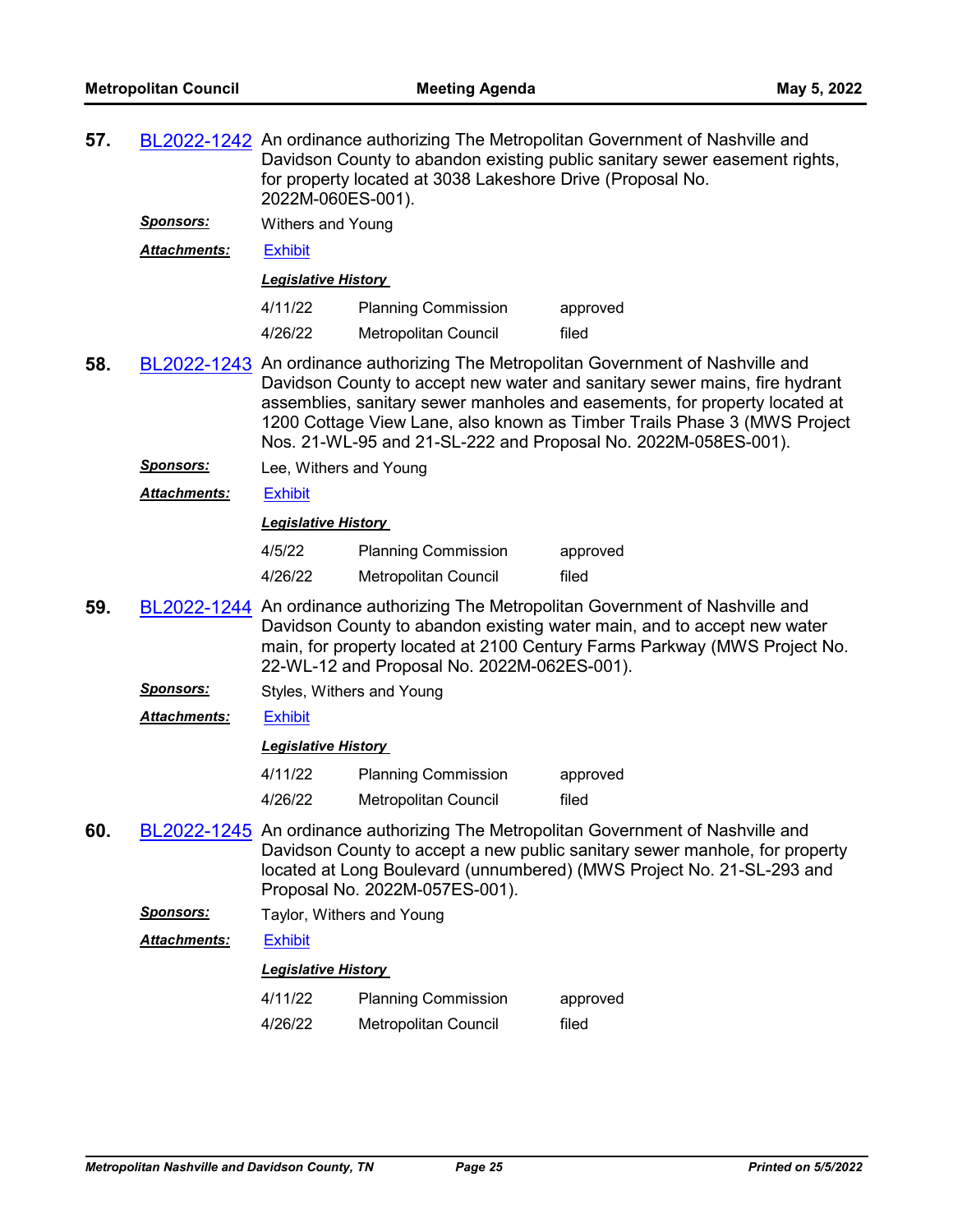| 61. |                     |                            |                                                                                                                                                                                                                                                                                                                                                                                            | BL2022-1246 An ordinance authorizing The Metropolitan Government of Nashville and<br>Davidson County to accept new water and sanitary sewer mains, fire hydrant<br>assemblies, sanitary sewer manholes and easements, for property located at<br>842 Hamilton Crossings, also known as Hamilton Crossings Phase 2 (MWS<br>Project Nos. 20-WL-123 and 20-SL-249 and Proposal No. 2022M-056ES-001). |  |  |  |  |  |
|-----|---------------------|----------------------------|--------------------------------------------------------------------------------------------------------------------------------------------------------------------------------------------------------------------------------------------------------------------------------------------------------------------------------------------------------------------------------------------|---------------------------------------------------------------------------------------------------------------------------------------------------------------------------------------------------------------------------------------------------------------------------------------------------------------------------------------------------------------------------------------------------|--|--|--|--|--|
|     | <u>Sponsors:</u>    | Styles, Withers and Young  |                                                                                                                                                                                                                                                                                                                                                                                            |                                                                                                                                                                                                                                                                                                                                                                                                   |  |  |  |  |  |
|     | Attachments:        | <b>Exhibit</b>             |                                                                                                                                                                                                                                                                                                                                                                                            |                                                                                                                                                                                                                                                                                                                                                                                                   |  |  |  |  |  |
|     |                     | <b>Legislative History</b> |                                                                                                                                                                                                                                                                                                                                                                                            |                                                                                                                                                                                                                                                                                                                                                                                                   |  |  |  |  |  |
|     |                     | 4/5/22                     | <b>Planning Commission</b>                                                                                                                                                                                                                                                                                                                                                                 | approved                                                                                                                                                                                                                                                                                                                                                                                          |  |  |  |  |  |
|     |                     | 4/26/22                    | <b>Metropolitan Council</b>                                                                                                                                                                                                                                                                                                                                                                | filed                                                                                                                                                                                                                                                                                                                                                                                             |  |  |  |  |  |
| 62. |                     |                            | BL2022-1247 An ordinance to amend Title 17 of the Metropolitan Code of Laws,<br>the Zoning Ordinance of The Metropolitan Government of Nashville<br>and Davidson County, by changing from RS5 to R6-A zoning for<br>property located at 1520 Jones Avenue, approximately 515 feet<br>south of Joy Avenue (0.18 acres), all of which is described herein<br>(Proposal No. 2021Z-082PR-001). |                                                                                                                                                                                                                                                                                                                                                                                                   |  |  |  |  |  |
|     | <b>Sponsors:</b>    | Parker                     |                                                                                                                                                                                                                                                                                                                                                                                            |                                                                                                                                                                                                                                                                                                                                                                                                   |  |  |  |  |  |
|     | Attachments:        |                            | 2021Z-082PR-001 sketch                                                                                                                                                                                                                                                                                                                                                                     |                                                                                                                                                                                                                                                                                                                                                                                                   |  |  |  |  |  |
|     |                     | <b>Legislative History</b> |                                                                                                                                                                                                                                                                                                                                                                                            |                                                                                                                                                                                                                                                                                                                                                                                                   |  |  |  |  |  |
|     |                     | 9/9/21                     | <b>Planning Commission</b><br>$(8-0)$                                                                                                                                                                                                                                                                                                                                                      | approved                                                                                                                                                                                                                                                                                                                                                                                          |  |  |  |  |  |
|     |                     | 4/26/22                    | Metropolitan Council                                                                                                                                                                                                                                                                                                                                                                       | filed                                                                                                                                                                                                                                                                                                                                                                                             |  |  |  |  |  |
|     |                     |                            | J. Bills on Second Reading                                                                                                                                                                                                                                                                                                                                                                 |                                                                                                                                                                                                                                                                                                                                                                                                   |  |  |  |  |  |
| 63. | BL2021-971          |                            | Office of Housing and Homelessness.                                                                                                                                                                                                                                                                                                                                                        | An ordinance to amend Title 2 of the Metropolitan Code of Laws to create an                                                                                                                                                                                                                                                                                                                       |  |  |  |  |  |
|     | <b>Sponsors:</b>    |                            |                                                                                                                                                                                                                                                                                                                                                                                            | OConnell, Evans, Suara, Sepulveda, Sledge, Welsch, Roberts, Allen, Porterfield,<br>Rosenberg, Johnston, Parker, Druffel, Bradford, Benedict, Taylor, Styles and Hausser                                                                                                                                                                                                                           |  |  |  |  |  |
|     | <b>Attachments:</b> |                            | Proposed Substitute - BL2022-971 - O'Connell                                                                                                                                                                                                                                                                                                                                               |                                                                                                                                                                                                                                                                                                                                                                                                   |  |  |  |  |  |
|     |                     | <b>Legislative History</b> |                                                                                                                                                                                                                                                                                                                                                                                            |                                                                                                                                                                                                                                                                                                                                                                                                   |  |  |  |  |  |
|     |                     | 10/26/21                   | Metropolitan Council                                                                                                                                                                                                                                                                                                                                                                       | filed                                                                                                                                                                                                                                                                                                                                                                                             |  |  |  |  |  |
|     |                     | 11/2/21                    | Metropolitan Council                                                                                                                                                                                                                                                                                                                                                                       | passed on first reading                                                                                                                                                                                                                                                                                                                                                                           |  |  |  |  |  |
|     |                     | 11/16/21                   | Metropolitan Council                                                                                                                                                                                                                                                                                                                                                                       | deferred                                                                                                                                                                                                                                                                                                                                                                                          |  |  |  |  |  |
|     |                     | 12/7/21                    | Metropolitan Council<br>deferred to 4/19/22                                                                                                                                                                                                                                                                                                                                                | deferred                                                                                                                                                                                                                                                                                                                                                                                          |  |  |  |  |  |
|     |                     | 4/19/22                    | Metropolitan Council                                                                                                                                                                                                                                                                                                                                                                       | referred to the Affordable Housing<br>Committee                                                                                                                                                                                                                                                                                                                                                   |  |  |  |  |  |
|     |                     |                            | 4/18 deferred by rule                                                                                                                                                                                                                                                                                                                                                                      |                                                                                                                                                                                                                                                                                                                                                                                                   |  |  |  |  |  |
|     |                     | 4/19/22                    | Metropolitan Council<br>4/18 deferred by rule                                                                                                                                                                                                                                                                                                                                              | referred to the Human Services Committee                                                                                                                                                                                                                                                                                                                                                          |  |  |  |  |  |
|     |                     | 4/19/22                    | Metropolitan Council                                                                                                                                                                                                                                                                                                                                                                       | deferred                                                                                                                                                                                                                                                                                                                                                                                          |  |  |  |  |  |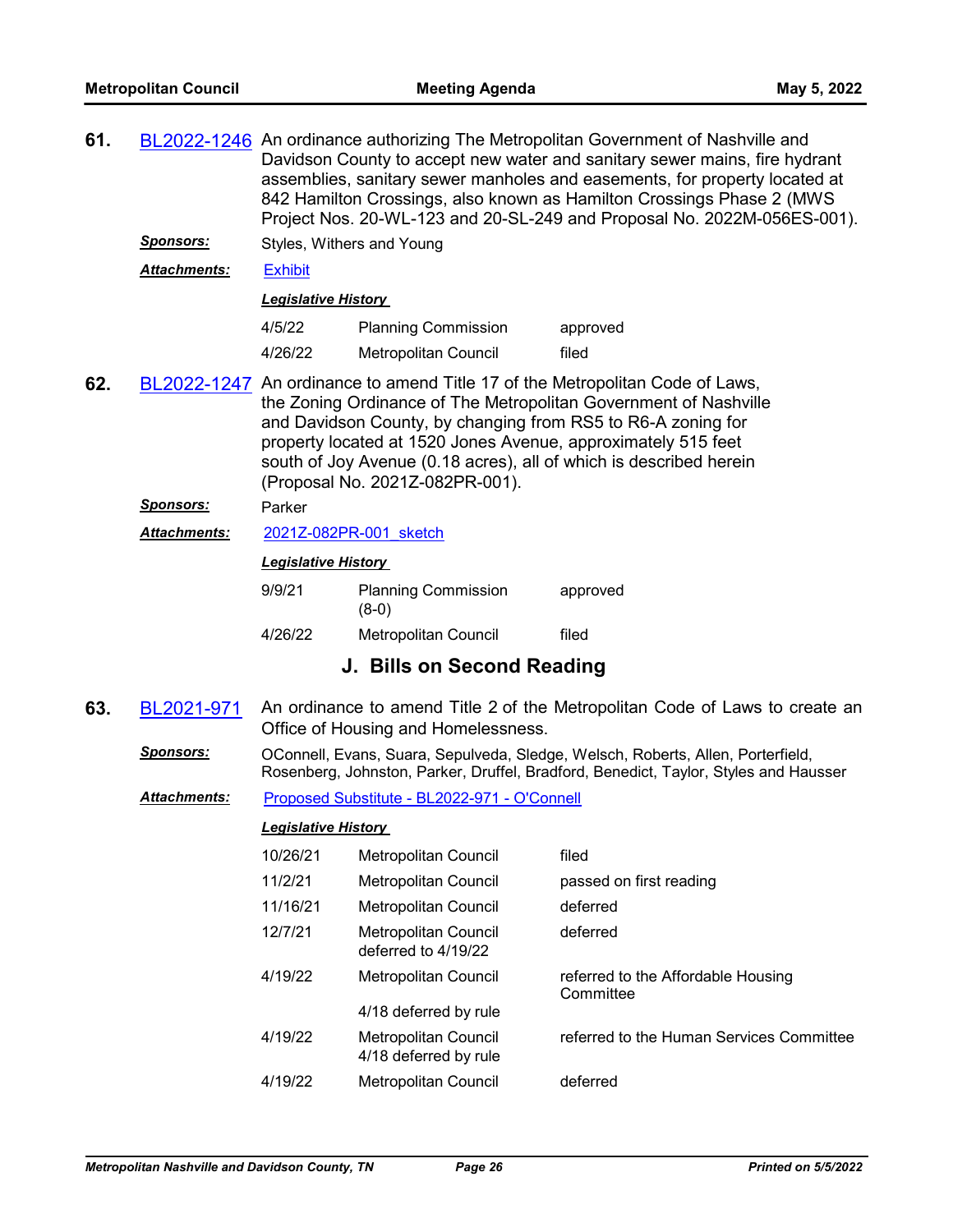|                                   | 64. BL2022-1164 An Ordinance to amend Chapter 9.30 of the Metropolitan Code of Laws |  |  |  |  |  |  |  |  |  |  |  |
|-----------------------------------|-------------------------------------------------------------------------------------|--|--|--|--|--|--|--|--|--|--|--|
| pertaining to construction sites. |                                                                                     |  |  |  |  |  |  |  |  |  |  |  |

*Sponsors:* Sledge, OConnell, Hausser, Evans, Murphy, Welsch, Styles, VanReece, Suara, Benedict and Bradford

[Substitute BL2022-1164](http://nashville.legistar.com/gateway.aspx?M=F&ID=8f1e17aa-6245-4913-9728-87830341d48d.docx) [Proposed Second Substitute - BL2022-1164 - Sledge](http://nashville.legistar.com/gateway.aspx?M=F&ID=1689ff8f-0fe0-4f0b-b8e5-0f0e859aedf3.docx) *Attachments:*

#### *Legislative History*

| 3/8/22  | <b>Metropolitan Council</b>                                    | filed                                                                     |
|---------|----------------------------------------------------------------|---------------------------------------------------------------------------|
| 3/15/22 | <b>Metropolitan Council</b>                                    | passed on first reading                                                   |
| 4/5/22  | <b>Metropolitan Council</b>                                    | deferred                                                                  |
| 4/19/22 | Metropolitan Council                                           | referred to the Government Operations and<br><b>Regulations Committee</b> |
|         | 4/19/22 approved substitute and deferred<br>5/5/22 re-referred |                                                                           |
| 4/19/22 | Metropolitan Council                                           | substituted                                                               |
| 4/19/22 | Metropolitan Council                                           | deferred                                                                  |

- **65.** [BL2022-1169](http://nashville.legistar.com/gateway.aspx?m=l&id=/matter.aspx?key=14261) An ordinance approving a Lease Agreement by and between the Metropolitan Government of Nashville and Davidson County acting by and through the Metropolitan Board of Education and East End Prep (Proposal No. 2021M-012PR-001).
	- **Sponsors:** Benedict, Allen and Withers
	- *Attachments:* [Lease Agreement](http://nashville.legistar.com/gateway.aspx?M=F&ID=e7deaabc-865e-4072-9df7-486593ad76a6.pdf)

#### *Legislative History*

| 8/2/21  | <b>Planning Commission</b>  | approved                                         |
|---------|-----------------------------|--------------------------------------------------|
| 3/29/22 | <b>Metropolitan Council</b> | filed                                            |
| 4/5/22  | Metropolitan Council        | passed on first reading                          |
| 4/18/22 | <b>Metropolitan Council</b> | referred to the Budget and Finance<br>Committee  |
| 4/18/22 | Metropolitan Council        | referred to the Planning and Zoning<br>Committee |
| 4/19/22 | Metropolitan Council        | referred to the Education Committee              |
| 4/19/22 | Metropolitan Council        | deferred                                         |

**66.** [BL2022-1213](http://nashville.legistar.com/gateway.aspx?m=l&id=/matter.aspx?key=14393) An ordinance amending Chapter 6.81 of the Metropolitan Code of Laws regarding Booting Services.

*Sponsors:* Young and Styles

*Attachments:* [Proposed Amendment - BL2022-1213 - Young](http://nashville.legistar.com/gateway.aspx?M=F&ID=f9cc380c-1f14-4837-8f25-016b323dfe08.docx)

| 4/12/22 | Metropolitan Council | filed                                                          |
|---------|----------------------|----------------------------------------------------------------|
| 4/19/22 | Metropolitan Council | referred to the Budget and Finance<br>Committee                |
| 4/19/22 | Metropolitan Council | referred to the Transportation and<br>Infrastructure Committee |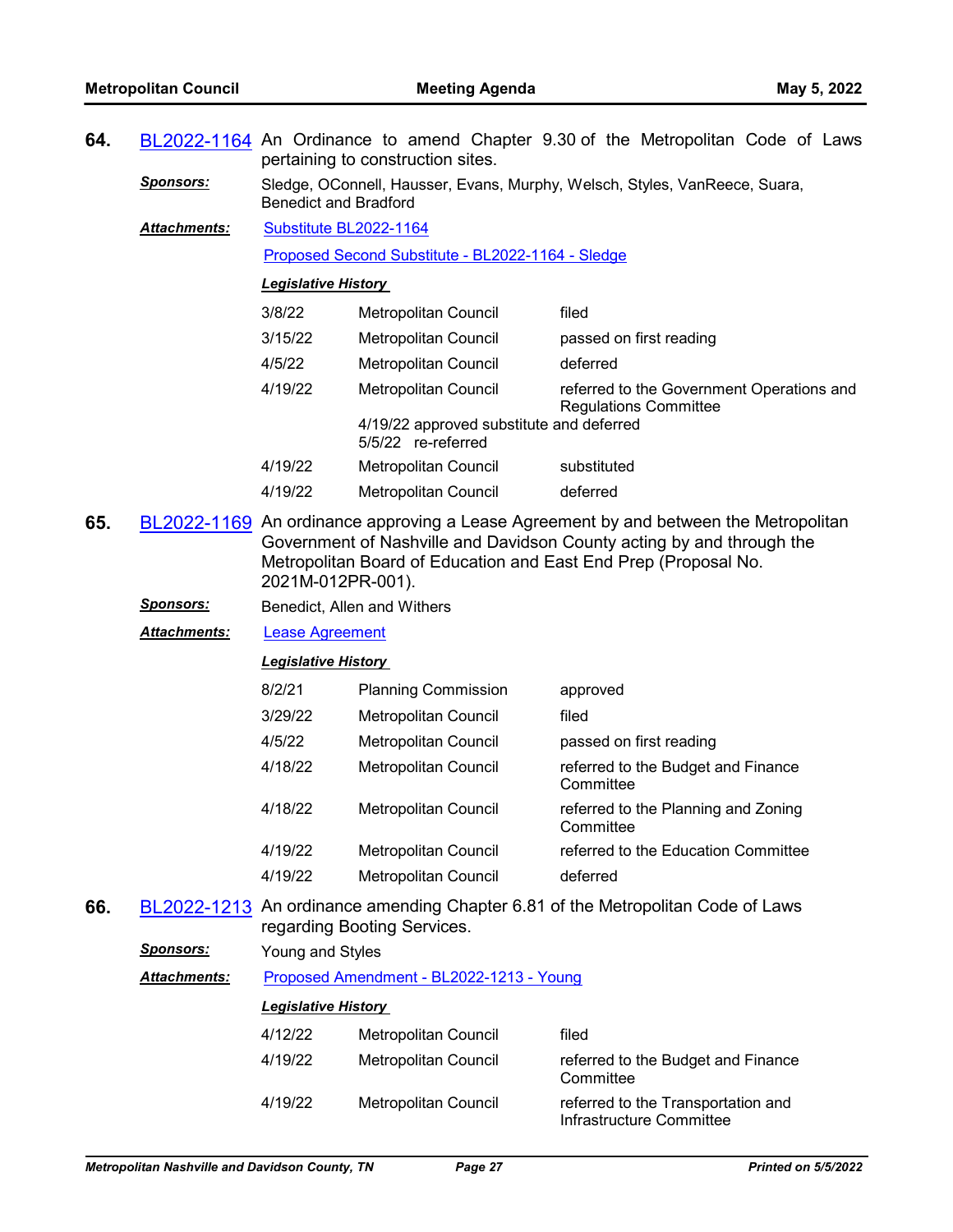|                                                                                                                                                                                                                                                                                                                                                                                                                                                                                                                |                     | 4/19/22                                   | <b>Metropolitan Council</b>                           | passed on first reading                                                                                                                                                                                                                 |
|----------------------------------------------------------------------------------------------------------------------------------------------------------------------------------------------------------------------------------------------------------------------------------------------------------------------------------------------------------------------------------------------------------------------------------------------------------------------------------------------------------------|---------------------|-------------------------------------------|-------------------------------------------------------|-----------------------------------------------------------------------------------------------------------------------------------------------------------------------------------------------------------------------------------------|
| 67.                                                                                                                                                                                                                                                                                                                                                                                                                                                                                                            |                     | projects via resolution.                  |                                                       | BL2022-1214 An ordinance amending the Metropolitan Code of Laws to authorize the<br>Metropolitan Department of Water and Sewerage Services to enter into<br>participation and maintenance agreements with developers for infrastructure |
|                                                                                                                                                                                                                                                                                                                                                                                                                                                                                                                | <b>Sponsors:</b>    | <b>Legislative History</b>                | Allen, Young, Syracuse and Benedict                   |                                                                                                                                                                                                                                         |
|                                                                                                                                                                                                                                                                                                                                                                                                                                                                                                                |                     | 4/12/22                                   | Metropolitan Council                                  | filed                                                                                                                                                                                                                                   |
|                                                                                                                                                                                                                                                                                                                                                                                                                                                                                                                |                     | 4/19/22                                   | Metropolitan Council                                  | referred to the Budget and Finance<br>Committee                                                                                                                                                                                         |
|                                                                                                                                                                                                                                                                                                                                                                                                                                                                                                                |                     | 4/19/22                                   | Metropolitan Council                                  | referred to the Transportation and<br>Infrastructure Committee                                                                                                                                                                          |
|                                                                                                                                                                                                                                                                                                                                                                                                                                                                                                                |                     | 4/19/22                                   | <b>Metropolitan Council</b>                           | passed on first reading                                                                                                                                                                                                                 |
| 68.<br>BL2022-1215 An ordinance amending Title 16 of the Metropolitan Code of Laws by adding<br>Section 16.04.180 and amending Sections 16.12.220, 16.16.400, 16.20.250,<br>and 16.28.110 relating to fee schedules for building permits, gas/mechanical<br>permits, plumbing permits and electrical permits as well as fees relating to<br>inspections, re-inspections, examination of plans, refunds, as well as<br>administrative fees and other fees charged by the Department of Codes<br>Administration. |                     |                                           |                                                       |                                                                                                                                                                                                                                         |
|                                                                                                                                                                                                                                                                                                                                                                                                                                                                                                                | <b>Sponsors:</b>    | Allen and Hancock                         |                                                       |                                                                                                                                                                                                                                         |
|                                                                                                                                                                                                                                                                                                                                                                                                                                                                                                                | <b>Attachments:</b> | Proposed Substitute - BL2022-1215 - Allen |                                                       |                                                                                                                                                                                                                                         |
|                                                                                                                                                                                                                                                                                                                                                                                                                                                                                                                |                     | <b>Legislative History</b>                |                                                       |                                                                                                                                                                                                                                         |
|                                                                                                                                                                                                                                                                                                                                                                                                                                                                                                                |                     | 4/12/22                                   | Metropolitan Council                                  | filed                                                                                                                                                                                                                                   |
|                                                                                                                                                                                                                                                                                                                                                                                                                                                                                                                |                     | 4/19/22                                   | Metropolitan Council                                  | referred to the Budget and Finance<br>Committee                                                                                                                                                                                         |
|                                                                                                                                                                                                                                                                                                                                                                                                                                                                                                                |                     | 4/19/22                                   | Metropolitan Council                                  | referred to the Government Operations and<br><b>Regulations Committee</b>                                                                                                                                                               |
|                                                                                                                                                                                                                                                                                                                                                                                                                                                                                                                |                     | 4/19/22                                   | <b>Metropolitan Council</b>                           | passed on first reading                                                                                                                                                                                                                 |
| 69.                                                                                                                                                                                                                                                                                                                                                                                                                                                                                                            |                     |                                           | Suite R12 and PeopleSoft Pension Calculation Systems. | BL2022-1217 An ordinance approving a contract between the Metropolitan Government of<br>Nashville and Davidson County and Oracle, for hosting services of eBusiness                                                                     |
|                                                                                                                                                                                                                                                                                                                                                                                                                                                                                                                | <b>Sponsors:</b>    | Allen and Hancock                         |                                                       |                                                                                                                                                                                                                                         |
|                                                                                                                                                                                                                                                                                                                                                                                                                                                                                                                |                     |                                           |                                                       |                                                                                                                                                                                                                                         |

Attachments: [Contract Exhibit](http://nashville.legistar.com/gateway.aspx?M=F&ID=dcf2ceca-eb4d-42a6-a3e9-ab80ee1e5495.pdf)

| 4/12/22 | Metropolitan Council | filed                                                                     |
|---------|----------------------|---------------------------------------------------------------------------|
| 4/19/22 | Metropolitan Council | referred to the Budget and Finance<br>Committee                           |
| 4/19/22 | Metropolitan Council | referred to the Government Operations and<br><b>Regulations Committee</b> |
| 4/19/22 | Metropolitan Council | passed on first reading                                                   |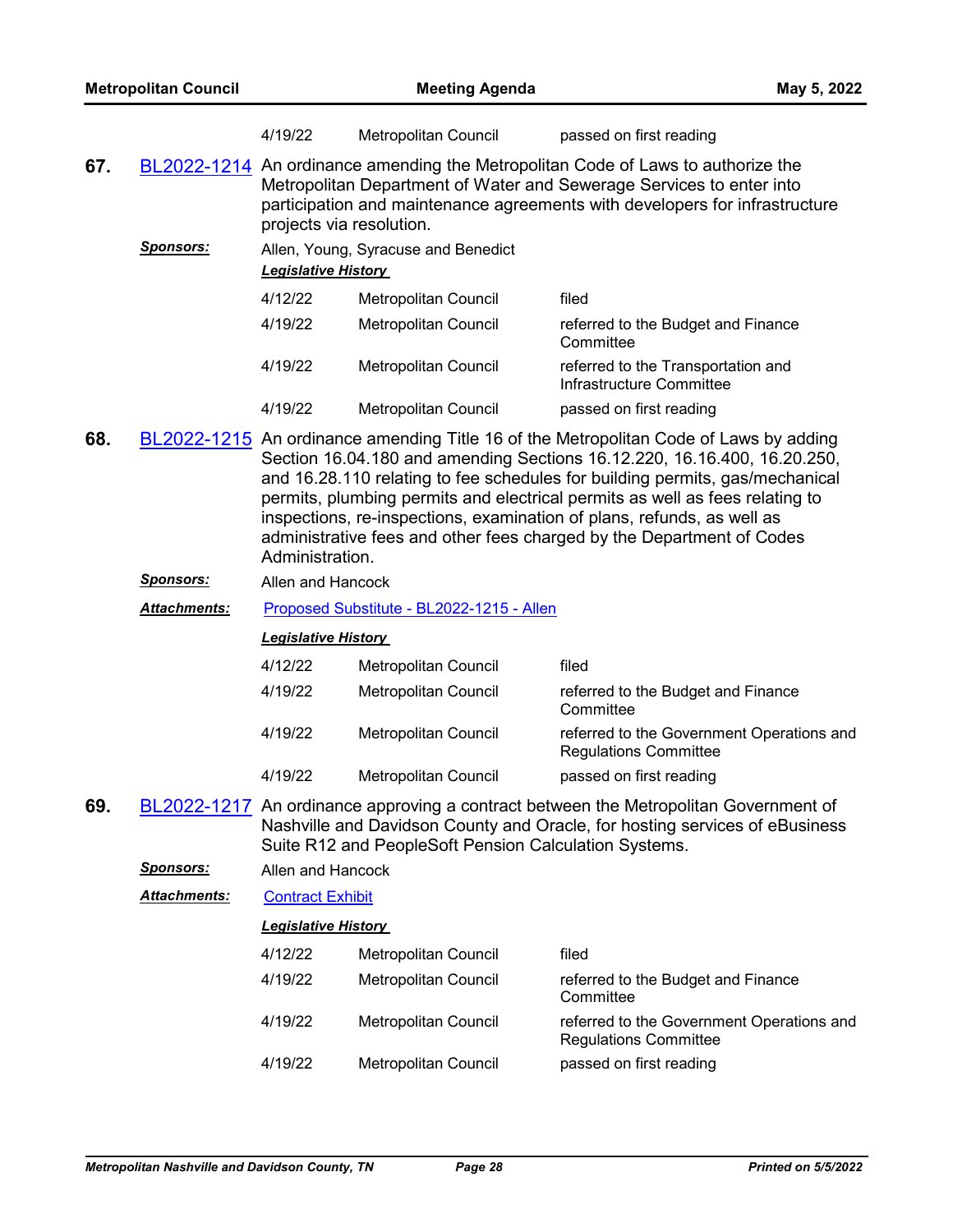| 70. | BL2022-1218 An ordinance authorizing the Metropolitan Government of Nashville and |
|-----|-----------------------------------------------------------------------------------|
|     | Davidson County, acting by and through the Metropolitan Department of Water       |
|     | and Sewerage Services, to enter into an agreement with 804 14th Avenue            |
|     | North, LLC, to provide improved public sanitary sewer service through the         |
|     | construction of an improved stormwater system (Project No. SWGR                   |
|     | 2021000149 and Proposal Number 2022M-014AG-001).                                  |
|     |                                                                                   |

*Sponsors:* OConnell, Allen, Withers and Young

*Attachments:* [Agreement Exhibit](http://nashville.legistar.com/gateway.aspx?M=F&ID=27a57169-e6c7-4e62-a5b0-e0b8f5435feb.pdf)

### *Legislative History*

| 3/17/22 | <b>Planning Commission</b>  | approved                                                       |
|---------|-----------------------------|----------------------------------------------------------------|
| 4/12/22 | <b>Metropolitan Council</b> | filed                                                          |
| 4/19/22 | Metropolitan Council        | referred to the Budget and Finance<br>Committee                |
| 4/19/22 | Metropolitan Council        | referred to the Planning and Zoning<br>Committee               |
| 4/19/22 | <b>Metropolitan Council</b> | referred to the Transportation and<br>Infrastructure Committee |
| 4/19/22 | Metropolitan Council        | passed on first reading                                        |

- **71.** [BL2022-1219](http://nashville.legistar.com/gateway.aspx?m=l&id=/matter.aspx?key=14347) An ordinance authorizing The Metropolitan Government of Nashville and Davidson County to accept new sanitary sewer and water mains, sanitary sewer manholes, fire hydrant assemblies and easements, for two properties located at Chandler Road (unnumbered), also known as Chandler Reserve Phase 1 (MWS Project Nos. 21-SL-10 and 21-WL-05 and Proposal No. 2022M-042ES-001).
	- *Sponsors:* Hagar, Withers and Young
	- *Attachments:* [Exhibit](http://nashville.legistar.com/gateway.aspx?M=F&ID=65d50f91-c484-4ac8-9550-7e15c84167c1.pdf)

#### *Legislative History*

| 3/17/22 | <b>Planning Commission</b> | approved                                                       |
|---------|----------------------------|----------------------------------------------------------------|
| 4/12/22 | Metropolitan Council       | filed                                                          |
| 4/19/22 | Metropolitan Council       | referred to the Planning and Zoning<br>Committee               |
| 4/19/22 | Metropolitan Council       | referred to the Transportation and<br>Infrastructure Committee |
| 4/19/22 | Metropolitan Council       | passed on first reading                                        |

- **72.** [BL2022-1220](http://nashville.legistar.com/gateway.aspx?m=l&id=/matter.aspx?key=14349) An ordinance authorizing The Metropolitan Government of Nashville and Davidson County to accept new water and sanitary sewer mains, fire hydrant assemblies, sanitary sewer manholes and easements, for two properties located at Chandler Road (unnumbered), also known as Chandler Reserve Phase 2 (MWS Project Nos. 21-WL-06 and 21-SL-11 and Proposal No. 2022M-043ES-001).
	- **Sponsors:** Hagar, Withers and Young
	- *Attachments:* [Exhibit](http://nashville.legistar.com/gateway.aspx?M=F&ID=240c8d34-9099-4db3-a2db-b4602d7cb391.pdf)

# *Legislative History*

3/17/22 Planning Commission approved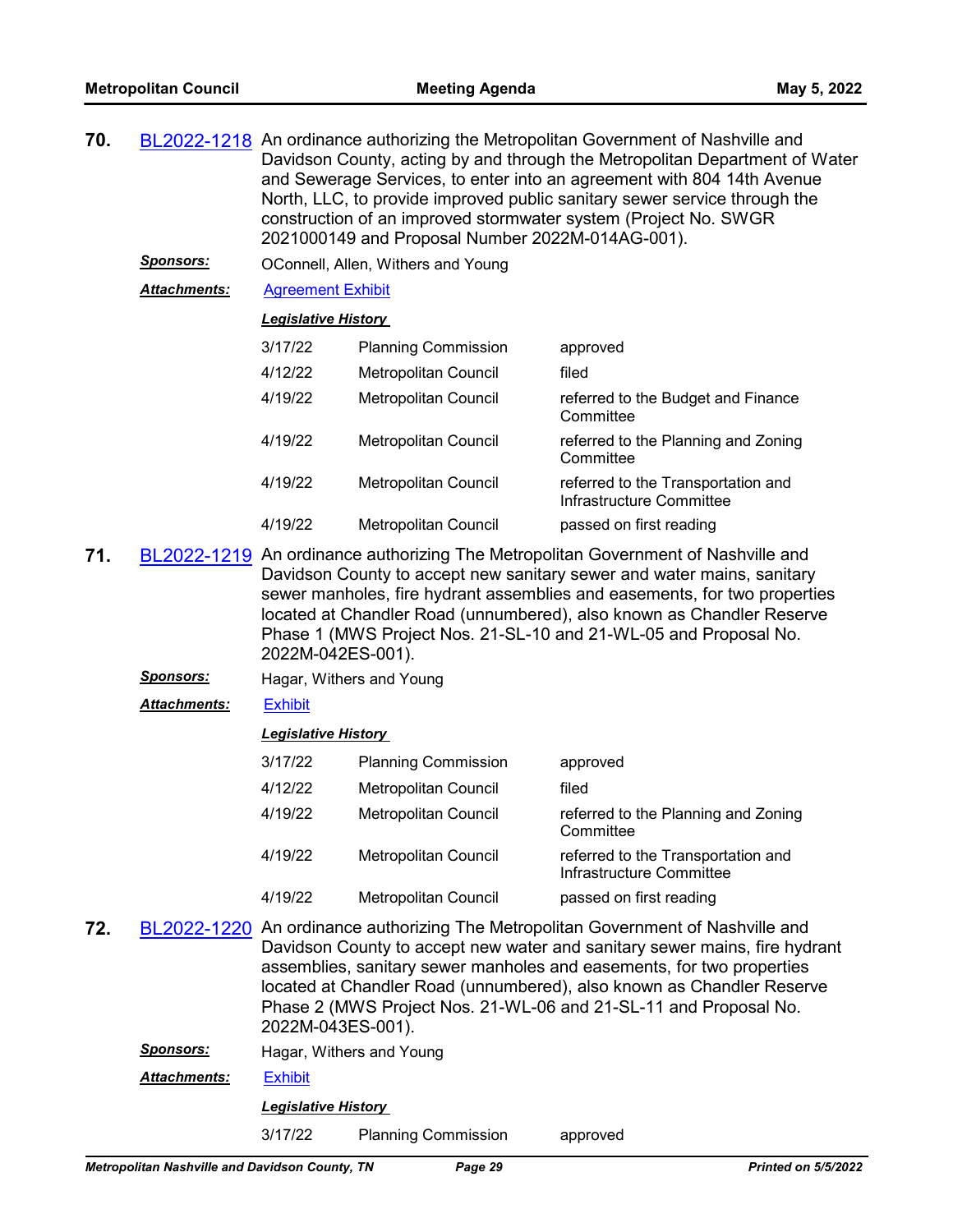| <b>Metropolitan Council</b> |         | <b>Meeting Agenda</b>       | May 5, 2022                                                                                                                                                                                                                                                                                                                                                                           |
|-----------------------------|---------|-----------------------------|---------------------------------------------------------------------------------------------------------------------------------------------------------------------------------------------------------------------------------------------------------------------------------------------------------------------------------------------------------------------------------------|
|                             | 4/12/22 | <b>Metropolitan Council</b> | filed                                                                                                                                                                                                                                                                                                                                                                                 |
|                             | 4/19/22 | <b>Metropolitan Council</b> | referred to the Planning and Zoning<br>Committee                                                                                                                                                                                                                                                                                                                                      |
|                             | 4/19/22 | Metropolitan Council        | referred to the Transportation and<br>Infrastructure Committee                                                                                                                                                                                                                                                                                                                        |
|                             | 4/19/22 | Metropolitan Council        | passed on first reading                                                                                                                                                                                                                                                                                                                                                               |
| 73.                         |         | 2022M-044ES-001).           | BL2022-1221 An ordinance authorizing The Metropolitan Government of Nashville and<br>Davidson County to accept new sanitary sewer and water mains, sanitary<br>sewer manholes, fire hydrant assemblies and easements, for two properties<br>located at Chandler Road (unnumbered), also known as Chandler Reserve<br>Phase 3 (MWS Project Nos. 21-SL-12 and 21-WL-07 and Proposal No. |
| Snoneore:                   |         |                             |                                                                                                                                                                                                                                                                                                                                                                                       |

- *Sponsors:* Hagar, Withers and Young
- *Attachments:* [Exhibit](http://nashville.legistar.com/gateway.aspx?M=F&ID=f1f6fe6b-77bb-47ed-879d-5b18537bb3a0.pdf)

# *Legislative History*

| 3/17/22 | <b>Planning Commission</b>  | approved                                                       |
|---------|-----------------------------|----------------------------------------------------------------|
| 4/12/22 | Metropolitan Council        | filed                                                          |
| 4/19/22 | Metropolitan Council        | referred to the Planning and Zoning<br>Committee               |
| 4/19/22 | <b>Metropolitan Council</b> | referred to the Transportation and<br>Infrastructure Committee |
| 4/19/22 | <b>Metropolitan Council</b> | passed on first reading                                        |

- **74.** [BL2022-1222](http://nashville.legistar.com/gateway.aspx?m=l&id=/matter.aspx?key=14359) An ordinance authorizing The Metropolitan Government of Nashville and Davidson County to abandon existing sanitary sewer main and easements and to accept new water and sanitary sewer mains, fire hydrant assemblies, sanitary sewer manholes and easements, for two properties located at Chandler Road (unnumbered), also known as Chandler Reserve Phase 4 (MWS Project Nos. 21-WL-124 and 21-SL-292 and Proposal No. 2022M-045ES-001).
	- *Sponsors:* Hagar, Withers and Young

### *Attachments:* [Exhibit](http://nashville.legistar.com/gateway.aspx?M=F&ID=8c2cb7af-aded-4b0c-9c5c-422c5b33de17.pdf)

| 3/28/22 | <b>Planning Commission</b>  | approved                                                       |
|---------|-----------------------------|----------------------------------------------------------------|
| 4/12/22 | Metropolitan Council        | filed                                                          |
| 4/19/22 | Metropolitan Council        | referred to the Planning and Zoning<br>Committee               |
| 4/19/22 | <b>Metropolitan Council</b> | referred to the Transportation and<br>Infrastructure Committee |
| 4/19/22 | <b>Metropolitan Council</b> | passed on first reading                                        |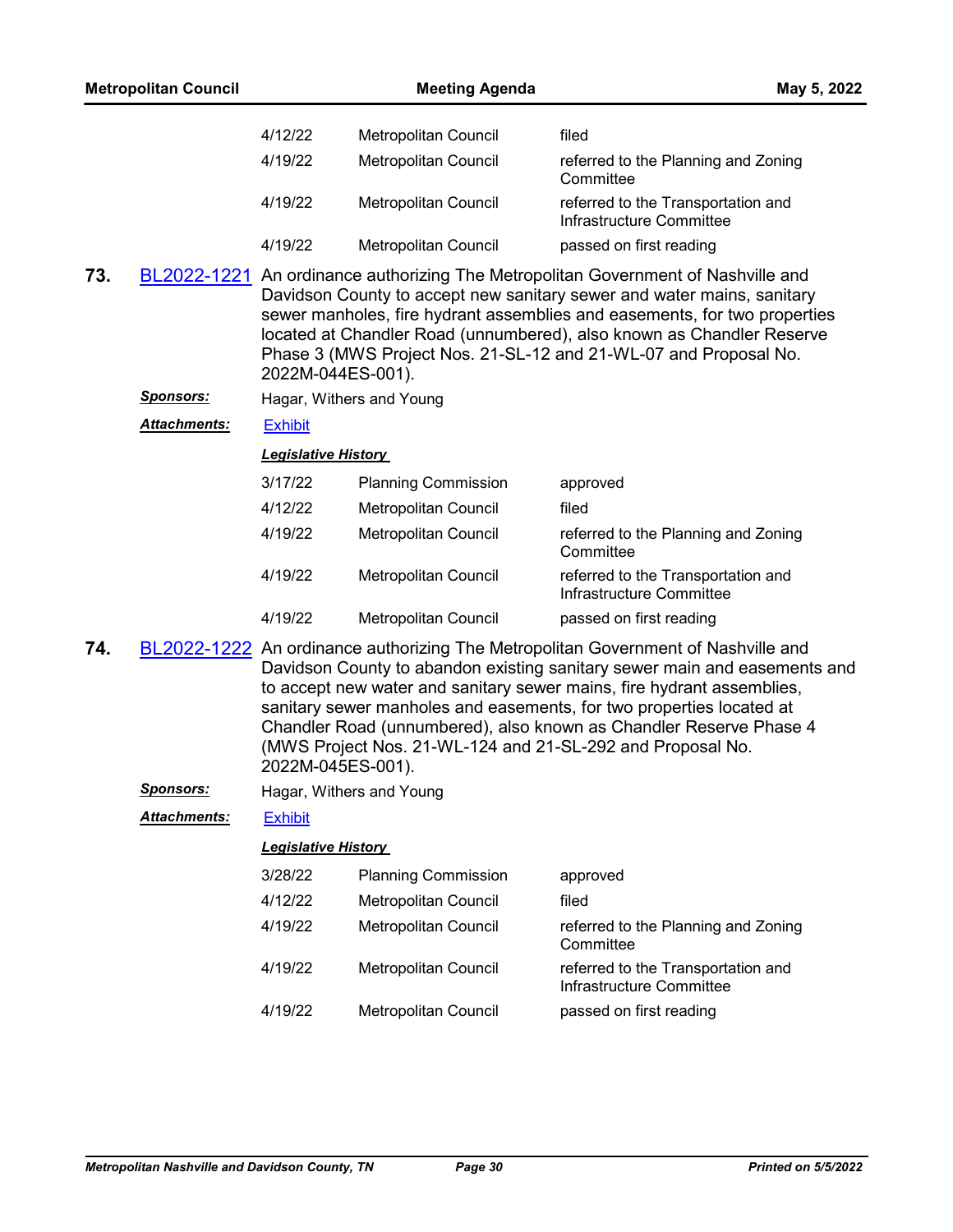| 75.<br>BL2022-1223 An ordinance authorizing The Metropolitan Government of Nashville and<br>2022M-046ES-001). |                  |                            | Davidson County to accept new water and sanitary sewer mains, fire hydrant<br>assemblies, sanitary sewer manholes and easements, for two properties<br>located at Chandler Road (unnumbered), also known as Chandler Reserve<br>Phase 5 (MWS Project Nos. 21-WL-08 and 21-SL-13 and Proposal No. |                                     |
|---------------------------------------------------------------------------------------------------------------|------------------|----------------------------|--------------------------------------------------------------------------------------------------------------------------------------------------------------------------------------------------------------------------------------------------------------------------------------------------|-------------------------------------|
|                                                                                                               | <b>Sponsors:</b> | Hagar, Withers and Young   |                                                                                                                                                                                                                                                                                                  |                                     |
| <b>Attachments:</b><br><b>Exhibit</b>                                                                         |                  |                            |                                                                                                                                                                                                                                                                                                  |                                     |
|                                                                                                               |                  | <b>Legislative History</b> |                                                                                                                                                                                                                                                                                                  |                                     |
|                                                                                                               |                  | 3/28/22                    | <b>Planning Commission</b>                                                                                                                                                                                                                                                                       | approved                            |
|                                                                                                               |                  | 4/12/22                    | Metropolitan Council                                                                                                                                                                                                                                                                             | filed                               |
|                                                                                                               |                  | 4/19/22                    | <b>Metropolitan Council</b>                                                                                                                                                                                                                                                                      | referred to the Planning and Zoning |

|         |                      | Committee                                                      |
|---------|----------------------|----------------------------------------------------------------|
| 4/19/22 | Metropolitan Council | referred to the Transportation and<br>Infrastructure Committee |
| 4/19/22 | Metropolitan Council | passed on first reading                                        |

- **76.** [BL2022-1224](http://nashville.legistar.com/gateway.aspx?m=l&id=/matter.aspx?key=14357) An ordinance authorizing The Metropolitan Government of Nashville and Davidson County to accept new water and sanitary sewer mains, fire hydrant assemblies, sanitary sewer manholes and easements, for two properties located at Chandler Road (unnumbered), also known as Chandler Reserve Phase 6 (MWS Project Nos. 21-WL-09 and 21-SL-14 and Proposal No. 2022M-049ES-001).
	- *Sponsors:* Hagar, Withers and Young

*Attachments:* [Exhibit](http://nashville.legistar.com/gateway.aspx?M=F&ID=28e6234f-462c-411f-9c25-0b3b04254c07.pdf)

#### *Legislative History*

| 3/28/22 | <b>Planning Commission</b>  | approved                                                       |
|---------|-----------------------------|----------------------------------------------------------------|
| 4/12/22 | Metropolitan Council        | filed                                                          |
| 4/19/22 | <b>Metropolitan Council</b> | referred to the Planning and Zoning<br>Committee               |
| 4/19/22 | <b>Metropolitan Council</b> | referred to the Transportation and<br>Infrastructure Committee |
| 4/19/22 | Metropolitan Council        | passed on first reading                                        |

**77.** [BL2022-1225](http://nashville.legistar.com/gateway.aspx?m=l&id=/matter.aspx?key=14370) An ordinance authorizing The Metropolitan Government of Nashville and Davidson County to accept the relocation and replacement of a fire hydrant assembly and permanent easement, for two properties located at 4323 Old Goins Road and 4337 Goins Road (MWS Project No. 22-WL-003 and Proposal No. 2022M-037ES-001).

**Sponsors:** Sepulveda, Withers and Young

*Attachments:* [Exhibit](http://nashville.legistar.com/gateway.aspx?M=F&ID=9406d6b2-37ea-438b-b2c7-283c03d29250.pdf)

| 3/8/22  | <b>Planning Commission</b> | approved |
|---------|----------------------------|----------|
| 4/12/22 | Metropolitan Council       | filed    |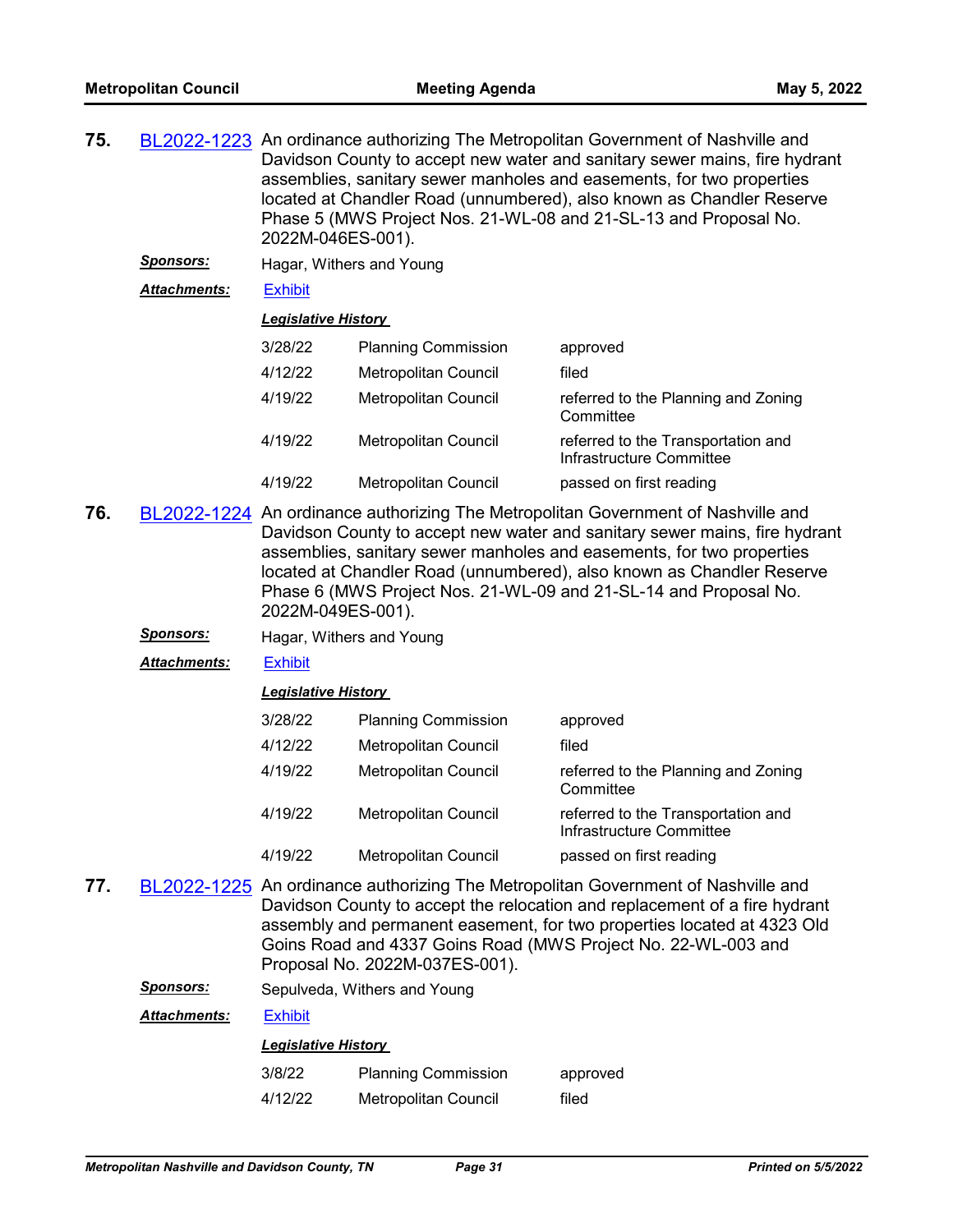|     | <b>Metropolitan Council</b> |                            | <b>Meeting Agenda</b>                        | May 5, 2022                                                                                                                                                                                                                                                                                                        |
|-----|-----------------------------|----------------------------|----------------------------------------------|--------------------------------------------------------------------------------------------------------------------------------------------------------------------------------------------------------------------------------------------------------------------------------------------------------------------|
|     |                             | 4/19/22                    | Metropolitan Council                         | referred to the Planning and Zoning<br>Committee                                                                                                                                                                                                                                                                   |
|     |                             | 4/19/22                    | Metropolitan Council                         | referred to the Transportation and<br>Infrastructure Committee                                                                                                                                                                                                                                                     |
|     |                             | 4/19/22                    | Metropolitan Council                         | passed on first reading                                                                                                                                                                                                                                                                                            |
| 78. |                             |                            | 22-SL-027 and Proposal No. 2022M-039ES-001). | BL2022-1226 An ordinance authorizing The Metropolitan Government of Nashville and<br>Davidson County to accept new sanitary sewer main and sanitary sewer<br>manhole, for property located on 2109 Buchanan Street, (MWS Project No.                                                                               |
|     | <u>Sponsors:</u>            |                            | Taylor, Withers and Young                    |                                                                                                                                                                                                                                                                                                                    |
|     | <b>Attachments:</b>         | <b>Exhibit</b>             |                                              |                                                                                                                                                                                                                                                                                                                    |
|     |                             | <b>Legislative History</b> |                                              |                                                                                                                                                                                                                                                                                                                    |
|     |                             | 3/17/22                    | <b>Planning Commission</b>                   | approved                                                                                                                                                                                                                                                                                                           |
|     |                             | 4/12/22                    | Metropolitan Council                         | filed                                                                                                                                                                                                                                                                                                              |
|     |                             | 4/19/22                    | Metropolitan Council                         | referred to the Planning and Zoning<br>Committee                                                                                                                                                                                                                                                                   |
|     |                             | 4/19/22                    | Metropolitan Council                         | referred to the Transportation and<br>Infrastructure Committee                                                                                                                                                                                                                                                     |
|     |                             | 4/19/22                    | Metropolitan Council                         | passed on first reading                                                                                                                                                                                                                                                                                            |
| 79. |                             | 2022M-048ES-001).          |                                              | BL2022-1227 An ordinance authorizing The Metropolitan Government of Nashville and<br>Davidson County to relocate a public fire hydrant assembly, for property<br>located at 800 Monroe Street (MWS Project No. 22-WL-05 and Proposal No.                                                                           |
|     | <u>Sponsors:</u>            |                            | OConnell, Withers and Young                  |                                                                                                                                                                                                                                                                                                                    |
|     | <b>Attachments:</b>         | <b>Exhibit</b>             |                                              |                                                                                                                                                                                                                                                                                                                    |
|     |                             | <b>Legislative History</b> |                                              |                                                                                                                                                                                                                                                                                                                    |
|     |                             | 3/28/22                    | <b>Planning Commission</b>                   | approved                                                                                                                                                                                                                                                                                                           |
|     |                             | 4/12/22                    | Metropolitan Council                         | filed                                                                                                                                                                                                                                                                                                              |
|     |                             | 4/19/22                    | Metropolitan Council                         | referred to the Planning and Zoning<br>Committee                                                                                                                                                                                                                                                                   |
|     |                             | 4/19/22                    | Metropolitan Council                         | referred to the Transportation and<br>Infrastructure Committee                                                                                                                                                                                                                                                     |
|     |                             | 4/19/22                    | Metropolitan Council                         | passed on first reading                                                                                                                                                                                                                                                                                            |
| 80. |                             |                            | and Proposal No. 2022M-040ES-001).           | BL2022-1228 An ordinance authorizing The Metropolitan Government of Nashville and<br>Davidson County to negotiate and accept permanent easement for the Vaulx<br>Lane Stormwater Improvement Project for three properties located at 2601<br>Vaulx Lane and 799 and 799 B Montrose Avenue, (Project No. 22-SWC-210 |
|     | <b>Sponsors:</b>            |                            | Sledge, Withers and Young                    |                                                                                                                                                                                                                                                                                                                    |
|     | <b>Attachments:</b>         | <b>Exhibit</b>             |                                              |                                                                                                                                                                                                                                                                                                                    |
|     |                             | <b>Legislative History</b> |                                              |                                                                                                                                                                                                                                                                                                                    |
|     |                             | 3/17/22                    | <b>Planning Commission</b>                   | approved                                                                                                                                                                                                                                                                                                           |
|     |                             | 4/12/22                    | Metropolitan Council                         | filed                                                                                                                                                                                                                                                                                                              |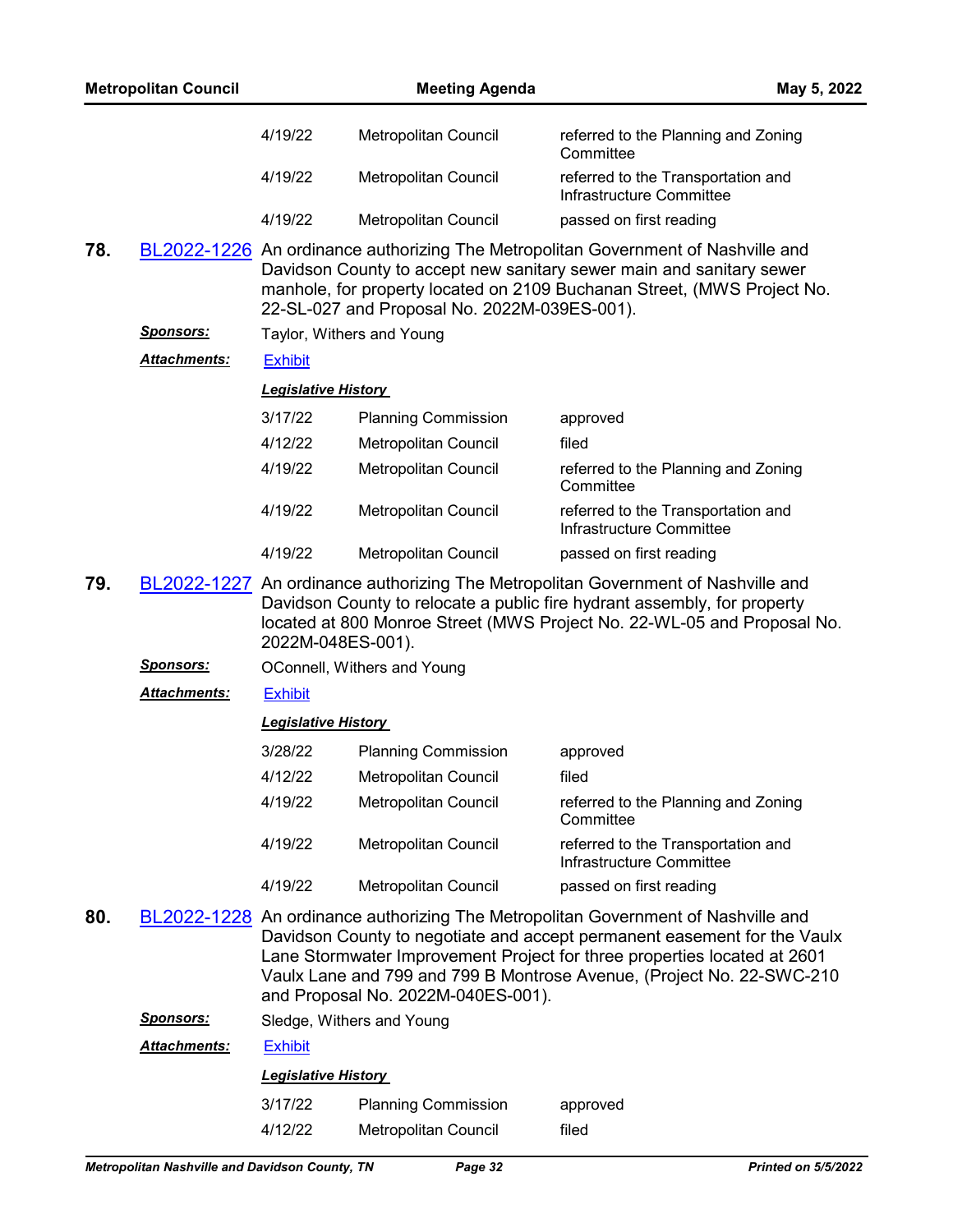|     | <b>Metropolitan Council</b> |                            | <b>Meeting Agenda</b>       | May 5, 2022                                                                                                                                                                                                                               |
|-----|-----------------------------|----------------------------|-----------------------------|-------------------------------------------------------------------------------------------------------------------------------------------------------------------------------------------------------------------------------------------|
|     |                             | 4/19/22                    | <b>Metropolitan Council</b> | referred to the Planning and Zoning<br>Committee                                                                                                                                                                                          |
|     |                             | 4/19/22                    | Metropolitan Council        | referred to the Transportation and<br>Infrastructure Committee                                                                                                                                                                            |
|     |                             | 4/19/22                    | Metropolitan Council        | passed on first reading                                                                                                                                                                                                                   |
| 81. |                             |                            |                             | BL2022-1229 An ordinance authorizing The Metropolitan Government of Nashville and<br>Davidson County to abandon existing stormwater easement rights, for property<br>located at 681 Old Hickory Boulevard (Proposal No. 2022M-041ES-001). |
|     | <b>Sponsors:</b>            |                            | Swope, Withers and Young    |                                                                                                                                                                                                                                           |
|     | <b>Attachments:</b>         | <b>Exhibit</b>             |                             |                                                                                                                                                                                                                                           |
|     |                             | <b>Legislative History</b> |                             |                                                                                                                                                                                                                                           |
|     |                             | 3/17/22                    | <b>Planning Commission</b>  | approved                                                                                                                                                                                                                                  |
|     |                             | 4/12/22                    | Metropolitan Council        | filed                                                                                                                                                                                                                                     |
|     |                             | 4/19/22                    | Metropolitan Council        | referred to the Planning and Zoning<br>Committee                                                                                                                                                                                          |
|     |                             | 4/19/22                    | Metropolitan Council        | referred to the Transportation and<br>Infrastructure Committee                                                                                                                                                                            |
|     |                             | 4/19/22                    | Metropolitan Council        | passed on first reading                                                                                                                                                                                                                   |
|     |                             |                            | K. Bills on Third Reading   |                                                                                                                                                                                                                                           |

**82.** [BL2022-1100](http://nashville.legistar.com/gateway.aspx?m=l&id=/matter.aspx?key=14083) An ordinance to amend Title 17 of the Metropolitan Code of Laws, the Zoning Ordinance of The Metropolitan Government of Nashville and Davidson County, by amending a Specific Plan for properties located at 5754 River Road and River Road (unnumbered), approximately 750 feet west of Charlotte Pike, zoned SP, R40 and R80 (16.47 acres), to add 5.9 acres to the SP and permit 160 multi-family residential units, all of which is described herein (Proposal No. 2018SP-009-003).

#### *Sponsors:* Rosenberg

[2018SP-009-003\\_sketch](http://nashville.legistar.com/gateway.aspx?M=F&ID=25e8329a-7e69-4e8b-983e-e036e2bfca26.docx) *Attachments:*

# [2018SP-009-003\\_plans](http://nashville.legistar.com/gateway.aspx?M=F&ID=f608f31c-8988-4c63-9a46-b6e75e1aea66.pdf)

| 1/13/22 | <b>Planning Commission</b>  | approved with conditions, disapproved<br>without |
|---------|-----------------------------|--------------------------------------------------|
|         | $(7-0)$                     |                                                  |
| 1/25/22 | <b>Metropolitan Council</b> | filed                                            |
| 2/1/22  | Metropolitan Council        | passed on first reading                          |
| 2/4/22  | <b>Metropolitan Council</b> | advertised                                       |
| 3/1/22  | Metropolitan Council        | public hearing                                   |
| 3/1/22  | Metropolitan Council        | passed on second reading                         |
| 3/15/22 | Metropolitan Council        | deferred                                         |
| 4/5/22  | Metropolitan Council        | deferred                                         |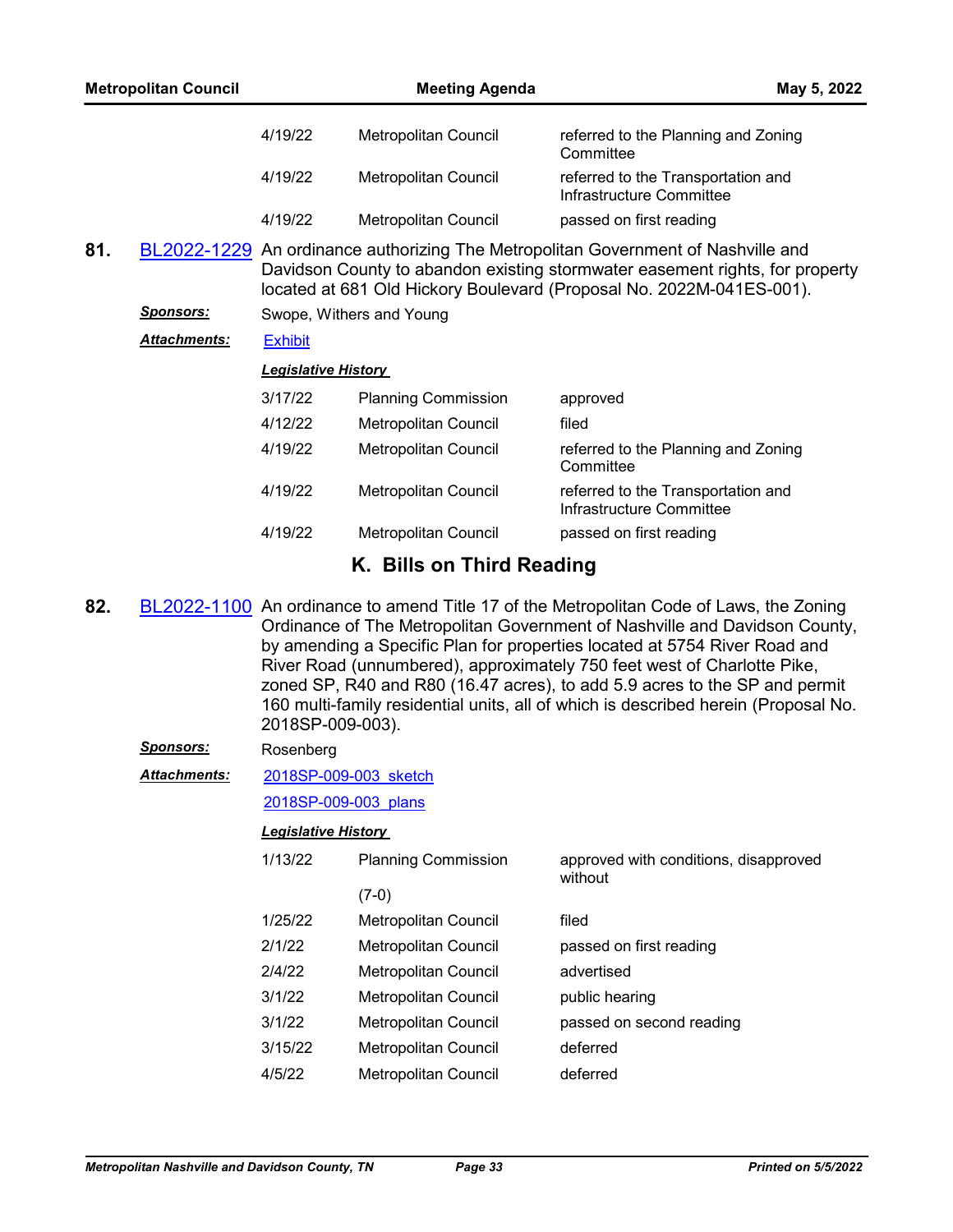|     | <b>Metropolitan Council</b> |                            | <b>Meeting Agenda</b>                                   | May 5, 2022                                                                                                                                                                                                                                                                                                                                                                                                                                          |
|-----|-----------------------------|----------------------------|---------------------------------------------------------|------------------------------------------------------------------------------------------------------------------------------------------------------------------------------------------------------------------------------------------------------------------------------------------------------------------------------------------------------------------------------------------------------------------------------------------------------|
|     |                             | 4/18/22                    | Metropolitan Council                                    | referred to the Planning and Zoning<br>Committee                                                                                                                                                                                                                                                                                                                                                                                                     |
|     |                             |                            | 3/15/22 Deferred<br>4/4/22 Deferred<br>4/18/22 Deferred |                                                                                                                                                                                                                                                                                                                                                                                                                                                      |
|     |                             | 4/19/22                    | Metropolitan Council                                    | deferred                                                                                                                                                                                                                                                                                                                                                                                                                                             |
| 83. |                             | <b>BUILDINGS.</b>          |                                                         | BL2022-1101 An ordinance to authorize building material restrictions and requirements for<br>BL2022-1100, a proposed Specific Plan Zoning District located at located at<br>5754 River Road and River Road (unnumbered), approximately 750 feet west<br>of Charlotte Pike, zoned SP, R40 and R80 (16.47 acres) (Proposal No.<br>2018SP-009-003). THE PROPOSED ORDINANCE REQUIRES CERTAIN<br><b>MATERIALS TO BE RESTRICTED IN THE CONSTRUCTION OF</b> |
|     | <u>Sponsors:</u>            | Rosenberg                  |                                                         |                                                                                                                                                                                                                                                                                                                                                                                                                                                      |
|     |                             | <b>Legislative History</b> |                                                         |                                                                                                                                                                                                                                                                                                                                                                                                                                                      |
|     |                             | 1/13/22                    | <b>Planning Commission</b>                              | approved with conditions, disapproved<br>without                                                                                                                                                                                                                                                                                                                                                                                                     |
|     |                             |                            | $(7-0)$                                                 |                                                                                                                                                                                                                                                                                                                                                                                                                                                      |
|     |                             | 1/25/22                    | Metropolitan Council                                    | filed                                                                                                                                                                                                                                                                                                                                                                                                                                                |
|     |                             | 2/1/22                     | Metropolitan Council                                    | passed on first reading                                                                                                                                                                                                                                                                                                                                                                                                                              |
|     |                             | 2/4/22                     | Metropolitan Council                                    | advertised                                                                                                                                                                                                                                                                                                                                                                                                                                           |
|     |                             | 3/1/22                     | Metropolitan Council                                    | public hearing                                                                                                                                                                                                                                                                                                                                                                                                                                       |
|     |                             | 3/1/22                     | Metropolitan Council                                    | passed on second reading                                                                                                                                                                                                                                                                                                                                                                                                                             |
|     |                             | 3/15/22                    | Metropolitan Council                                    | deferred                                                                                                                                                                                                                                                                                                                                                                                                                                             |
|     |                             | 4/5/22                     | Metropolitan Council                                    | deferred                                                                                                                                                                                                                                                                                                                                                                                                                                             |
|     |                             | 4/18/22                    | Metropolitan Council                                    | referred to the Planning and Zoning<br>Committee                                                                                                                                                                                                                                                                                                                                                                                                     |
|     |                             |                            | 3/14/22 deferred<br>4/4/22 deferred<br>4/18/22 deferred |                                                                                                                                                                                                                                                                                                                                                                                                                                                      |
|     |                             | 4/19/22                    | <b>Metropolitan Council</b>                             | deferred                                                                                                                                                                                                                                                                                                                                                                                                                                             |
| 84. |                             |                            | qualifications and eligibility for such payments.       | BL2022-1170 An ordinance authorizing the Health and Educational Facilities Board of The<br>Metropolitan Government of Nashville and Davidson County to negotiate and<br>accept payments in lieu of ad valorem taxes from its lessees operating<br>mixed-income multifamily housing facilities including housing for low and<br>moderate-income persons and approving the program for determining                                                     |
|     | <u>Sponsors:</u>            |                            |                                                         | Allen, Sledge, VanReece, Benedict, Suara, Toombs, Withers and Welsch                                                                                                                                                                                                                                                                                                                                                                                 |
|     | <u> Attachments:</u>        | <b>Exhibit</b>             |                                                         |                                                                                                                                                                                                                                                                                                                                                                                                                                                      |
|     |                             | <b>Legislative History</b> |                                                         |                                                                                                                                                                                                                                                                                                                                                                                                                                                      |
|     |                             | 3/29/22                    | Metropolitan Council                                    | filed                                                                                                                                                                                                                                                                                                                                                                                                                                                |
|     |                             | 4/5/22                     | <b>Metropolitan Council</b>                             | passed on first reading                                                                                                                                                                                                                                                                                                                                                                                                                              |
|     |                             | 4/18/22                    | Affordable Housing<br>Committee                         | approved                                                                                                                                                                                                                                                                                                                                                                                                                                             |
|     |                             | 4/18/22                    | <b>Budget and Finance</b><br>Committee                  | approved                                                                                                                                                                                                                                                                                                                                                                                                                                             |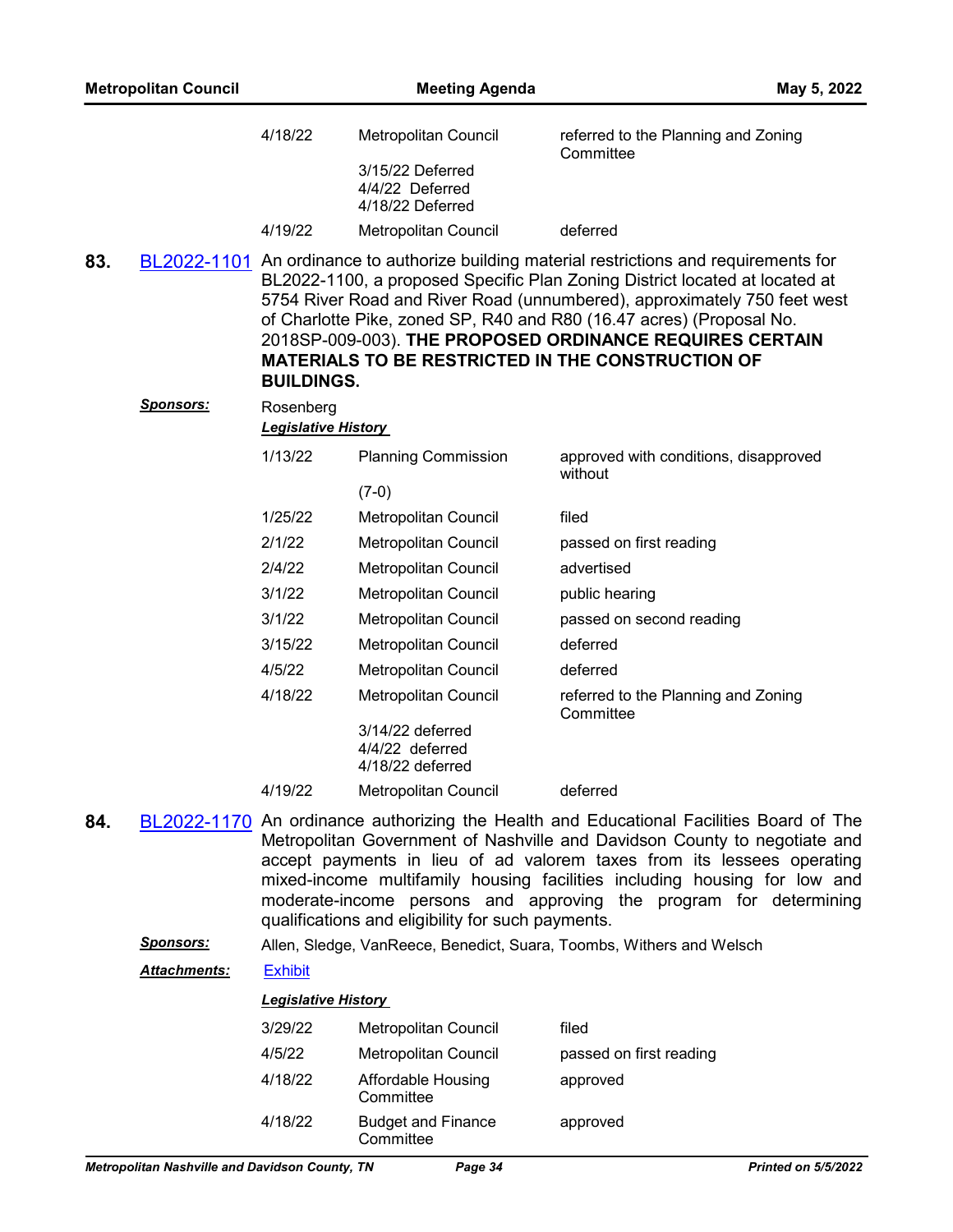|     |                     | 4/19/22                    | Metropolitan Council                                         | passed on second reading                                                                                                                                                                                                                                                                                                                                                                                          |
|-----|---------------------|----------------------------|--------------------------------------------------------------|-------------------------------------------------------------------------------------------------------------------------------------------------------------------------------------------------------------------------------------------------------------------------------------------------------------------------------------------------------------------------------------------------------------------|
| 85. |                     |                            |                                                              | BL2022-1171 An ordinance to provide for the designation of public property within specified<br>areas of downtown Nashville as a temporary "Special Event Zone" during the<br>time period beginning at six o'clock (6:00) a.m. on June 8, 2022, and ending at<br>midnight (12:00) on June 13, 2022, relative to the use of these areas in<br>conjunction with the 2022 CMA Fest and related activities and events. |
|     | <u>Sponsors:</u>    | OConnell                   |                                                              |                                                                                                                                                                                                                                                                                                                                                                                                                   |
|     | <b>Attachments:</b> |                            | <b>CMA Fest Special Event Zone Map</b>                       |                                                                                                                                                                                                                                                                                                                                                                                                                   |
|     |                     | <b>Legislative History</b> |                                                              |                                                                                                                                                                                                                                                                                                                                                                                                                   |
|     |                     | 3/29/22                    | Metropolitan Council                                         | filed                                                                                                                                                                                                                                                                                                                                                                                                             |
|     |                     | 4/5/22                     | Metropolitan Council                                         | passed on first reading                                                                                                                                                                                                                                                                                                                                                                                           |
|     |                     | 4/19/22                    | Public Facilities, Arts, and<br><b>Culture Committee</b>     | approved                                                                                                                                                                                                                                                                                                                                                                                                          |
|     |                     | 4/19/22                    | <b>Public Health and Safety</b><br>Committee                 | approved                                                                                                                                                                                                                                                                                                                                                                                                          |
|     |                     | 4/19/22                    | Metropolitan Council                                         | passed on second reading                                                                                                                                                                                                                                                                                                                                                                                          |
| 86. |                     |                            | HCM Cloud, R12 and Taleo Software Platforms.                 | BL2022-1172 An ordinance approving a contract between the Metropolitan Government of<br>Nashville and Davidson County and CSS International, Inc. for consulting,<br>development, implementation, and managed services for Hyperion/EPM Cloud,                                                                                                                                                                    |
|     | <u>Sponsors:</u>    | Allen                      |                                                              |                                                                                                                                                                                                                                                                                                                                                                                                                   |
|     | <b>Attachments:</b> | <b>Contract Exhibit</b>    |                                                              |                                                                                                                                                                                                                                                                                                                                                                                                                   |
|     |                     | <b>Legislative History</b> |                                                              |                                                                                                                                                                                                                                                                                                                                                                                                                   |
|     |                     | 3/29/22                    | Metropolitan Council                                         | filed                                                                                                                                                                                                                                                                                                                                                                                                             |
|     |                     | 4/5/22                     | Metropolitan Council                                         | passed on first reading                                                                                                                                                                                                                                                                                                                                                                                           |
|     |                     | 4/18/22                    | <b>Budget and Finance</b><br>Committee                       | approved                                                                                                                                                                                                                                                                                                                                                                                                          |
|     |                     | 4/19/22                    | <b>Government Operations</b><br>and Regulations<br>Committee | approved                                                                                                                                                                                                                                                                                                                                                                                                          |
|     |                     | 4/19/22                    | Metropolitan Council                                         | passed on second reading                                                                                                                                                                                                                                                                                                                                                                                          |
| 87. |                     |                            | gasoline and/or diesel fuel.                                 | <b>BL2022-1173</b> An ordinance approving a master agreement between The Metropolitan<br>Government of Nashville and Davidson County and JPMorgan Chase Bank,<br>N.A., for purpose of stabilizing the net expenses incurred in the purchase of                                                                                                                                                                    |
|     | <u>Sponsors:</u>    | Allen                      |                                                              |                                                                                                                                                                                                                                                                                                                                                                                                                   |
|     | <b>Attachments:</b> | Agreement                  |                                                              |                                                                                                                                                                                                                                                                                                                                                                                                                   |
|     |                     | <b>Legislative History</b> |                                                              |                                                                                                                                                                                                                                                                                                                                                                                                                   |
|     |                     | 3/29/22                    | Metropolitan Council                                         | filed                                                                                                                                                                                                                                                                                                                                                                                                             |
|     |                     | 4/5/22                     | <b>Metropolitan Council</b>                                  | passed on first reading                                                                                                                                                                                                                                                                                                                                                                                           |
|     |                     | 4/18/22                    | <b>Budget and Finance</b>                                    | approved                                                                                                                                                                                                                                                                                                                                                                                                          |

4/19/22 Metropolitan Council passed on second reading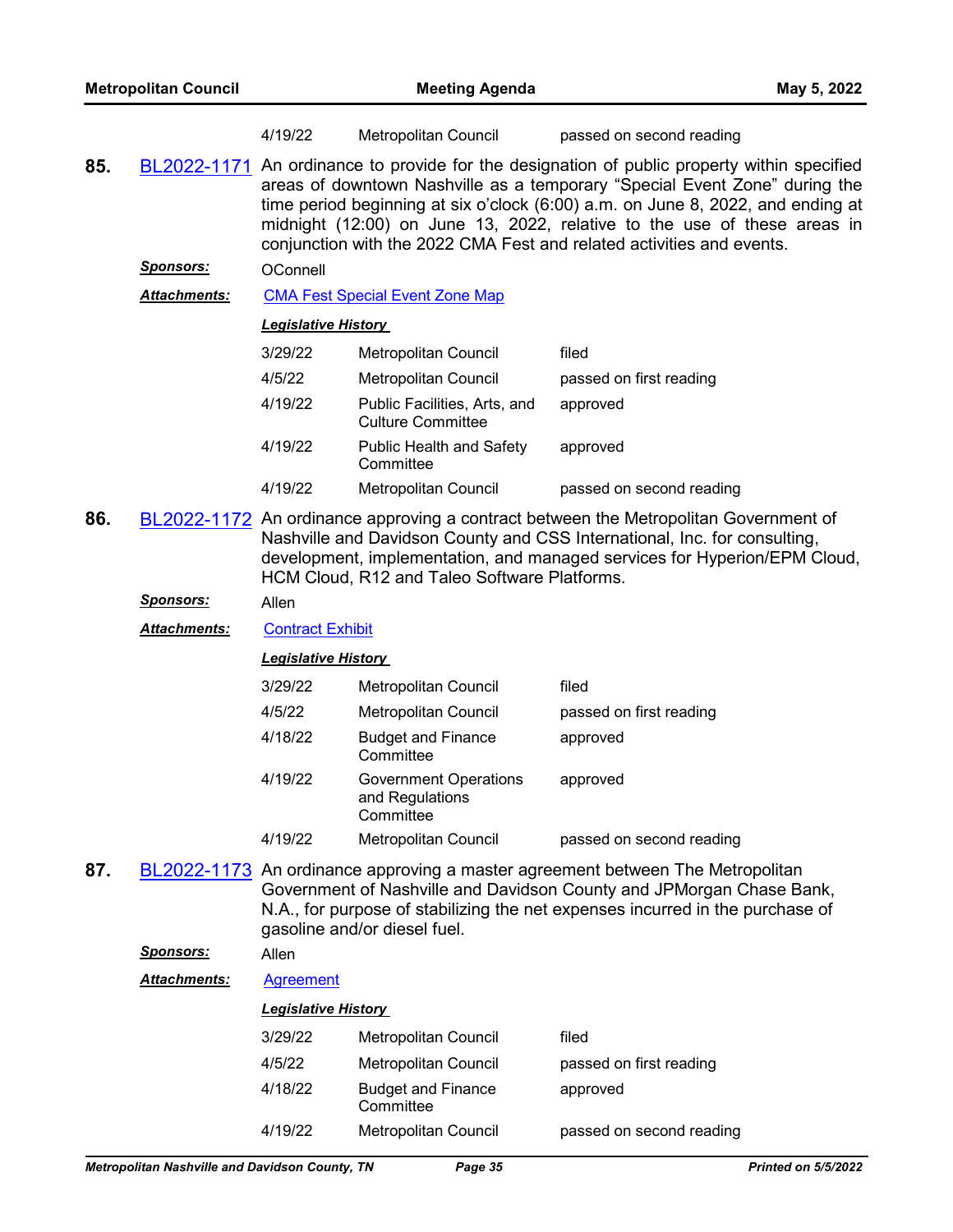**88.** [BL2022-1174](http://nashville.legistar.com/gateway.aspx?m=l&id=/matter.aspx?key=14322) An ordinance approving a master agreement between The Metropolitan Government of Nashville and Davidson County and Cargill, Inc., for the purpose of stabilizing the net expenses incurred in the purchase of gasoline and/or diesel fuel.

*Sponsors:* Allen

*Attachments:* [Agreement](http://nashville.legistar.com/gateway.aspx?M=F&ID=5f8c9a18-1bcf-491c-89b1-c9edd7ce237a.pdf)

*Legislative History* 

| 3/29/22 | <b>Metropolitan Council</b>            | filed                    |
|---------|----------------------------------------|--------------------------|
| 4/5/22  | Metropolitan Council                   | passed on first reading  |
| 4/18/22 | <b>Budget and Finance</b><br>Committee | approved                 |
| 4/19/22 | <b>Metropolitan Council</b>            | passed on second reading |

- **89.** [BL2022-1175](http://nashville.legistar.com/gateway.aspx?m=l&id=/matter.aspx?key=14269) An ordinance readopting the Code of The Metropolitan Government of Nashville and Davidson County, Tennessee, prepared by Municipal Code Corporation including supplemental and replacement pages thereof, containing certain ordinances of a general and permanent nature enacted on or before October 5, 2021.
	- *Sponsors:* Vercher and Pulley *Legislative History*  3/29/22 Metropolitan Council filed 4/5/22 Metropolitan Council passed on first reading 4/19/22 Rules, Confirmations, and
		- Public Elections Committee 4/19/22 Metropolitan Council passed on second reading

approved

- **90.** [BL2022-1176](http://nashville.legistar.com/gateway.aspx?m=l&id=/matter.aspx?key=14311) An ordinance authorizing The Metropolitan Government of Nashville and Davidson County to abandon easement rights for six properties located at the southeast corner of Hayes Street and 16th Avenue North, formerly a portion of Alley Nos. 373 and 380 (Proposal No. 2022M-035ES-001).
	- **Sponsors: OConnell, Withers and Young**

*Attachments:* [Exhibits](http://nashville.legistar.com/gateway.aspx?M=F&ID=0af4a204-679d-45d7-9f6c-aed5e4fda558.pdf)

| 3/8/22  | <b>Planning Commission</b>                     | approved                 |
|---------|------------------------------------------------|--------------------------|
| 3/29/22 | <b>Metropolitan Council</b>                    | filed                    |
| 4/5/22  | <b>Metropolitan Council</b>                    | passed on first reading  |
| 4/18/22 | Planning and Zoning<br>Committee               | approved                 |
| 4/19/22 | Transportation and<br>Infrastructure Committee | approved                 |
| 4/19/22 | <b>Metropolitan Council</b>                    | passed on second reading |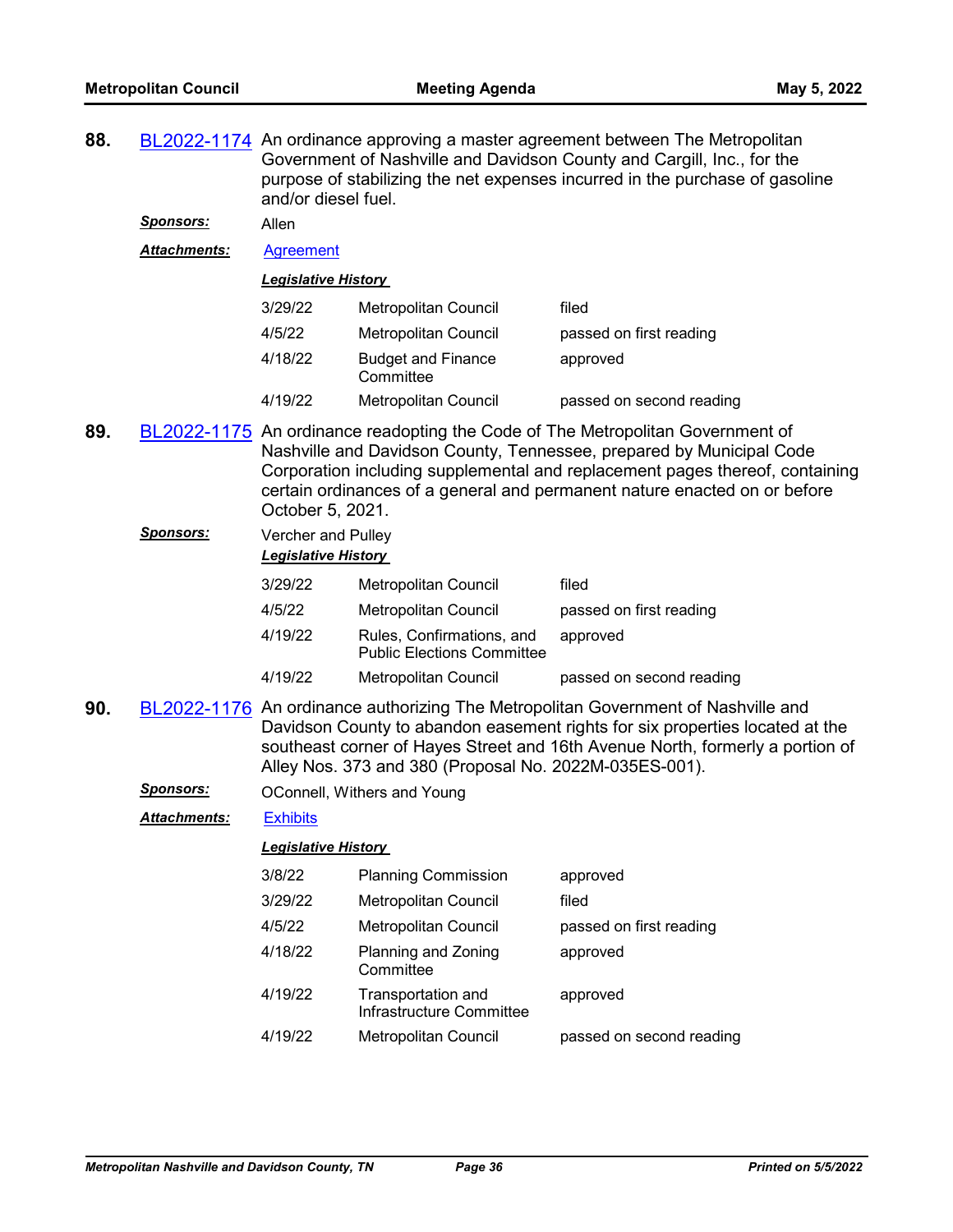| BL2022-1177 An ordinance authorizing the Metropolitan Government of Nashville and |
|-----------------------------------------------------------------------------------|
| Davidson County, acting by and through the Metropolitan Department of Water       |
| and Sewerage Services, hereinafter known as "METRO", to enter into an             |
| agreement with Rock Block Flats, LLC, hereinafter known as "DEVELOPER",           |
| to provide improved public sanitary sewer service through the construction of     |
| an improved stormwater system (Project No. SWGR 2021048243 and                    |
| Proposal Number 2022M-008AG-001).                                                 |
|                                                                                   |

*Sponsors:* Taylor, Allen, Withers and Young

# *Attachments:* [Agreement](http://nashville.legistar.com/gateway.aspx?M=F&ID=69422251-96ce-496c-9e89-c7d5517c4547.pdf)

#### *Legislative History*

| 3/8/22  | <b>Planning Commission</b>                     | approved                 |
|---------|------------------------------------------------|--------------------------|
| 3/29/22 | Metropolitan Council                           | filed                    |
| 4/5/22  | Metropolitan Council                           | passed on first reading  |
| 4/18/22 | <b>Budget and Finance</b><br>Committee         | approved                 |
| 4/18/22 | Planning and Zoning<br>Committee               | approved                 |
| 4/19/22 | Transportation and<br>Infrastructure Committee | approved                 |
| 4/19/22 | Metropolitan Council                           | passed on second reading |

- **92.** [BL2022-1178](http://nashville.legistar.com/gateway.aspx?m=l&id=/matter.aspx?key=14273) An ordinance authorizing The Metropolitan Government of Nashville and Davidson County to negotiate and accept a permanent easement for the Dellrose Drive Stormwater Improvement Project for two properties located at 120 and 122 Dellrose Drive, (Project No. 22-SWC-235 and Proposal No. 2022M-030ES-001).
	- **Sponsors:** Syracuse, Withers and Young
	- *Attachments:* [Exhibit](http://nashville.legistar.com/gateway.aspx?M=F&ID=97502d9d-b85c-4c18-888d-3b5355ce1da1.pdf)

| 3/8/22  | <b>Planning Commission</b>                     | approved                 |
|---------|------------------------------------------------|--------------------------|
| 3/29/22 | <b>Metropolitan Council</b>                    | filed                    |
| 4/5/22  | <b>Metropolitan Council</b>                    | passed on first reading  |
| 4/18/22 | Planning and Zoning<br>Committee               | approved                 |
| 4/19/22 | Transportation and<br>Infrastructure Committee | approved                 |
| 4/19/22 | Metropolitan Council                           | passed on second reading |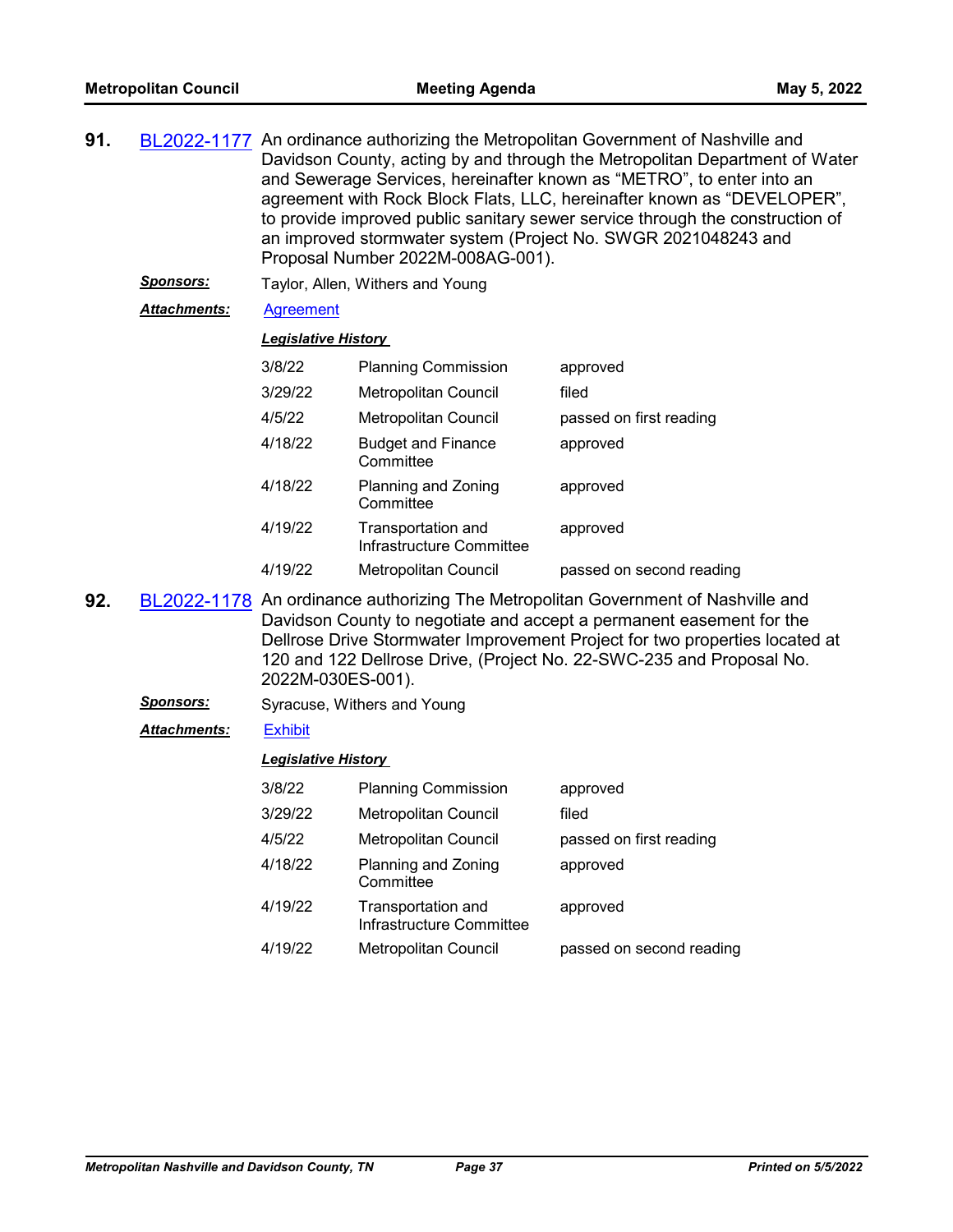| 93. |                     | BL2022-1179 An ordinance authorizing The Metropolitan Government of Nashville and<br>Davidson County to accept new sanitary sewer and water mains, sanitary<br>sewer manholes, fire hydrant assemblies and easements, for property located<br>at Brick Church Pike, (unnumbered), also known as Mulberry Downs Phase 4<br>(MWS Project Nos. 20-SL-216 and 20-WL-110 and Proposal No.<br>2022M-032ES-001). |                                                |                          |
|-----|---------------------|-----------------------------------------------------------------------------------------------------------------------------------------------------------------------------------------------------------------------------------------------------------------------------------------------------------------------------------------------------------------------------------------------------------|------------------------------------------------|--------------------------|
|     | <b>Sponsors:</b>    |                                                                                                                                                                                                                                                                                                                                                                                                           | Gamble, Withers and Young                      |                          |
|     | <b>Attachments:</b> | <b>Exhibits</b>                                                                                                                                                                                                                                                                                                                                                                                           |                                                |                          |
|     |                     | <b>Legislative History</b>                                                                                                                                                                                                                                                                                                                                                                                |                                                |                          |
|     |                     | 3/8/22                                                                                                                                                                                                                                                                                                                                                                                                    | <b>Planning Commission</b>                     | approved                 |
|     |                     | 3/29/22                                                                                                                                                                                                                                                                                                                                                                                                   | Metropolitan Council                           | filed                    |
|     |                     | 4/5/22                                                                                                                                                                                                                                                                                                                                                                                                    | Metropolitan Council                           | passed on first reading  |
|     |                     | 4/18/22                                                                                                                                                                                                                                                                                                                                                                                                   | Planning and Zoning<br>Committee               | approved                 |
|     |                     | 4/19/22                                                                                                                                                                                                                                                                                                                                                                                                   | Transportation and<br>Infrastructure Committee | approved                 |
|     |                     | 4/19/22                                                                                                                                                                                                                                                                                                                                                                                                   | Metropolitan Council                           | passed on second reading |
|     |                     |                                                                                                                                                                                                                                                                                                                                                                                                           |                                                |                          |

- **94.** [BL2022-1180](http://nashville.legistar.com/gateway.aspx?m=l&id=/matter.aspx?key=14283) An ordinance authorizing The Metropolitan Government of Nashville and Davidson County to abandon existing fire hydrant assembly and to accept new water and sanitary sewer mains, fire hydrant assemblies, sanitary sewer manholes and easements, for property located 3517 Brick Church Pike, also known as Mulberry Downs Phase 5 (MWS Project Nos. 20-WL-111 and 20-SL-217 and Proposal No. 2022M-033ES-001).
	- *Sponsors:* Gamble, Withers and Young
	- *Attachments:* [Exhibits](http://nashville.legistar.com/gateway.aspx?M=F&ID=0a67d284-2197-4851-8603-b4c71693a35e.pdf)

# *Legislative History*

| 3/8/22  | <b>Planning Commission</b>                     | approved                 |
|---------|------------------------------------------------|--------------------------|
| 3/29/22 | <b>Metropolitan Council</b>                    | filed                    |
| 4/5/22  | Metropolitan Council                           | passed on first reading  |
| 4/18/22 | Planning and Zoning<br>Committee               | approved                 |
| 4/19/22 | Transportation and<br>Infrastructure Committee | approved                 |
| 4/19/22 | <b>Metropolitan Council</b>                    | passed on second reading |

**95.** [BL2022-1181](http://nashville.legistar.com/gateway.aspx?m=l&id=/matter.aspx?key=14281) An ordinance authorizing The Metropolitan Government of Nashville and Davidson County to accept new sanitary sewer and water mains, sanitary sewer manholes, fire hydrant assembly and easements, for property located at 3517 Brick Church Pike, also known as Mulberry Downs Phase 6 (MWS Project Nos. 20-SL-218 and 20-WL-112 and Proposal No. 2022M-036ES-001).

*Sponsors:* Gamble, Withers and Young

*Attachments:* [Exhibits](http://nashville.legistar.com/gateway.aspx?M=F&ID=2ef768e0-30c1-4aa5-a739-1d2afc8d9784.pdf)

*Legislative History* 

3/8/22 Planning Commission approved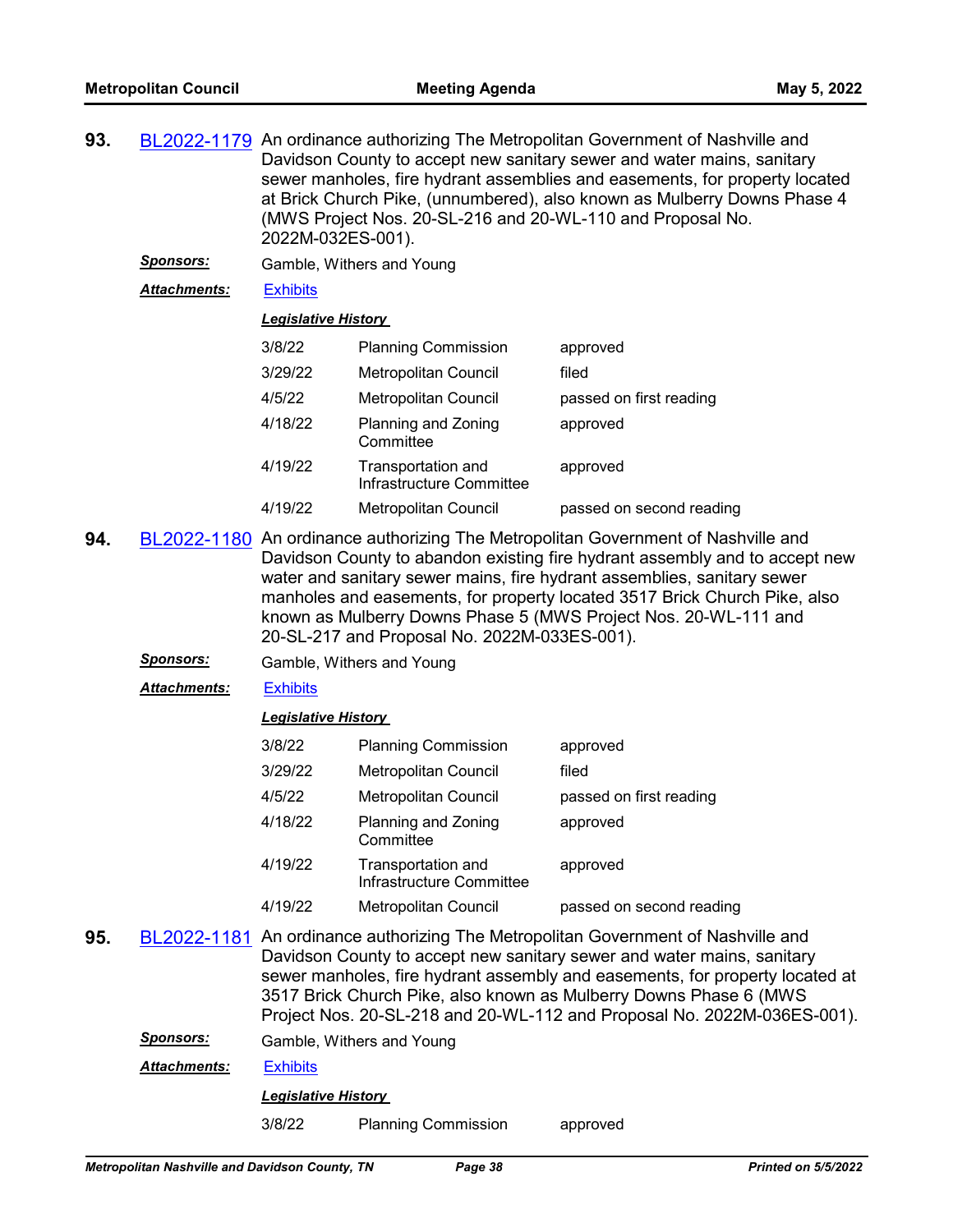| <b>Metropolitan Council</b> |                                              | <b>Meeting Agenda</b>                                                                                                                                                                                                                                                                                                        |                                                       | May 5, 2022                                                                                                                                                                                                                                  |
|-----------------------------|----------------------------------------------|------------------------------------------------------------------------------------------------------------------------------------------------------------------------------------------------------------------------------------------------------------------------------------------------------------------------------|-------------------------------------------------------|----------------------------------------------------------------------------------------------------------------------------------------------------------------------------------------------------------------------------------------------|
|                             |                                              | 3/29/22                                                                                                                                                                                                                                                                                                                      | Metropolitan Council                                  | filed                                                                                                                                                                                                                                        |
|                             |                                              | 4/5/22                                                                                                                                                                                                                                                                                                                       | Metropolitan Council                                  | passed on first reading                                                                                                                                                                                                                      |
|                             |                                              | 4/18/22                                                                                                                                                                                                                                                                                                                      | Planning and Zoning<br>Committee                      | approved                                                                                                                                                                                                                                     |
|                             |                                              | 4/19/22                                                                                                                                                                                                                                                                                                                      | Transportation and<br>Infrastructure Committee        | approved                                                                                                                                                                                                                                     |
|                             |                                              | 4/19/22                                                                                                                                                                                                                                                                                                                      | <b>Metropolitan Council</b>                           | passed on second reading                                                                                                                                                                                                                     |
| 96.                         |                                              | 2022M-024ES-001).                                                                                                                                                                                                                                                                                                            | Townhomes (MWS Project No. 21-SL-253 and Proposal No. | BL2022-1182 An ordinance authorizing The Metropolitan Government of Nashville and<br>Davidson County to accept a new sanitary sewer manhole and easement, for<br>property located at 1721 B 6th Avenue North, also known as 6th Avenue North |
|                             | <u>Sponsors:</u>                             |                                                                                                                                                                                                                                                                                                                              | OConnell, Withers and Young                           |                                                                                                                                                                                                                                              |
|                             | Attachments:                                 | <b>Exhibit</b>                                                                                                                                                                                                                                                                                                               |                                                       |                                                                                                                                                                                                                                              |
|                             |                                              | <b>Legislative History</b>                                                                                                                                                                                                                                                                                                   |                                                       |                                                                                                                                                                                                                                              |
|                             |                                              | 3/1/22                                                                                                                                                                                                                                                                                                                       | <b>Planning Commission</b>                            | approved                                                                                                                                                                                                                                     |
|                             |                                              | 3/29/22                                                                                                                                                                                                                                                                                                                      | Metropolitan Council                                  | filed                                                                                                                                                                                                                                        |
|                             |                                              | 4/5/22                                                                                                                                                                                                                                                                                                                       | Metropolitan Council                                  | passed on first reading                                                                                                                                                                                                                      |
|                             |                                              | 4/18/22                                                                                                                                                                                                                                                                                                                      | Planning and Zoning<br>Committee                      | approved                                                                                                                                                                                                                                     |
|                             |                                              | 4/19/22                                                                                                                                                                                                                                                                                                                      | Transportation and<br>Infrastructure Committee        | approved                                                                                                                                                                                                                                     |
|                             |                                              | 4/19/22                                                                                                                                                                                                                                                                                                                      | Metropolitan Council                                  | passed on second reading                                                                                                                                                                                                                     |
| 97.                         |                                              | BL2022-1183 An ordinance authorizing The Metropolitan Government of Nashville and<br>Davidson County to accept new sanitary sewer force main, appurtenance and<br>easements, for property at 3233 Lakeshore Drive, also known as Lakeshore<br>Drive Phase 1 (MWS Project Nos. 21-SL-99 and Proposal No.<br>2022M-023ES-001). |                                                       |                                                                                                                                                                                                                                              |
|                             | <u>Sponsors:</u><br>Hagar, Withers and Young |                                                                                                                                                                                                                                                                                                                              |                                                       |                                                                                                                                                                                                                                              |
|                             | <b>Attachments:</b>                          | <b>Exhibits</b>                                                                                                                                                                                                                                                                                                              |                                                       |                                                                                                                                                                                                                                              |
|                             |                                              | <b>Legislative History</b>                                                                                                                                                                                                                                                                                                   |                                                       |                                                                                                                                                                                                                                              |
|                             |                                              | 3/1/22                                                                                                                                                                                                                                                                                                                       | <b>Planning Commission</b>                            | approved                                                                                                                                                                                                                                     |
|                             |                                              | 3/29/22                                                                                                                                                                                                                                                                                                                      | <b>Metropolitan Council</b>                           | filed                                                                                                                                                                                                                                        |
|                             |                                              | 4/5/22                                                                                                                                                                                                                                                                                                                       | Metropolitan Council                                  | passed on first reading                                                                                                                                                                                                                      |
|                             |                                              | 4/18/22                                                                                                                                                                                                                                                                                                                      | Planning and Zoning<br>Committee                      | approved                                                                                                                                                                                                                                     |
|                             |                                              | 4/19/22                                                                                                                                                                                                                                                                                                                      | Transportation and<br>Infrastructure Committee        | approved                                                                                                                                                                                                                                     |
|                             |                                              | 4/19/22                                                                                                                                                                                                                                                                                                                      | Metropolitan Council                                  | passed on second reading                                                                                                                                                                                                                     |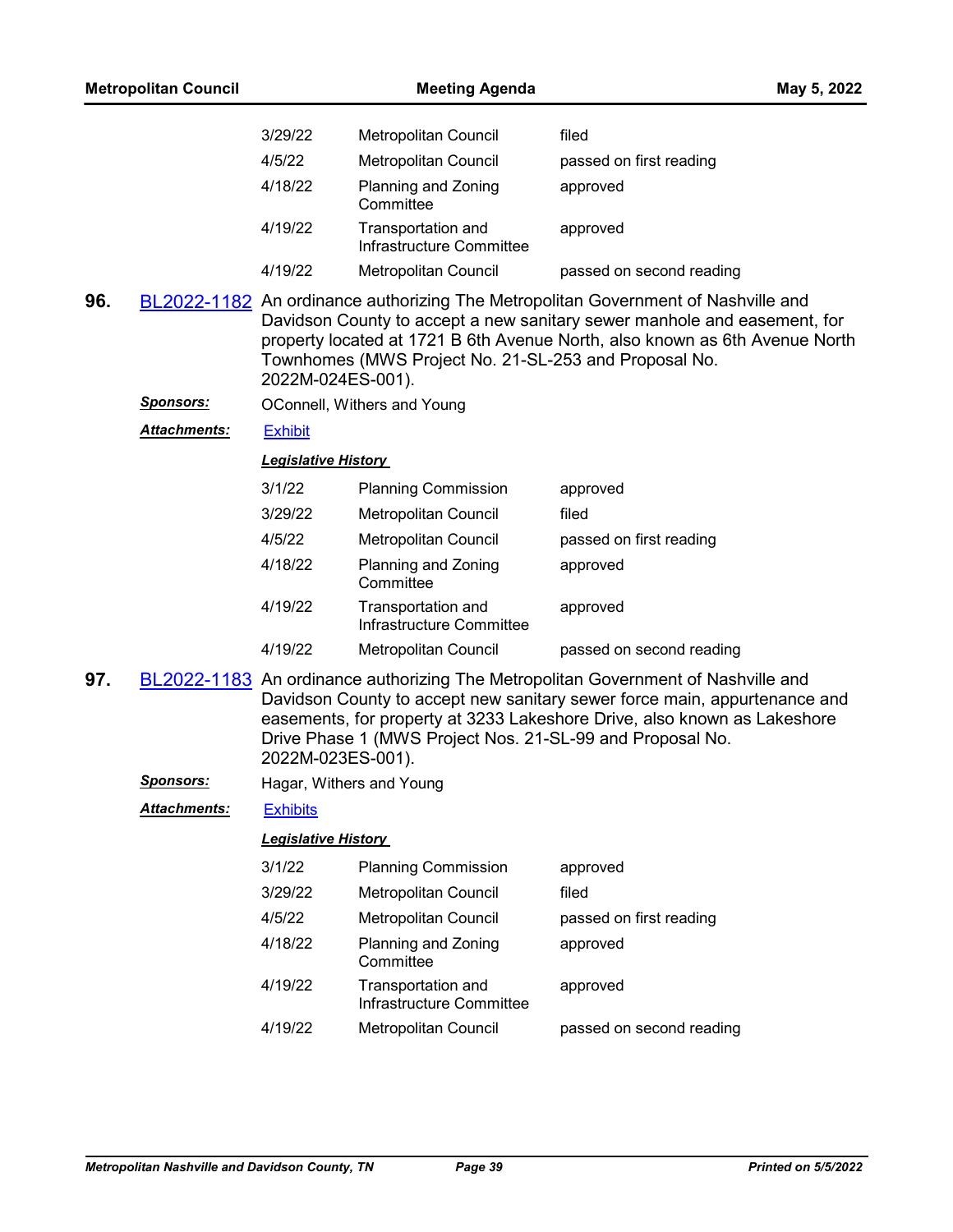- **98.** [BL2022-1184](http://nashville.legistar.com/gateway.aspx?m=l&id=/matter.aspx?key=14260) An ordinance authorizing The Metropolitan Government of Nashville and Davidson County to abandon existing water main and easements, and to accept a new water main, fire hydrant assemblies and easements, for property located at 2 Dell Parkway (MWS Project No. 21-WL-83 and Proposal No. 2022M-027ES-001).
	- *Sponsors:* Bradford, Withers and Young
	- *Attachments:* [Exhibit](http://nashville.legistar.com/gateway.aspx?M=F&ID=d6ec840b-6d69-4c1f-ae3d-cb6ad877b1d2.pdf)

# *Legislative History*

| 3/1/22  | <b>Planning Commission</b>                     | approved                 |
|---------|------------------------------------------------|--------------------------|
| 3/29/22 | Metropolitan Council                           | filed                    |
| 4/5/22  | <b>Metropolitan Council</b>                    | passed on first reading  |
| 4/18/22 | Planning and Zoning<br>Committee               | approved                 |
| 4/19/22 | Transportation and<br>Infrastructure Committee | approved                 |
| 4/19/22 | <b>Metropolitan Council</b>                    | passed on second reading |

- **99.** [BL2022-1185](http://nashville.legistar.com/gateway.aspx?m=l&id=/matter.aspx?key=14271) An ordinance authorizing The Metropolitan Government of Nashville and Davidson County to accept new sanitary sewer and water mains, sanitary sewer manholes, fire hydrant assemblies and easements, for property located at 3214 Murfreesboro Pike, also known as Hamilton Hills (MWS Project Nos. 19-SL-109 and 19-WL-52 and Proposal No. 2022M-029ES-001).
	- *Sponsors:* Withers and Young
	- *Attachments:* [Exhibit](http://nashville.legistar.com/gateway.aspx?M=F&ID=7c46e22c-2ae2-4ba5-ae88-47a542dcf7de.pdf)

#### *Legislative History*

| 3/8/22  | <b>Planning Commission</b>                     | approved                 |
|---------|------------------------------------------------|--------------------------|
| 3/29/22 | Metropolitan Council                           | filed                    |
| 4/5/22  | <b>Metropolitan Council</b>                    | passed on first reading  |
| 4/18/22 | Planning and Zoning<br>Committee               | approved                 |
| 4/19/22 | Transportation and<br>Infrastructure Committee | approved                 |
| 4/19/22 | <b>Metropolitan Council</b>                    | passed on second reading |

- **100.** [BL2022-1186](http://nashville.legistar.com/gateway.aspx?m=l&id=/matter.aspx?key=14272) An ordinance authorizing The Metropolitan Government of Nashville and Davidson County to accept new sanitary sewer and water mains, sanitary sewer manholes, fire hydrant assembly and easements, for property located at 7256 Centennial Place (MWS Project Nos. 21-SL-278 and 21-WL-117 and Proposal No. 2022M-028ES-001).
	- *Sponsors:* Roberts, Withers and Young

# *Attachments:* [Exhibit](http://nashville.legistar.com/gateway.aspx?M=F&ID=a3a44ce0-9020-4dfd-93a6-1c2c041a66bb.pdf)

| 3/8/22  | <b>Planning Commission</b>  | approved                |
|---------|-----------------------------|-------------------------|
| 3/29/22 | Metropolitan Council        | filed                   |
| 4/5/22  | <b>Metropolitan Council</b> | passed on first reading |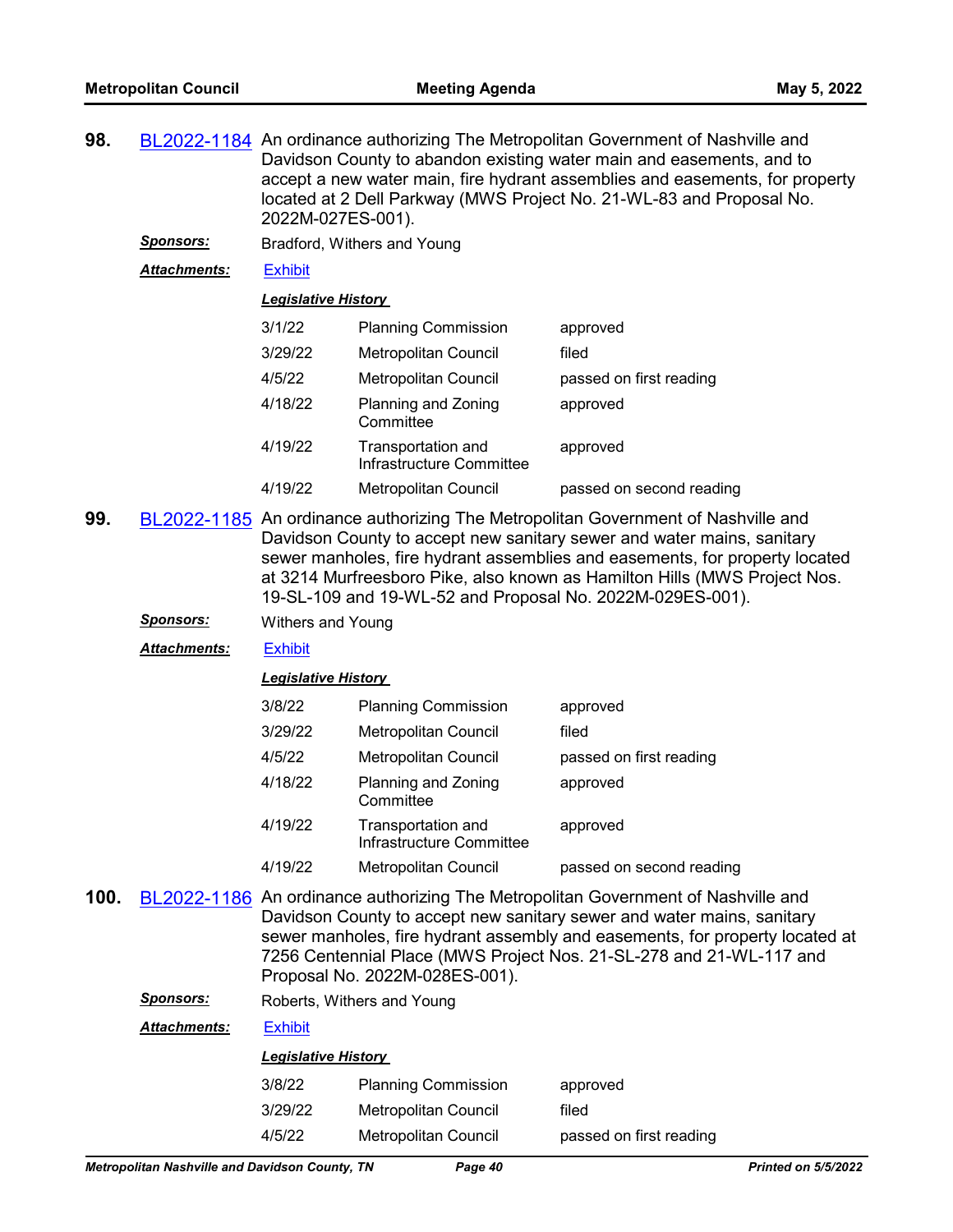|      | <b>Metropolitan Council</b> |                                                                                                                                                                                                                                                                                                                                                                                                                                                                                                                                                      | <b>Meeting Agenda</b>                          | May 5, 2022                                                                                                                                                                                                                                                                                           |
|------|-----------------------------|------------------------------------------------------------------------------------------------------------------------------------------------------------------------------------------------------------------------------------------------------------------------------------------------------------------------------------------------------------------------------------------------------------------------------------------------------------------------------------------------------------------------------------------------------|------------------------------------------------|-------------------------------------------------------------------------------------------------------------------------------------------------------------------------------------------------------------------------------------------------------------------------------------------------------|
|      |                             | 4/18/22                                                                                                                                                                                                                                                                                                                                                                                                                                                                                                                                              | Planning and Zoning<br>Committee               | approved                                                                                                                                                                                                                                                                                              |
|      |                             | 4/19/22                                                                                                                                                                                                                                                                                                                                                                                                                                                                                                                                              | Transportation and<br>Infrastructure Committee | approved                                                                                                                                                                                                                                                                                              |
|      |                             | 4/19/22                                                                                                                                                                                                                                                                                                                                                                                                                                                                                                                                              | Metropolitan Council                           | passed on second reading                                                                                                                                                                                                                                                                              |
| 101. |                             | 2022M-031ES-001).                                                                                                                                                                                                                                                                                                                                                                                                                                                                                                                                    |                                                | BL2022-1187 An ordinance authorizing The Metropolitan Government of Nashville and<br>Davidson County to accept new sanitary sewer main and sanitary sewer<br>manhole, for property located at 4 G Trimble Street, also known as Wharf<br>Avenue Townhomes (MWS Project No. 21-SL-259 and Proposal No. |
|      | <u>Sponsors:</u>            |                                                                                                                                                                                                                                                                                                                                                                                                                                                                                                                                                      | Sledge, Withers and Young                      |                                                                                                                                                                                                                                                                                                       |
|      | <b>Attachments:</b>         | <b>Exhibit</b>                                                                                                                                                                                                                                                                                                                                                                                                                                                                                                                                       |                                                |                                                                                                                                                                                                                                                                                                       |
|      |                             | <b>Legislative History</b>                                                                                                                                                                                                                                                                                                                                                                                                                                                                                                                           |                                                |                                                                                                                                                                                                                                                                                                       |
|      |                             | 3/8/22                                                                                                                                                                                                                                                                                                                                                                                                                                                                                                                                               | <b>Planning Commission</b>                     | approved                                                                                                                                                                                                                                                                                              |
|      |                             | 3/29/22                                                                                                                                                                                                                                                                                                                                                                                                                                                                                                                                              | Metropolitan Council                           | filed                                                                                                                                                                                                                                                                                                 |
|      |                             | 4/5/22                                                                                                                                                                                                                                                                                                                                                                                                                                                                                                                                               | Metropolitan Council                           | passed on first reading                                                                                                                                                                                                                                                                               |
|      |                             | 4/18/22                                                                                                                                                                                                                                                                                                                                                                                                                                                                                                                                              | Planning and Zoning<br>Committee               | approved                                                                                                                                                                                                                                                                                              |
|      |                             | 4/19/22                                                                                                                                                                                                                                                                                                                                                                                                                                                                                                                                              | Transportation and<br>Infrastructure Committee | approved                                                                                                                                                                                                                                                                                              |
|      |                             | 4/19/22                                                                                                                                                                                                                                                                                                                                                                                                                                                                                                                                              | Metropolitan Council                           | passed on second reading                                                                                                                                                                                                                                                                              |
| 102. |                             | BL2022-1188 An ordinance authorizing The Metropolitan Government of Nashville and<br>Davidson County to abandon existing sanitary sewer and water mains, sanitary<br>sewer manholes, fire hydrant assembly and easements, and to accept new<br>sanitary sewer and water mains, sanitary sewer manholes, fire hydrant<br>assembly and easements, for 16 properties located at 8th Avenue South and<br>Bass Street, also known as the 910 8th Avenue South development (MWS<br>Project Nos. 20-SL-305 and 20-WL-152 and Proposal No. 2022M-038ES-001). |                                                |                                                                                                                                                                                                                                                                                                       |
|      | Sponsors:                   |                                                                                                                                                                                                                                                                                                                                                                                                                                                                                                                                                      | Sledge, Withers and Young                      |                                                                                                                                                                                                                                                                                                       |
|      | Attachments:                | <b>Exhibits</b>                                                                                                                                                                                                                                                                                                                                                                                                                                                                                                                                      |                                                |                                                                                                                                                                                                                                                                                                       |
|      |                             | <b>Legislative History</b>                                                                                                                                                                                                                                                                                                                                                                                                                                                                                                                           |                                                |                                                                                                                                                                                                                                                                                                       |
|      |                             | 3/8/22                                                                                                                                                                                                                                                                                                                                                                                                                                                                                                                                               | <b>Planning Commission</b>                     | approved                                                                                                                                                                                                                                                                                              |
|      |                             | 3/29/22                                                                                                                                                                                                                                                                                                                                                                                                                                                                                                                                              | Metropolitan Council                           | filed                                                                                                                                                                                                                                                                                                 |
|      |                             | 4/5/22                                                                                                                                                                                                                                                                                                                                                                                                                                                                                                                                               | Metropolitan Council                           | passed on first reading                                                                                                                                                                                                                                                                               |
|      |                             | 4/18/22                                                                                                                                                                                                                                                                                                                                                                                                                                                                                                                                              | Planning and Zoning<br>Committee               | approved                                                                                                                                                                                                                                                                                              |
|      |                             | 4/19/22                                                                                                                                                                                                                                                                                                                                                                                                                                                                                                                                              | Transportation and<br>Infrastructure Committee | approved                                                                                                                                                                                                                                                                                              |
|      |                             | 4/19/22                                                                                                                                                                                                                                                                                                                                                                                                                                                                                                                                              | Metropolitan Council                           | passed on second reading                                                                                                                                                                                                                                                                              |